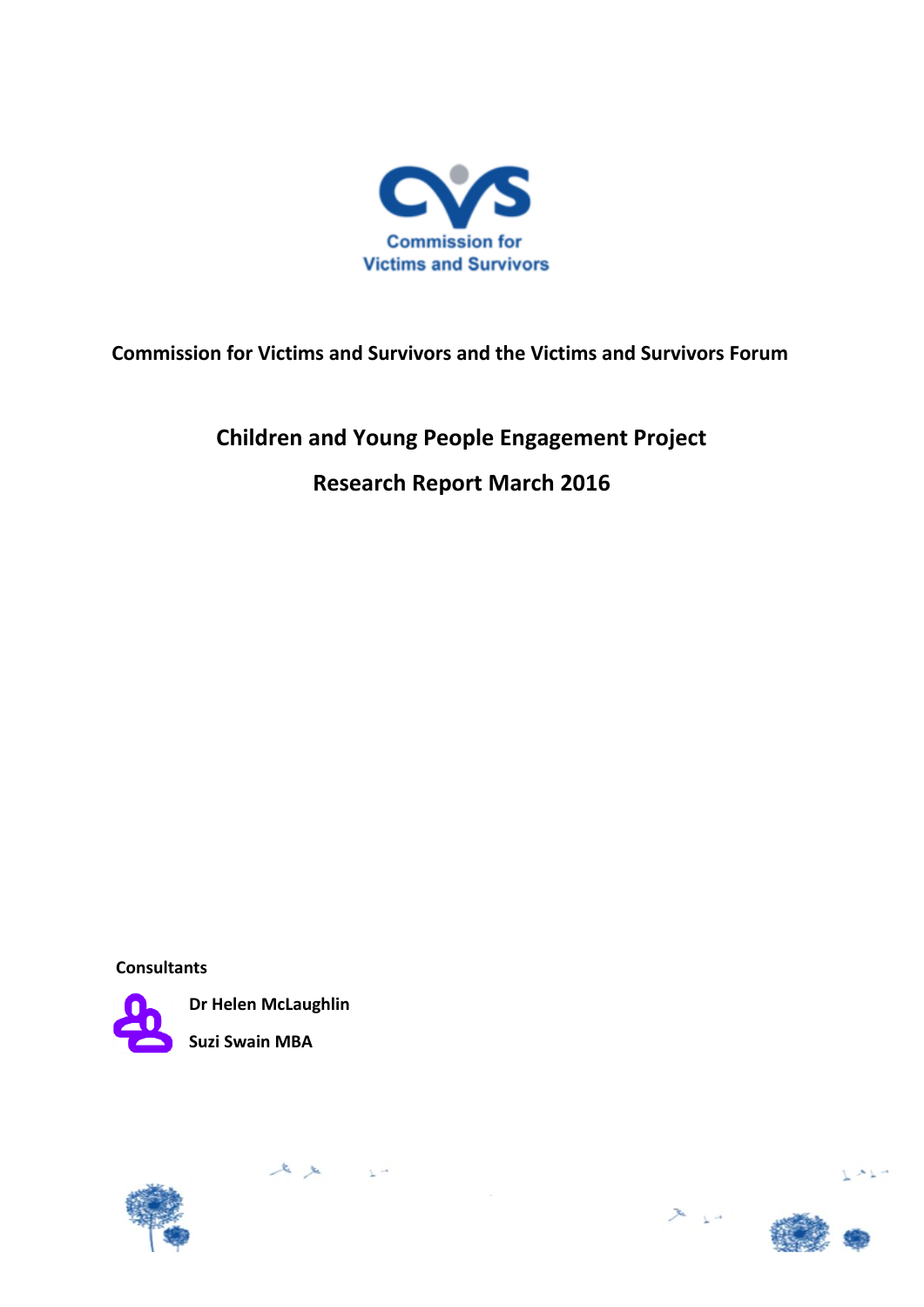# **Contents**

**Page**

- **Section 1:** Introduction
- **Section 2:** The case for engaging children and young people
- **Section 3:** The impact of conflict-legacy issues
- **Section 4:** Issues to consider when planning engagement
- **Section 5:** Ways for CVS and the Forum to routinely engage
- **Section 6:** Conclusions and Recommendations
- **References**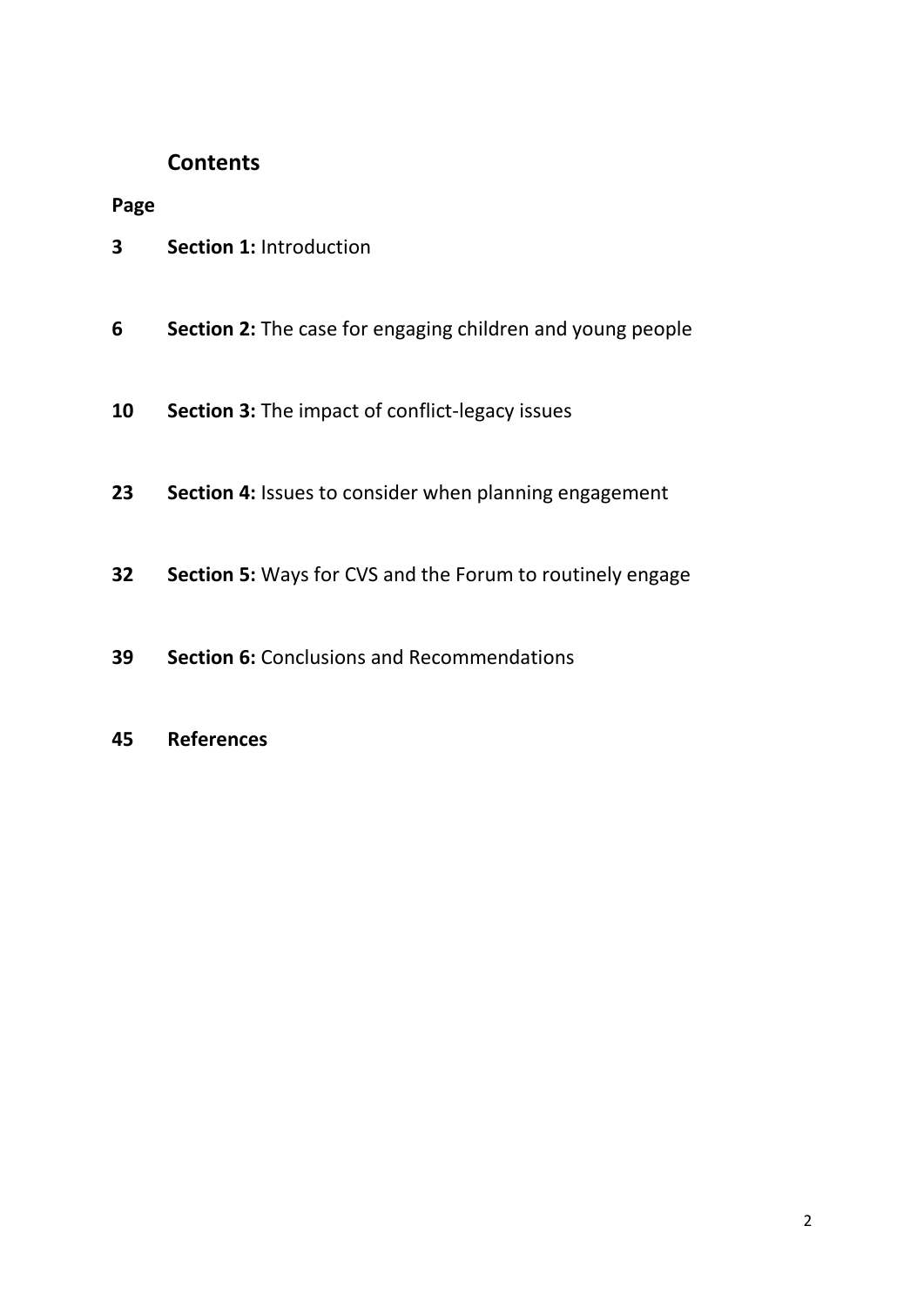#### **1.0 Introduction**

This report is the result of a small and time limited piece of research carried out on behalf of the Victims and Survivors Forum (hereafter the Forum) and the Commission for Victims and Survivors (hereafter CVS) between January and March 2016. The purpose of the study was to produce an independent report on behalf of the Victims and Survivors Forum informing how the Commission and Forum will engage the views and opinions of children and young people on conflict-related issues in the future. A key outcome of the work is to: "provide an informed approach to engaging the views of young people on legacy issues on a routine basis that in turn can augment the future advice of the Forum and the Commission"<sup>1</sup>. This is in keeping with the Commission's role as stated in OFMDFM's *Strategy for Victims and Survivors 2009 – 2019*, which is to provide advice to government, who will then set policy. The Commission is also responsible for assessing need and ensuring the structures are in place to meet those needs. The Forum acts as an advisory body to the Commission. The Victims and Survivors Service (VSS) is the delivery vehicle providing resources and services<sup>2</sup>. The researchers were also asked to consider the continued impact of conflict-legacy issues on the lives of young people and their families including: ongoing sectarian violence; paramilitarism (including paramilitary-style attacks on young people and young people becoming involved in paramilitary violence); conflictrelated parental mental ill-health; segregation in education, housing and the impact of crosscommunity relations, and access to services to address the trans-generational impact of conflictlegacy issues in the future<sup>3</sup>.

#### **1.2 Rationale for the research**

The Forum and CVS wished to commission this work for a number of reasons:

The *Strategy for Victims and Survivors* recognises the impact of the Troubles / Conflict on Children and Young People, and under the heading of Building for the Future, states:

"*An important area to be addressed is likely to be the inter-generational impact of the troubles on children and young people and the need to promote cross-community work with children and young people. In this regard the Commissioner should establish links to the work of the Commissioner for Children and Young People*" 4 .

Because of this, CVS has commissioned substantial research aimed at identifying the impact of conflictlegacy issues on children and young people and examining levels of service provision. The Victims and Survivors Forum's Building for the Future (BFF) Working Group has also produced Advice Papers on the matter of children and young people<sup>5</sup>. The cumulative outcome of these reports, alongside a number of academic and practitioner reports produced since the 1998 Agreement, is that there now exists a growing body of evidence highlighting a range of conflict-legacy issues faced by children and young people in Northern Ireland.

This research convinced CVS and the Forum that they need to engage more regularly and meaningfully with children and young people so that their voices could be heard in relation to conflict-legacy issues

<sup>1</sup> CVS Tender Specification, pp. 1-2

<sup>2</sup> OFMDFM 2009, pp. 6-7

<sup>3</sup> Tender Specification, pp. 3-4

<sup>4</sup> OFMDFM 2009, p. 12

<sup>5</sup> BFF Advice Paper 2013 and BFF Advice Paper 2014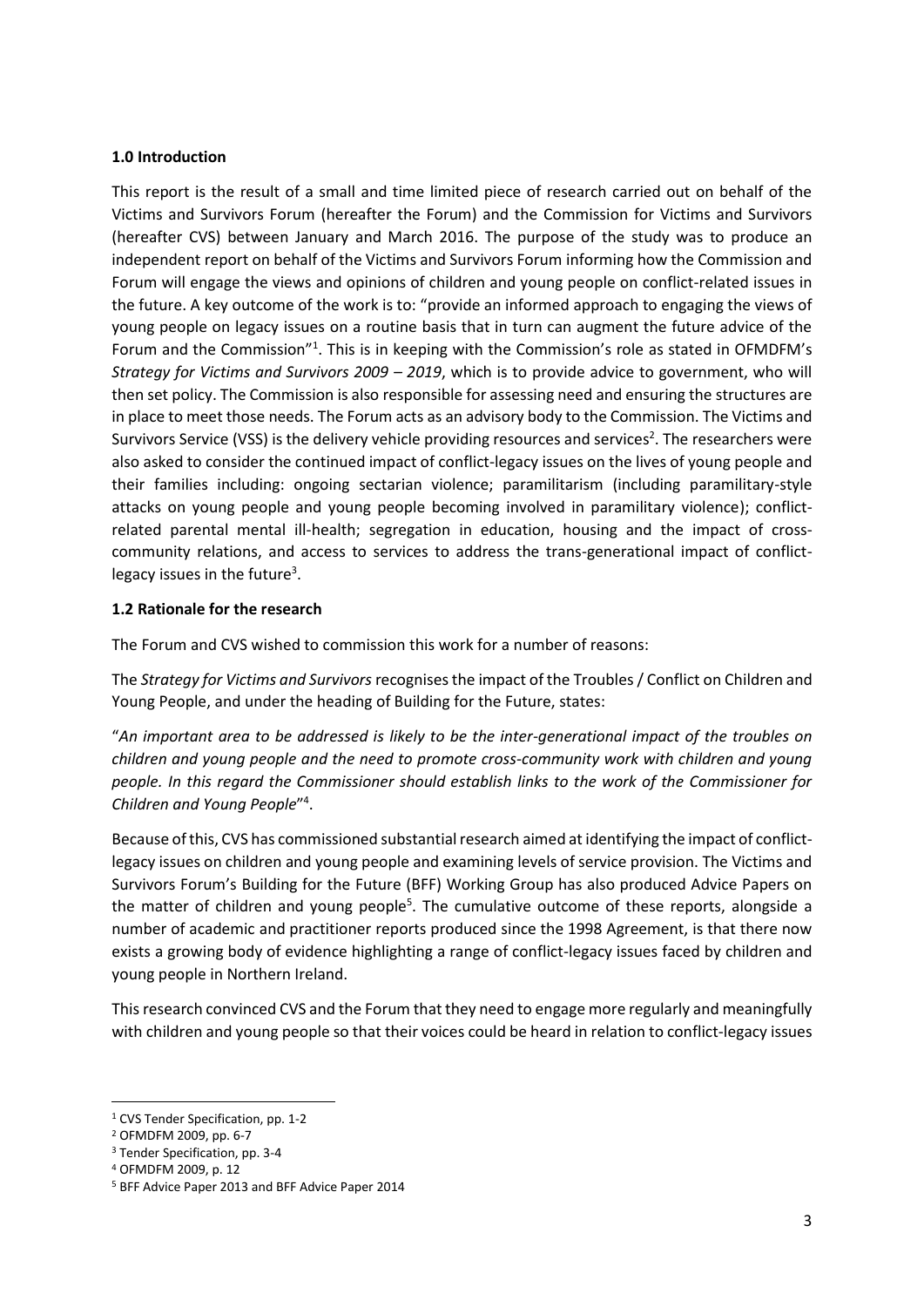and building for the future. The Commissioner for Victims and Survivors has expressed her view on the importance of such engagement:

*"I have talked to many individuals affected by the troubles who have sought to protect their families by not discussing issues concerning bereavement, loss and harm. The evidence increasingly shows that this is not the safe option; in a culture of silence young people then have to make their own story up and often also have to try to understand the impact that trauma has had on their parents without knowing about their experiences. This impacts on relationships and on young people."* 

The question was then how best to go about this engagement. This research explores that question and makes recommendations so that CVS and the Forum can produce a plan for engaging with children and young people in the coming months and years.

# **1.3 Methodology**

In order to carry out this research in a short timeframe, a range of approaches were used to gather information, as follows:

- Roundtable event held on 26 February 2016, attended by 24 stakeholders and using a mix of small group work with feedback and plenary discussion;
- Survey of 26 participants at the CVS Conference held on 9-10 March 2016;
- Meetings and conversations with the Victims and Survivors Forum;
- Interview with the Northern Ireland Commissioner for Victims and Survivors using a semistructured interview;
- Interview with the Northern Ireland Commissioner for Children and Young People (NICCY) using a semi-structured interview;
- Interviews with 14 stakeholders including representatives of victims and survivors groups, practitioners working with youth organisations, academics and other organisations likely to be able to contribute to the discussion;
- Regular engagement with CVS staff;
- Review of relevant documentation, in particular research and advice papers produced for or by CVS and the Forum.

As will be evident from the range of methodologies deployed, aside from the results of the Conference survey, the findings presented in this report are qualitative rather than quantitative. Our approach has been to reflect the full range of views expressed and from those, to signal the views and opinions which arose most frequently and which therefore could be described as "preferred options" for engagement. However, we also draw attention to views less frequently expressed but which signal a particular perspective and therefore merit inclusion in the report. Based on these findings, we draw conclusions and make recommendations for CVS and the Forum to consider so that they can build a work plan in order to progress their efforts to engage with children and young people.

We have kept feedback anonymised throughout the report, although where appropriate and with their consent, we have quoted both the Commissioner for Victims and Survivors and the Northern Ireland Commissioner for Children and Young People.

# **1.4 Structure of Report**

Following this introductory section, the remainder of the report is structured as follows:

Section 2: The case for engaging children and young people on conflict-legacy issues;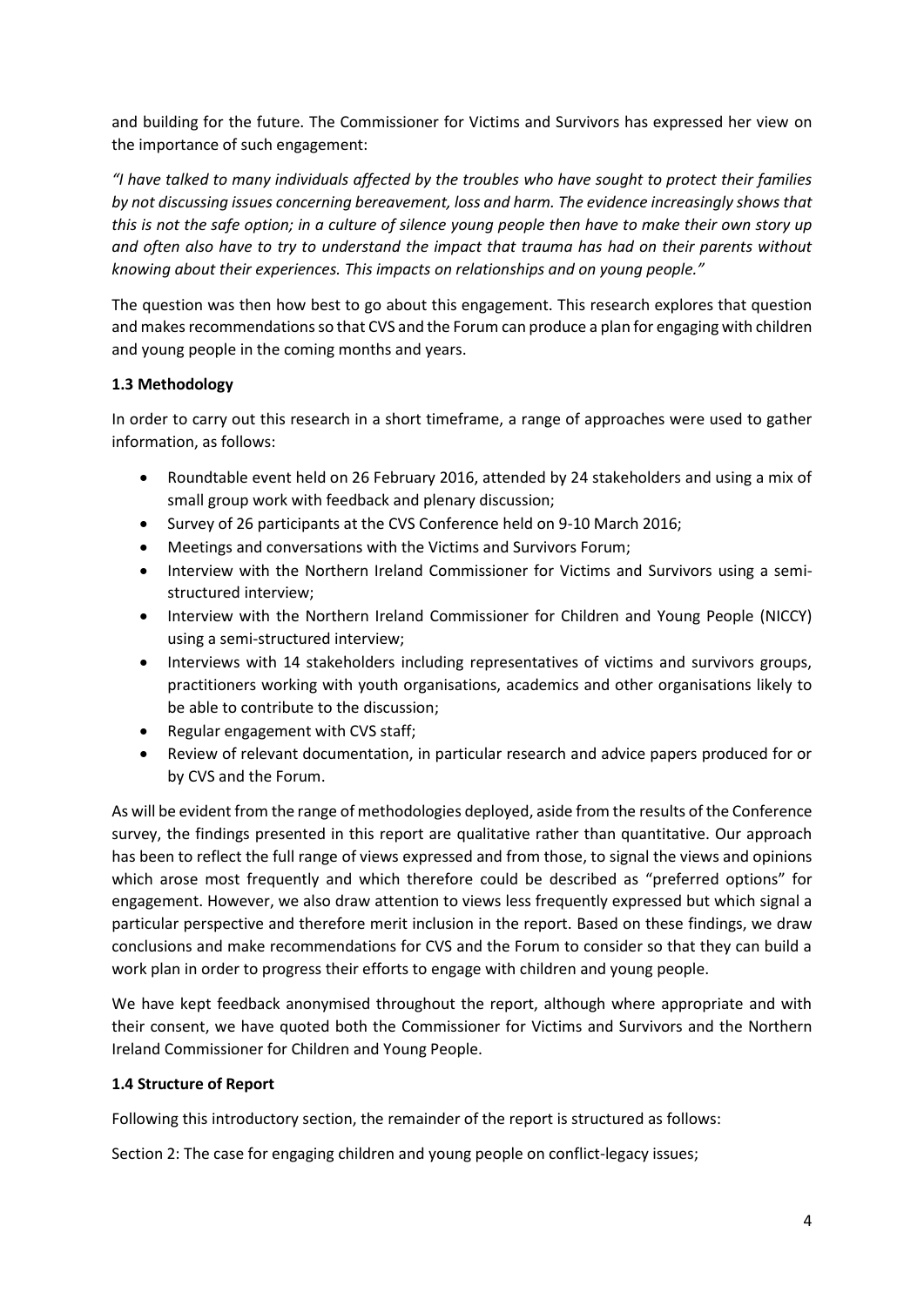Section 3: The impact of conflict-legacy issues on the lives of children and young people; Section 4: Issues to consider in planning engagement with children and young people; Section 5: Ways for CVS and the Forum to routinely engage with children and young people; Section 6: Conclusions and Recommendations.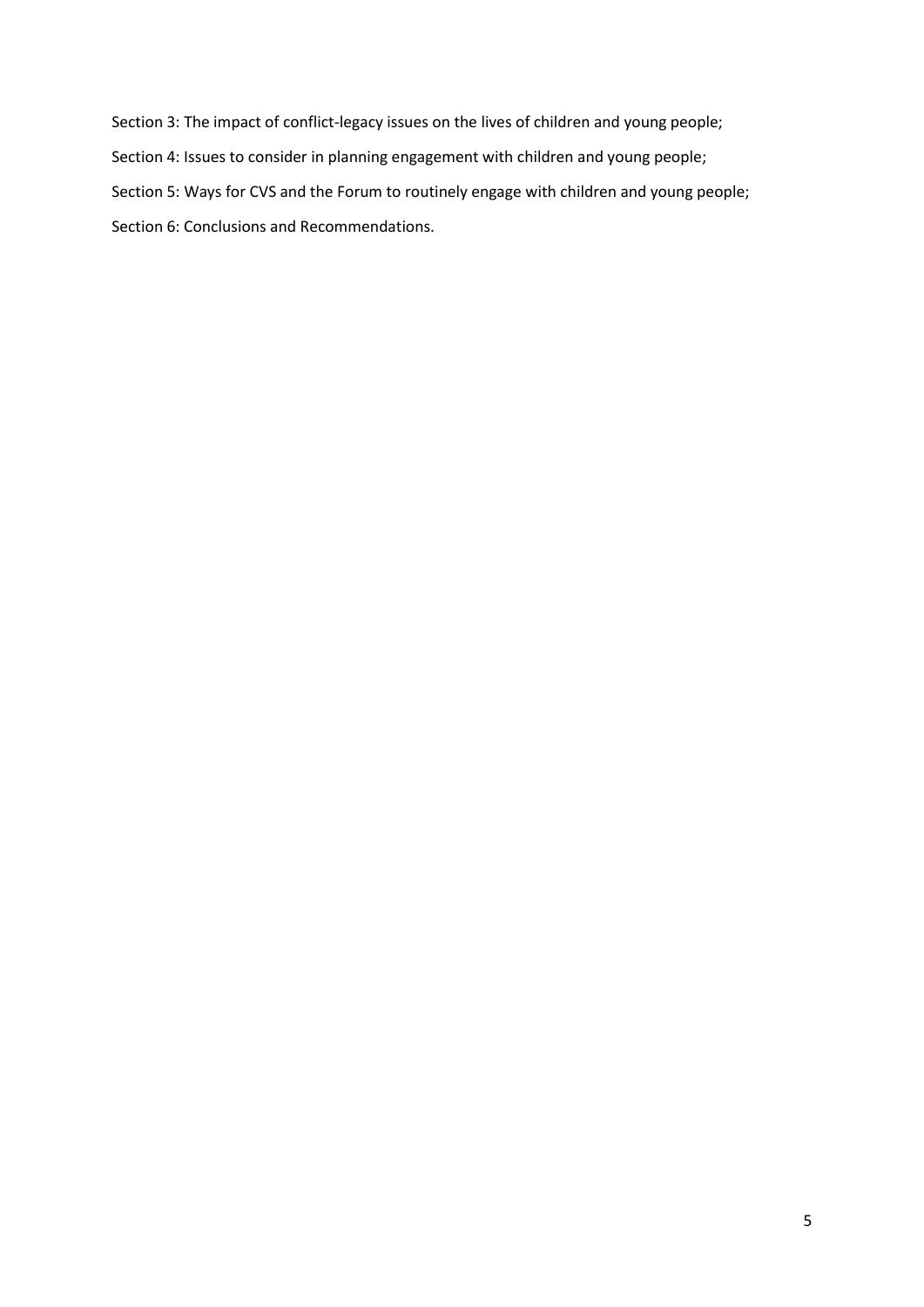#### **Section 2: The case for engaging children and young people on conflict-legacy issues**

There are a number of reasons for engaging the voices of children and young people on conflict-legacy issues, and these can broadly be divided into the following categories:

- Children and young people's rights;
- Policy commitments to children and young people in relation to conflict-legacy issues and peace;
- Benefits of engagement to young people, organisations and wider society; and
- The impact of conflict-legacy issues in the lives of children and young people this is dealt with in Section 3.

#### **2.1 Children and Young People's Rights**

#### **2.1.1 UNCRC**

The most fundamental reason for engaging with children and young people on conflict-legacy issues is that they have a right to engage – a view strongly held by the Northern Ireland Commissioner for Children and Young People, who states: "Children and young people have an absolute, non-negotiable right to have a say in a safe and appropriate way". Their rights in this regard are laid down in the UN Convention on the Rights of the Child (UNCRC) which was adopted in 1989. Article 12 of the Convention relates to the right of children and young people to have their voice heard and taken into account in matters affecting them:

"*States parties shall assure to the child who is capable of forming his or her own views the right to express those views freely in all matters affecting the child, the views of the child being given due weight in accordance with the age and maturity of the child*".

Article 13 builds on this, and relates to freedom to share and receive information, as follows:

"*The child shall have the right to freedom of expression; this right shall include freedom to seek, receive and impart information and ideas of all kinds, regardless of frontiers, either orally, in writing or in print, in the form of art, or through any other media of the child's choice*" 6 .

In 1991 the UK Government agreed to sign up to the Convention and to ensure that children knew about it. As a signatory the Government is obliged to respect all articles including Articles 12 and 13. The *Re:Action Consultation Toolkit on UNCRC* (2009) offers the following reading of the articles: "The UNCRC's emphasis of the right to participate moves beyond a limited shopping list vision of rights towards a more open and uncertain agenda in which children and young people can shape their future and make new demands of adult society"<sup>7</sup>. McAlister, Scraton and Haydon's 2009 Childhood in *Transition* report considered the position of children in post-conflict Northern Ireland and concluded that this right was not felt by the children and young people that they engaged with, for example: "In their families and communities young people often felt pre-judged by adults, without having the opportunity to have their views or accounts taken into consideration"<sup>8</sup> and: "Many children and young people felt that they should have the right to have their views heard and taken seriously, but many felt that they were not encouraged to do so, nor were they involved in decision-making processes"<sup>9</sup>.

1

<sup>6</sup> See http://www.ohchr.org/en/professionalinterest/pages/crc.aspx

<sup>7</sup> *Re:Action Consultation Toolkit*, p. 5, citing Roche, J. and Tucker, S. *Youth in Society – contemporary theory and practice*. Sage Publications in association with the Open University Press. 1997

<sup>8</sup> McAlister et al, p.56

<sup>9</sup> McAlister et al, p. 145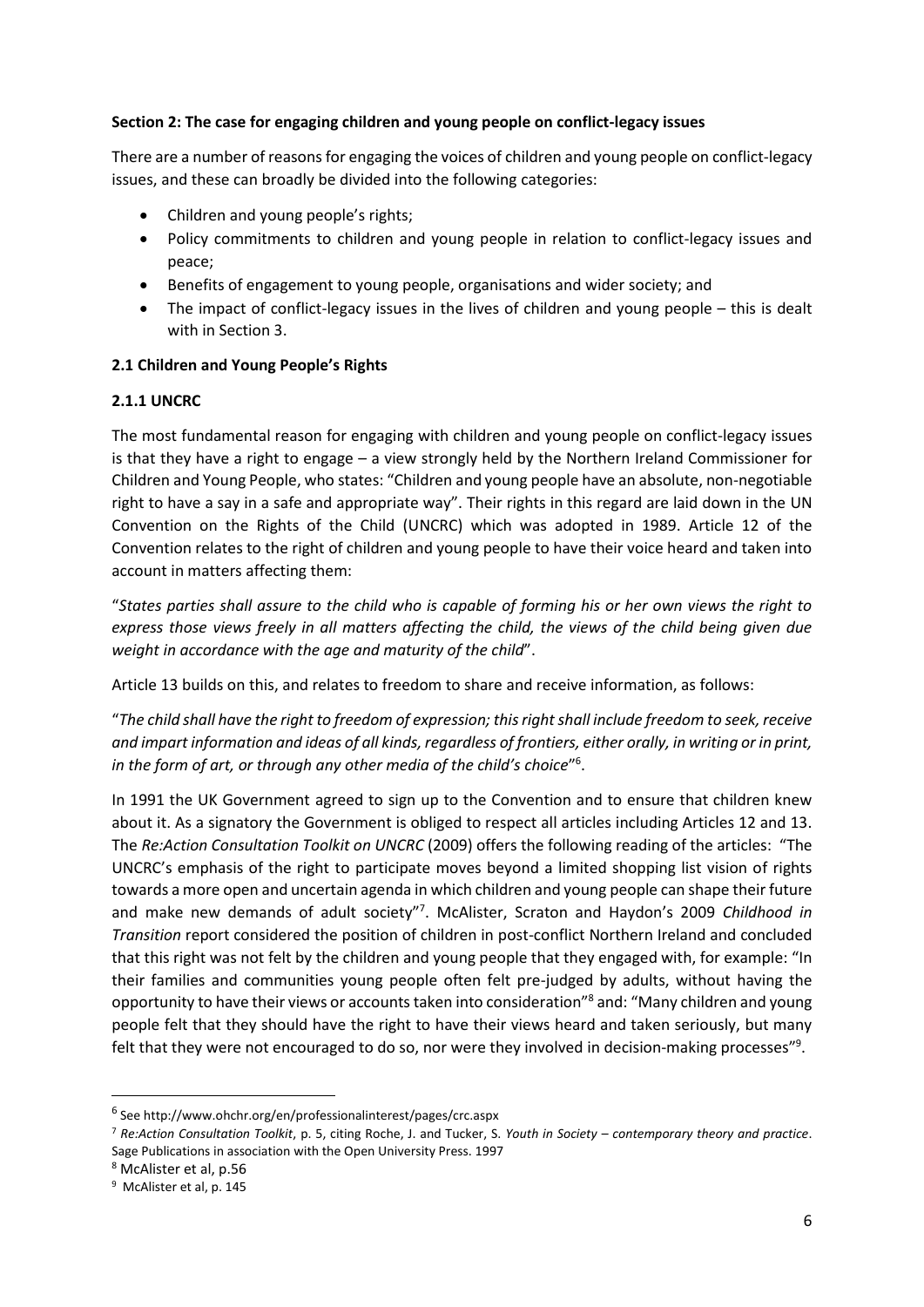The Committee on the Rights of the Child, which monitors compliance with the Convention, has emphasized that this right should be: "anchored in the child's daily life at home…and in his or her community… as well as in… [inter alia] the development of policies and services, including through research and consultations"<sup>10</sup>.

# **2.1.2 UNSCR 2250**

Also of significance is the unanimous adoption of Resolution 2250 in 2015 by the United Nations Security Council which urges member states to increase representation of youth in decision-making at all levels in matters pertaining to youth, peace and security<sup>11</sup>.

# **2.1.3 The Children's Bill (2015)**

At a Northern Ireland level, the Children's Services Co-operation Bill introduced by Steven Agnew of the Green Party will: "*require Northern Ireland departments to discharge their functions and cooperate with one another in order to contribute to the achievement of certain specified outcomes relating to the wellbeing of children and young people*". The Bill reached its final stage in the Assembly in November 2015. This means that there is now a duty requiring government departments to work together more closely in service provision and other areas, where the best interests of children and young people are served by doing so<sup>12</sup>.

#### **2.2 Policy commitments to children and young people in relation to conflict-legacy issues and peace**

There are a number of policy commitments to engaging with and involving children and young people across a number of policy areas in relation to conflict-legacy issues and peace. These include:

# **2.2.1** *Our children and young people – our pledge: a ten-year strategy for children and young people in Northern Ireland 2006-2016***.**

The ten-year *Strategy for Children and Young People* (now reaching its end) is based on a child-centred model, which is underpinned by a number of principles including: "Responding to the challenges of a society emerging from conflict" and "Developing a culture of involving children and young people in decisions that affect their lives"<sup>13</sup>. The Strategy contains the following pledges:

*"In recognising that Northern Ireland is emerging from a prolonged period of conflict, we will ensure that our children and young people are supported to grow together in a shared, inclusive society where they respect diversity and difference"<sup>14</sup> and; "In accordance with the UN Convention on the Rights of the Child, we will be proactive in obtaining the views of children on matters of significance to them"<sup>15</sup> .* 

#### **2.2.2 Northern Ireland Commissioner for Children and Young People**

The establishment of the office of the Northern Ireland Commissioner for Children and Young People (NICCY) in 2003, whose job is: "to safeguard and promote the rights and best interests of children and

 $\overline{a}$ 

<sup>&</sup>lt;sup>10</sup> Emerson et al, p. 35, citing United Nations Committee on the Rights of the Child, General Comment no.7: Implementing Child Rights in Early Childhood. Geneva, 2005. UN/CRC/GC/7)

<sup>11</sup> See http://www.un.org/press/en/2015/sc12149.doc.htm

<sup>12</sup>www.niassembly.gov.uk/assembly-business/legislation/current-non-executive-bill-proposals/childrens-services-cooperation-bill/

<sup>13</sup> OFMDFM 2006, p. 8

<sup>14</sup> OFMDFM 2006, p.17

<sup>15</sup>OFMDFM 2006, p. 20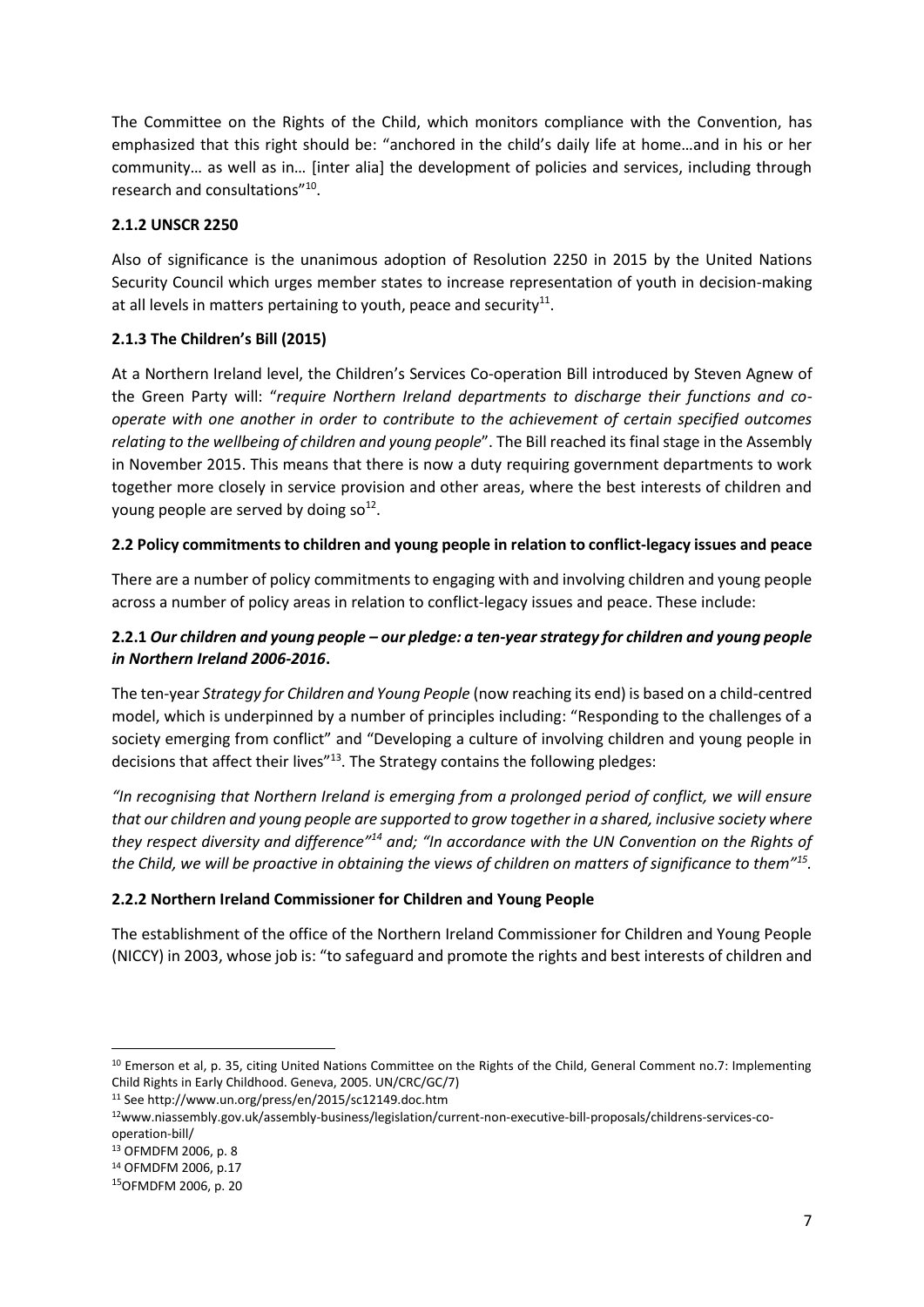young people" signalled a commitment to formalising and enacting the commitment to safeguard and promote children's rights<sup>16</sup>.

# **2.2.3 Strategy for Victims and Survivors**

As stated earlier, under the heading of Building for the Future, the *Strategy for Victims and Survivors* states that:

*"An important area to be addressed is likely to be the inter-generational impact of the troubles on children and young people and the need to promote cross-community work with children and young people. In this regard the Commissioner should establish links to the work of the Commissioner for Children and Young People"<sup>17</sup> .*

# **2.2.4** *Together: Building a United Community*

The first stated priority of the *Together: Building a United Community* (TBUC) Strategy is: "Our children and young people". It goes on to state:

*"Everyone has a role to play and none more so than our children and young people who have often led the way in ground breaking community relations initiatives… We are ambitious in our vision – we want to build good relations amongst our children and young people and equip them for a future in which the cycle of sectarianism and intolerance is broken"<sup>18</sup> .*

The document contains the shared aim: "to continue to improve attitudes amongst our young people and to build a community where they can play a full and active role in building good relations"<sup>19</sup>. It was considered by some contributors to this research to be unfortunate that the first mention of children and young people in the TBUC Strategy appears to be a negative one, implying that the attitudes of children and young people are a key problem – this will be dealt with later in the report. The commitments for children and young people included the creation of the United Youth programme offering 10,000 one year placements; the delivery of summer camps beginning with 100 in summer 2015; the creation of 10 Shared Educational Campuses, and the development of crosscommunity sporting activities.

# **2.2.5 Stormont House Agreement**

The Stormont House Agreement<sup>20</sup> contains little relating directly to children and young people. However, it does commit to the provision of services including the establishment of a comprehensive Mental Trauma Service and access to high quality services<sup>21</sup>. It also proposes the establishment of an Implementation and Reconciliation Group (IRG)<sup>22</sup> and an Oral History Archive<sup>23</sup>. However, the Fresh Start Agreement does not cover these aspects of the Stormont House Agreement, and contains only a few thin references to children and young people within its 67 pages $^{24}$ .

<sup>16</sup>www.niccy.org

<sup>17</sup> OFMDFM 2009, p. 12

<sup>18</sup> OFMDFM 2013, p. 33

 $19$  TBUC, p. 4

<sup>&</sup>lt;sup>20</sup> NI Executive 2014

<sup>&</sup>lt;sup>21</sup> NI Executive 2014, p. 6

<sup>&</sup>lt;sup>22</sup> NI Executive 2014, p. 9

<sup>23</sup> NI Executive 2014, p. 5

<sup>24</sup> Northern Ireland Executive. *A Fresh Start: the Stormont Agreement and Implementation Plan: an agreement to consolidate the peace, secure stability, enable progress and offer hope.* November 2015.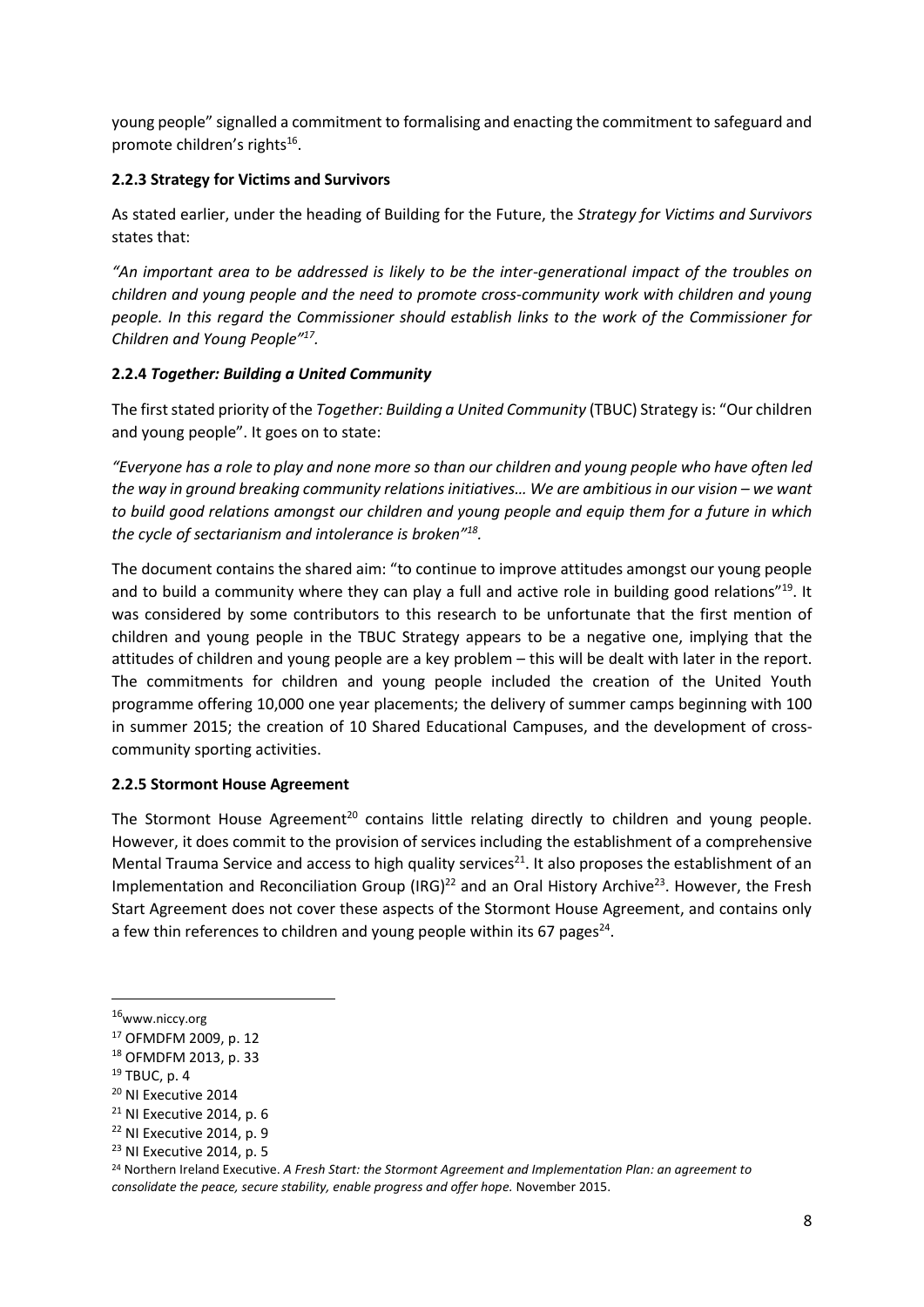# **2.3 Benefits of engaging children and young people**

A further reason for engaging with children and young people, which appeared both in the research and in consultation with stakeholders, was that there were clear benefits in doing so, to children and young people themselves, and to organisations, communities and society more widely. However, a recurrent theme was that the benefits only accrued when engagement was done regularly and well (see Section 4).

NICCY outlines the benefit of engaging children and young people: "There are real benefits for all: active involvement of children and young people will mean a more effective and user friendly service and will also develop the skills and confidence of the young person and enhance the local community"<sup>25</sup> .

Research carried out by Rodney Green (2000) examined the experiences of over 100 Northern Ireland based statutory and non-statutory organisations in engaging with children and young people. He notes: "Respondents cited examples of young people developing their self-confidence and selfesteem, gaining personal development opportunities and maturity, developing skills in programme planning, decision making and management and feelings of greater ownership / sense of belonging / motivation". He adds that at its best: "Participation enables children and young people to engage as citizens within their communities and society and sends powerful messages about the value placed on the opinions and aspirations of the young". Green also found that some statutory providers felt that their engagement helped them to focus services better, and about half of those surveyed considered that young people's views had also had an effect on decision makers outside of the organisation<sup>26</sup>.

This finding is echoed by McAlister et al who found that: "When children and young people were consulted and included in decision-making processes they felt respected, cared for and positive about themselves. Lack of consultation led to feelings of disrespect, exclusion, sadness and anger"<sup>27</sup>.

At the Roundtable event, participants added other potential benefits to engaging well with children and young people. These included:

- Improved mental health and wellbeing;
- Improved resilience;
- Possible removal of barriers between generations if there is increased understanding between them about the past;
- Better targeting of services.

<sup>&</sup>lt;sup>25</sup> See http://www.niccy.org/media/1330/niccy-advice-benefits-of-engagement-with-children-and-youngpeople-dec-14.pdf

<sup>26</sup> Green, 2000.

<sup>27</sup> McAlister et al, p. 56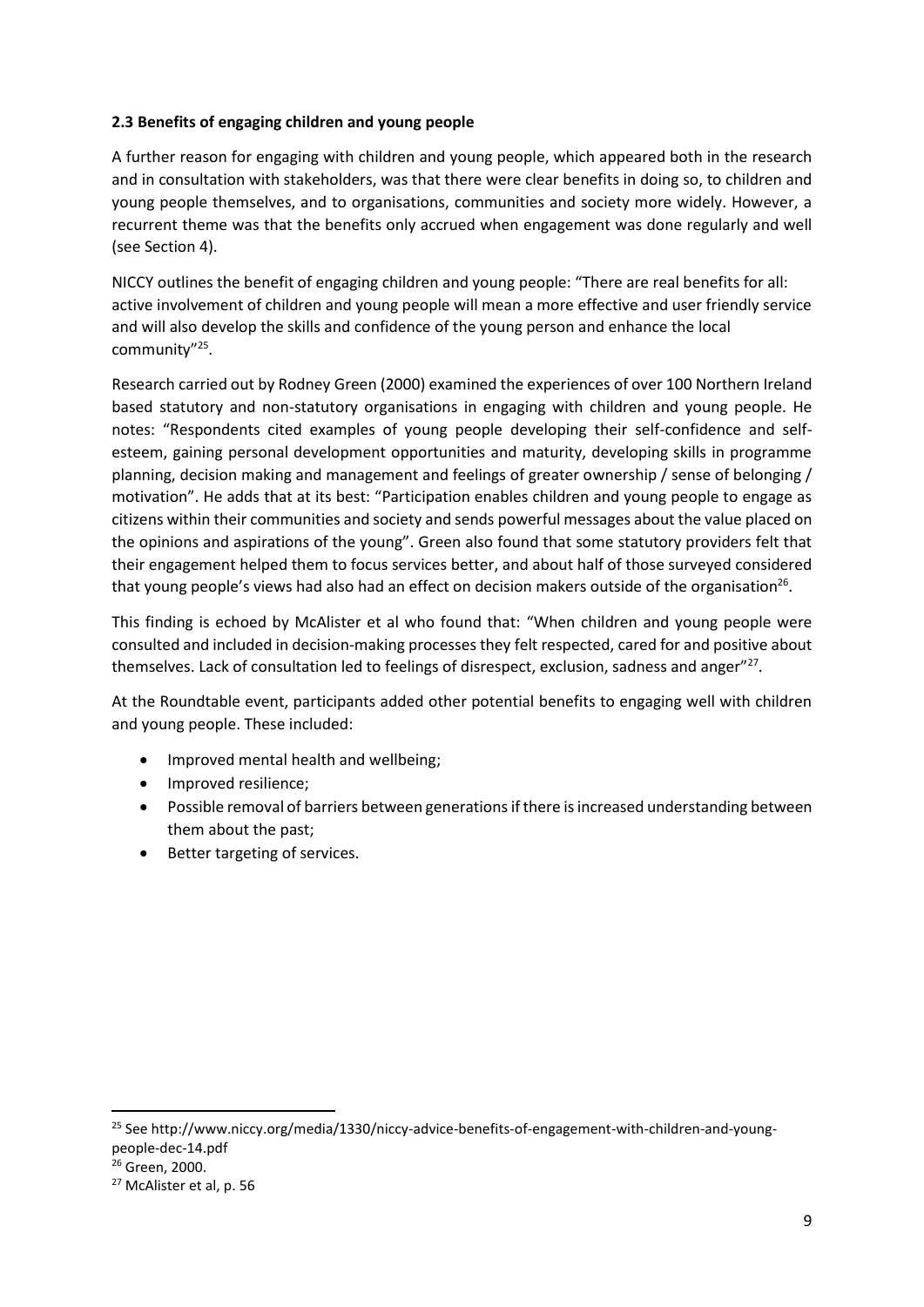#### **Section 3: The impact of conflict-legacy issues on the lives of children and young people**

Whilst rights, commitments and benefits in themselves provide ample reason for engaging the voices of children and young people, the reason most regularly raised in the research and from consultations with stakeholders is that almost two decades after the 1998 Agreement, children and young people continue to be impacted negatively by the legacy of the Conflict / Troubles in a number of ways.

#### **3.1 NICCY** *Your Voice Matters* **engagement**

As noted earlier, the *Victims and Survivors Stra*tegy suggests co-operation between the Commissioner for Victims and Survivors and the Commissioner for Children and Young People. This research has found that there is a clear confluence between the focus and interests of the Children's Commissioner, and the focus and interests of the Building for the Future aspect of CVS's work.

At the end of June 2015, the Children's Commissioner launched her "Your Voice Matters…Because You Matter" programme which was aimed at engaging with young people across Northern Ireland. NICCY engaged with 31 groups and over 350 young people aged 8-21, including the NICCY's Youth Panel<sup>28</sup>. A number of issues emerged through the "Your Voice Matters" programme, including Community Safety, which covered: "the influence of paramilitaries, to the impact of sectarianism in the education, play and leisure activities, social activities, mental health and employment"<sup>29</sup>. NICCY found that these issues emerged repeatedly through the programme, the NICCY Youth Panel and at a Community Relations workshop held at the end of October 2015. This led NICCY to organise an event in December 2015 entitled: "Creating a place for children and young people in building a peaceful future". The aim of the event was to: "examine and create a forum to discuss the absence and exclusion of children and young people from discussions and decision making on building a peaceful and stable society in Northern Ireland"<sup>30</sup>. This work will ultimately feed into the Committee on the Rights of the Child's examination of the UK government's compliance with UNCRC.

NICCY's engagement processes have led to a number of important findings, many of which are highly relevant to the Commission and Forum's desire to engage more routinely with children and young people. Some of the findings include:

- A sense that young people are excluded from discussions and decisions related to peace;
- A substantial degree of concern about paramilitary activities and intimidation and violence towards young people;
- Concern about policing;

- Lack of knowledge about the Conflict / Troubles and the need for more awareness raising to be built into the curriculum along with teacher training;
- A lack of awareness of the right of children and young people to get involved;
- Negative stereotyping of young people:
- The need for more integrated education;

<sup>28</sup> Northern Ireland Commissioner for Children and Young People. *Your Voice Matters…Because You Matter*. DRAFT. 2015, p. 2

<sup>29</sup> Northern Ireland Commissioner for Children and Young People. *Creating a Place for Children and Young People in Building a Peaceful Future: Feedback Report.* January 2015, p. 1

<sup>30</sup> Northern Ireland Commissioner for Children and Young People. *Creating a Place for Children and Young People in Building a Peaceful Future: Feedback Report.* January 2015, p. 1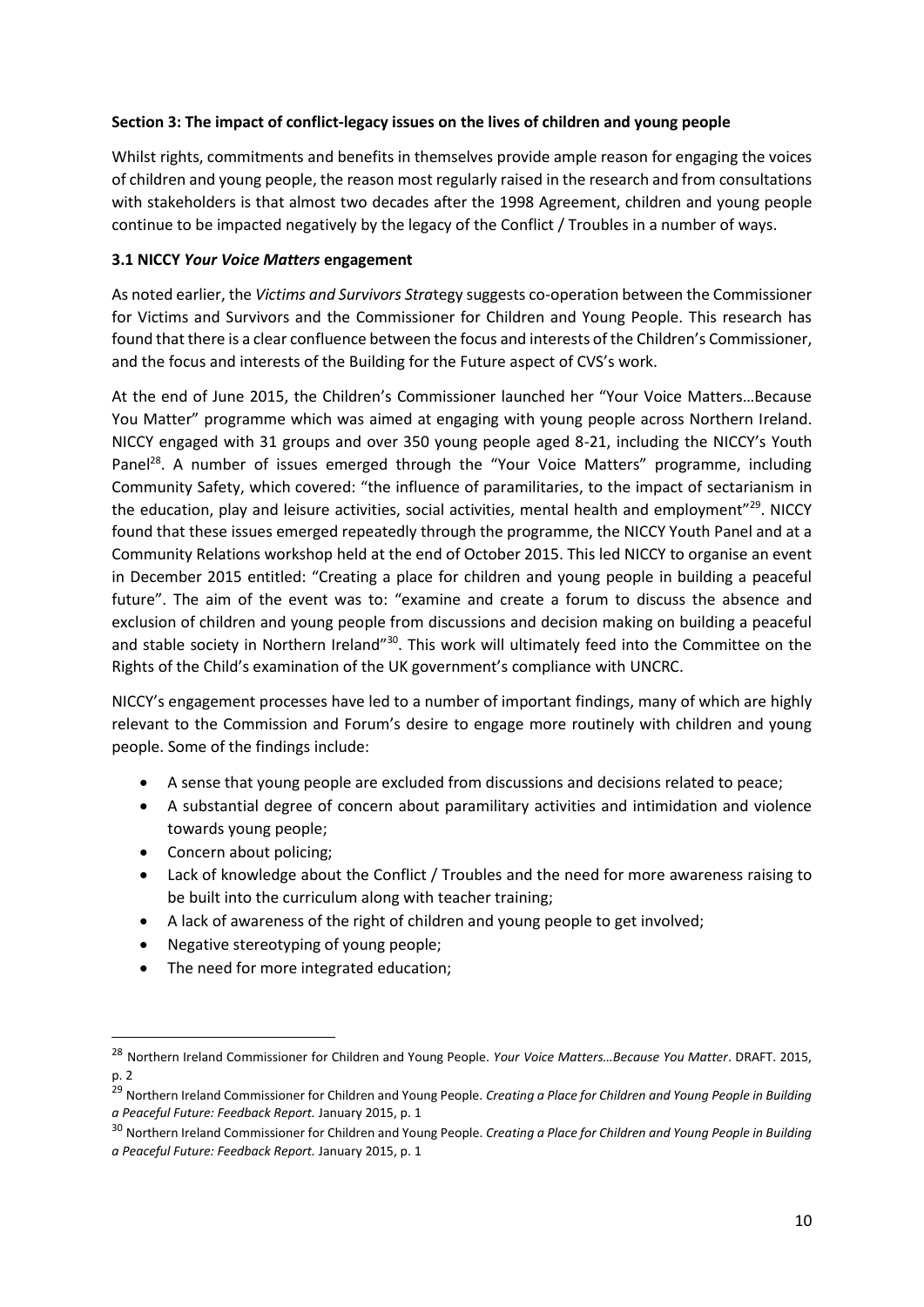- Lack of faith in political leadership perceived to be stuck in the green/orange rut instead of attending to real issues affecting lives;
- Poverty and associated disadvantage $^{31}$ .

There is considerable alignment between NICCY's findings and the findings of research commissioned by CVS and others, the work of the Building for the Future Working Group, and the findings of the consultation undertaken for this report. Some of these issues are experienced by the majority of children and young people every day, for example, the persistence of segregated housing and segregated education, and the often sectarian nature of political discourse by some political leaders in the media. Some issues, however, are experienced much more by some communities than by others, for example, paramilitarism and low educational attainment, and still other issues sit at the heart of the family, where trauma experienced by parents and grandparents impacts on attachment, parenting and resilience, a phenomenon which has been termed trans-generational trauma.

The remainder of this section summarises the issues raised in the research reviewed, in interviews with key stakeholders, and through the Roundtable event and the CVS Conference.

# **3.2 Trans-generational trauma and associated mental health issues for parents, children and young people**

A number of pieces of work have led to trans-generational trauma becoming an increasing area of focus for the Building for the Future Working Group of the Forum for Victims and Survivors<sup>32</sup>.

CVS carried out a *Comprehensive Needs Assessment* in 2012, the aim of which was to inform government of the services required to: "improve the quality of life and create the conditions where victims and survivors can flourish in society". The study devotes a chapter (Chapter 6) to transgenerational issues and young people. It draws on much of the research to date to acknowledge the issue of trans-generational impact, and it proposes that care pathways take account of this issue, and recommends increased inter-agency co-operation on trans-generational issues<sup>33</sup>.

CVS then commissioned two research reports, one in 2012 with Queen's University Belfast<sup>34</sup>, and one in 2015 with Ulster University<sup>35</sup>, which were aimed at building understanding about the transgenerational impact of the Conflict / Troubles on mental health and the continuing challenges for children and young people linked to ongoing conflict-legacy issues.

The findings of these two key reports echo and deepen understanding on issues that have been raised for many years, both relating to other areas emerging from conflict, and in Northern Ireland, not least the report by McAlister, Scraton and Haydon on *Childhood in Transition* (2009)<sup>36</sup> and research undertaken for organisations working directly with children and young people.

1

<sup>&</sup>lt;sup>31</sup> Summarised from Northern Ireland Commissioner for Children and Young People. Your Voice Matters...Because You Matter. DRAFT. 2015; and Northern Ireland Commissioner for Children and Young People. *Creating a Place for Children and Young People in Building a Peaceful Future: Feedback Report.* January 2015

<sup>32</sup> BFF 2013, p.10

<sup>33</sup> CVS CNA 2012

<sup>34</sup> Hanna, Donncha, Dempster, Martin, Kevin Dyer, Evanthia Lyons and Lee Devaney. *Young People's Transgenerational Issues in Northern Ireland*. Queen's University Belfast for the Commission for Victims and Survivors. April 2012. <sup>35</sup> O'Neill, S, et al. *Towards a Better Future: The Trans-generational Impact of the Troubles on Mental Health*. University of Ulster for Commission for Victims and Survivors. March 2015.

<sup>36</sup> McAlister, S., Scraton, P. and Deena Haydon. *Childhood in Transition: Experiencing Marginalisation and Conflict in Northern Ireland*. Queen's University Belfast. November 2009.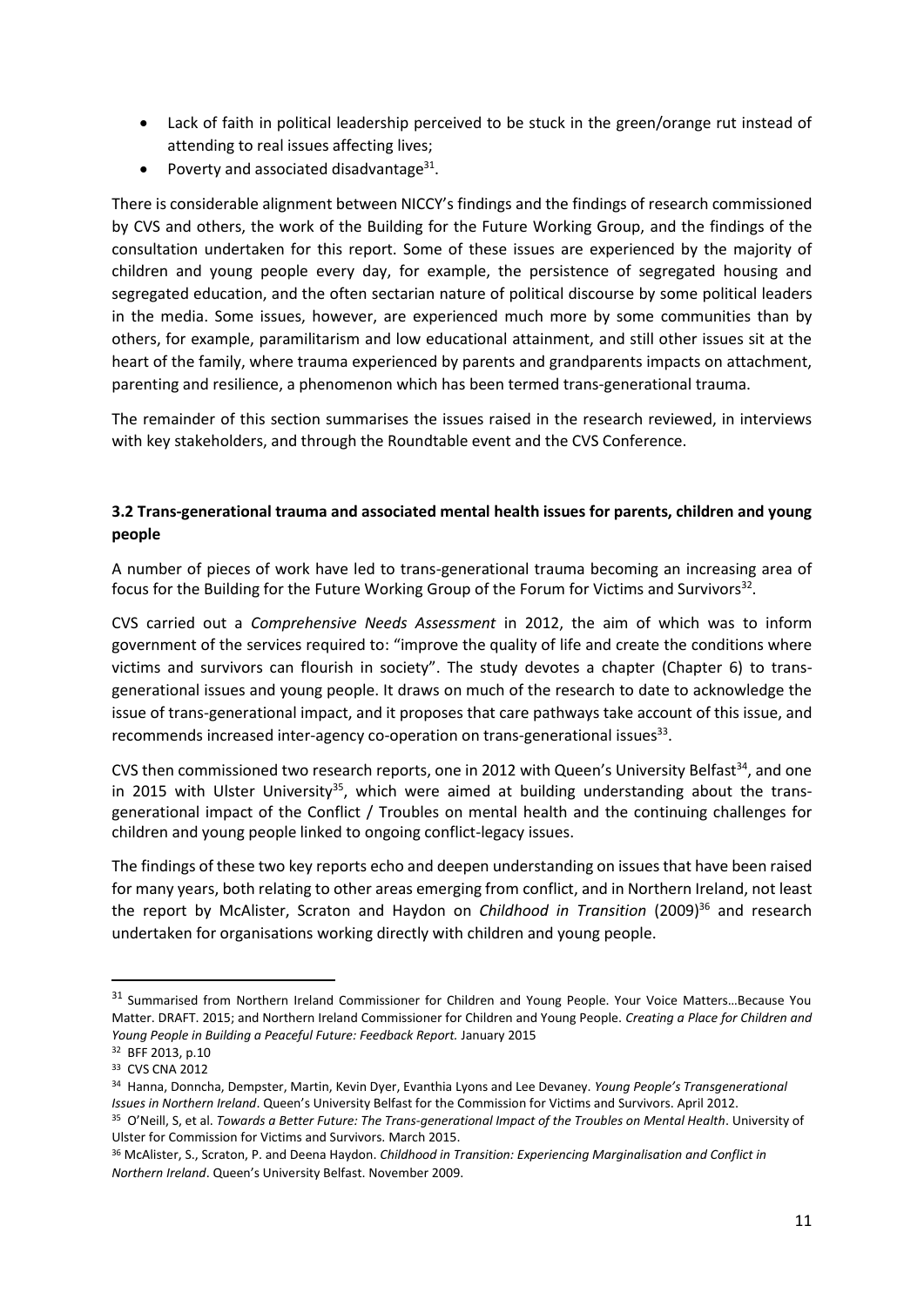The report produced by Queen's University in 2012 explored whether there is sufficient evidence that transgenerational trauma exists as a valid phenomenon, how trauma could be transmitted from one generation to the next, and what the implications were for victims and families of victims of the Troubles in Northern Ireland<sup>37</sup>. The report concluded: "Regardless of any strict classification that may be placed on transgenerational trauma, there does seem to be a growing body of evidence that trauma experienced by individuals can affect their children and grandchildren even when these generations have not experienced any of the initial traumatic experience themselves"<sup>38</sup>. The report went on: "Research has also indicated that the co-occurrence of psychological disorders between traumatised parent and child is not due to their genetic link but to maladaptive parental behaviour as a consequence of the trauma"<sup>39</sup>.

CVS then commissioned a team from Ulster University led by Professor Siobhan O'Neill which aimed to further deepen understanding of the mental health impact of conflict-legacy issues on children and young people with a focus on four key areas:

- the trans-generational impact of the Conflict / Troubles in terms of mental health;
- the relationship between the conflict-legacy and suicide;
- the effects on early years' development: and
- a review of service provision addressing the trans-generational impact on mental health and wellbeing, with a view to making recommendations for future service provision<sup>40</sup>.

The report found that most people in Northern Ireland suffered no, or minimal, long term mental health disorders as a result of the Conflict / Troubles (around 71.5% of the population). However, it also concluded that: "the mental health difficulties of at least half of the remaining 28.5% appear to be directly related to the Troubles. Based on an adult population figure of **1.5 million**, this equates to around **213,000** adults"<sup>41</sup>. They go on to suggest that this has consequences for the children and grandchildren of those experiencing adverse mental health:

"*Specifically, the effects of violence, traumatic experiences and social segregation impact upon parenting practices which affect early attachment and the capacity of the child to self-regulate. Selfregulation difficulties increase the person's risk of mental disorders, behavioural problems and suicide. They also affect how that person engages with their own children when they become a parent. The accumulation of childhood toxic stress, resulting from negative parenting behaviours, exposure to violence and the use of harsh punishment, is associated with adverse mental health outcomes. Social deprivation and poverty serve to exacerbate the mental health impact of the consequences of the conflict*" 42 .

The report suggests that parental trauma-related psychopathology can impact on parenting, which in turn increases the likelihood of the child developing behavioural problems. It reveals that individuals exposed to violence tend to have a disproportionate rate of alcohol and drug use, and economic deprivation<sup>43</sup>. Groups highlighted as being at particular risk are children of victims and survivors, exparamilitaries and police officers<sup>44</sup>.

<sup>37</sup> Hanna et al, p. 6

<sup>&</sup>lt;sup>38</sup> Hanna et al, p. 12

<sup>&</sup>lt;sup>39</sup> Hanna et al, p. 14, citing Johnson et al, 2001

 $40$  O'Neill et al, p. 8

<sup>41</sup> O'Neill et al, p. 8

<sup>42</sup> O'Neill et al, pp. 8-9

<sup>43</sup> O'Neill et al, pp. 10-11

<sup>44</sup> O'Neill et al, p. 13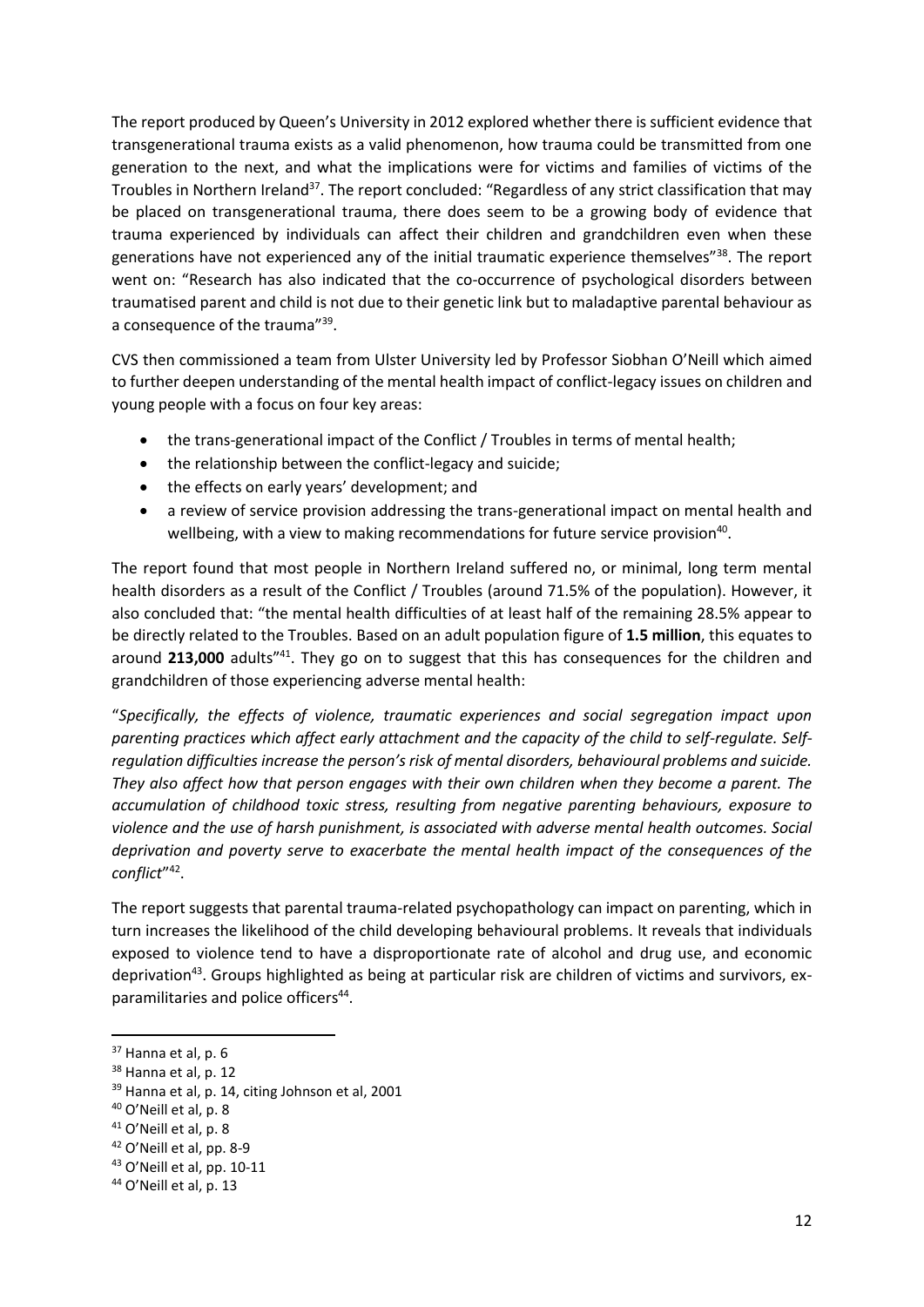O'Neill et al also propose a cycle of trauma transmission and impact, and point to the risk not just to the individual and the family but also to the community and wider society, including: "new episodes of organised violence when for example there is a critical mass of people within the community who have unresolved loss and trauma related psychological difficulties"<sup>45</sup>.

Whilst the earlier Queen's report does recognise that trans-generational impact: "is probably mediated by a number of other social and psychological factors"<sup>46</sup>, the Ulster University report takes this further and details the issues which it considers deeply impact on the cycle of trans-generational trauma transmission:

- Wider economic and social post-conflict context
- Collective legacy of the Conflict / Troubles and ongoing paramilitarism
- Poor family and community support characterised by narratives promoting prejudice<sup>47</sup>.

A report by WAVE Trauma Centre in 2014 recognises the impact of trans-generational trauma and insists that it cannot and must not be understood or treated in isolation from environmental factors: "It is the main contention of this Report that a family's experience of trauma is as much dependent on the social contexts they are living within such as responses by justice systems, the media, changing political contexts in Northern Ireland and others"<sup>48</sup>.

Throughout the consultation for this research, there was wide acceptance of trans-generational trauma as a real and present threat to the mental health and wellbeing of certain groups of children and young people. There was concern for those drawn into anti-social behaviour, or criminal and paramilitary activity, but also for those who may retreat inwardly and may be less visible. As one contributor put it: "There's a lot of focus was being put on children and young people who have antisocial tendencies with no regard for the quiet withdrawn, silenced children who are equally affected by the past and legacies of the past". A number of contributors spoke of "self-blame" amongst young people with some feeling "guilt – feeling responsible for something they don't understand".

# **3.3 Suicide**

Figures published by the Office for National Statistics indicate that since 2012 Northern Ireland has the highest rate of suicide in the UK<sup>49</sup>. O'Neill states: "There has been a significant rise in the number of suicides in post-Agreement (1998) Northern Ireland. For example, in 2013, 303 suicides (and undetermined deaths) were registered in Northern Ireland compared to 144 a decade earlier"<sup>50</sup> While the report recognises that the connection is a complex one, and that more research is needed, it does suggest a relationship between deaths through suicide, and the legacy of the Conflict / Troubles, for example suggesting: "Major life experiences prior to suicide including relationship breakdowns, unemployment, financial difficulties and health diagnoses, may all be indirectly linked to conflict experiences; and that conflict-related mental ill-health and substance disorders increase the risk of suicidal thoughts and behaviour"<sup>51</sup>.

<sup>45</sup> O'Neill et al, p. 9

<sup>46</sup> Hanna et al, pp. 71-72

<sup>47</sup> O'Neill et al, p. 10

<sup>48</sup> McNally, Damien. *Transgenerational Trauma and Dealing with the Past in Northern Ireland*. WAVE Trauma Centre. March 2014, p. 32.

<sup>49</sup> Office for National Statistics (ONS). *Suicides in the United Kingdom: 2014 Registrations*. ONS, 2016

<sup>50</sup> O'Neill et al, p. 13, citing RGNI Report, 2013, p. 26

<sup>51</sup> O'Neill et al, p. 13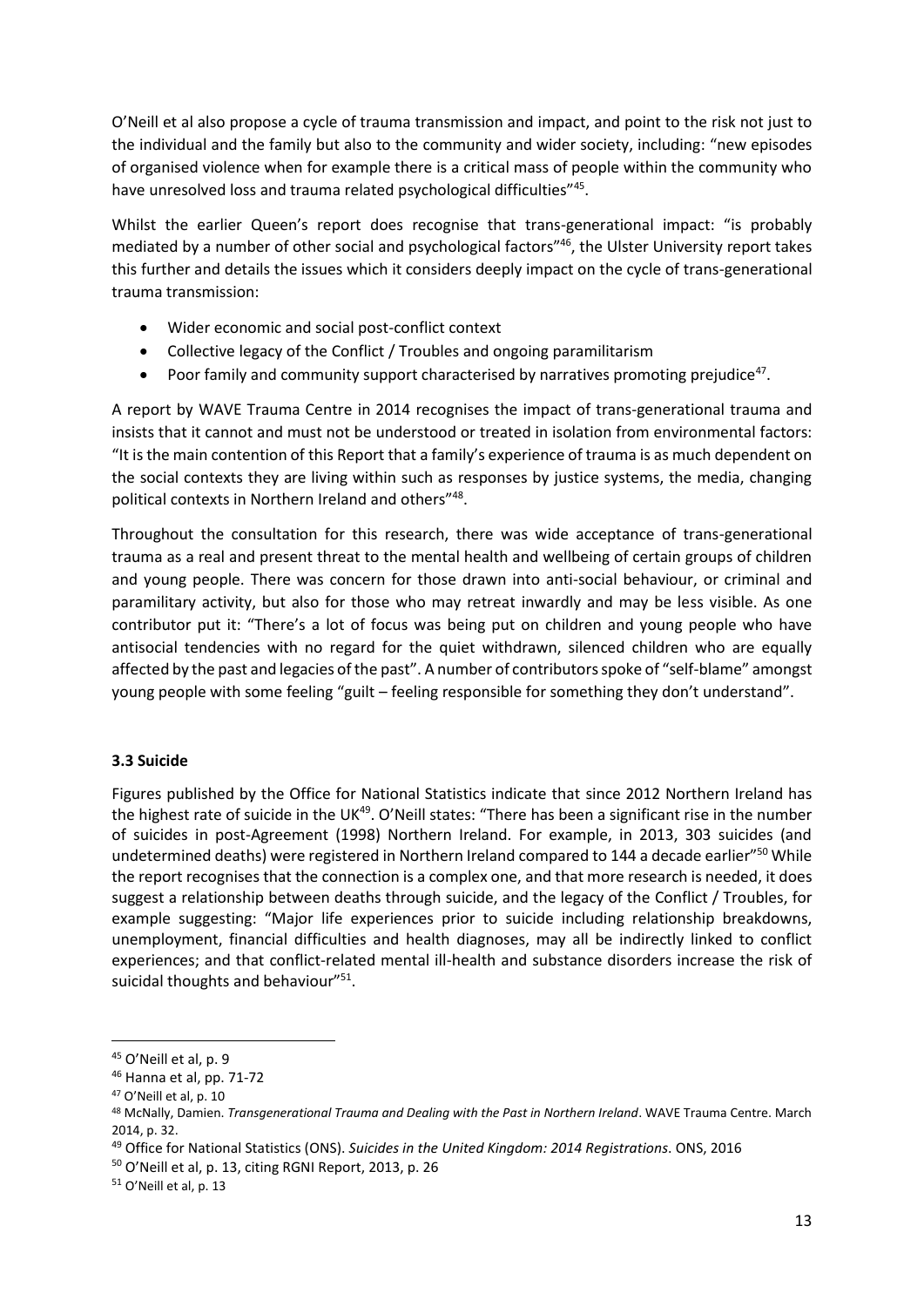For some contributors to this research, the suicide rates in certain communities were causing them considerable alarm, with some expressing great concern for young men who had become marginalised and disengaged even from their own communities. For some, there was a real danger for these young men in quite literally having "nowhere to go". Others raised concern about "poor coping strategies" and "low levels of resilience" leading young people towards self-harm and suicide.

The BFF Working Group, having reviewed the research and having heard presentations from leading researchers including Professor Mike Tomlinson who has written extensively on suicide<sup>52</sup> were sufficiently concerned about suicide rates to suggest that suicide awareness is made a required element of the curriculum<sup>53</sup>.

#### **3.4 Paramilitarism**

Paramilitary activity was a recurrent theme across research papers, and throughout the consultation. There were particular concerns expressed throughout our consultation about young men in disadvantaged communities who had low levels of educational attainment, and few prospects, and who were vulnerable to paramilitary organisations in a number of ways:

- Being targeted by paramilitaries and asked to carry out tasks for them which could include criminal activities;
- Borrowing money from paramilitaries and falling into a situation of "owing them" including drug debt, or getting into trouble with them for failure to repay debt;
- Becoming victims of paramilitary expulsions, beatings or shootings.

More than one contributor to our research felt that living under paramilitary control was part of some children and young people's daily lives. One interviewee described a vicious circle in which young people were branded as: "antisocial, scum, thugs" which led to isolation and exclusion, and in some cases had led to suicide and paramilitary beatings. Concern was also expressed that: "not all members of the community are opposed to paramilitary style beatings" if they consider the young people to be trouble makers.

These findings bear out the evidence from academic research going back a number of years. The *Childhood in Transition* report found that: "Many children and young people were exposed to community violence, sectarian violence, rioting against the police, paramilitary style threats and punishments"<sup>54</sup> and that: "Violence impacted on children and young people's feelings of safety, their freedom of movement, opportunities for play and levels of victimisation"<sup>55</sup>.

Harland and McCready's recent longitudinal study of young men born after the 1994 ceasefires found that:

*"The legacy of the Troubles alongside a stubborn context of economic and social disadvantage in many working class communities is further confounded by very real threat to peacebuilding coming from paramilitary groups. This is particularly pertinent in working class areas that bore the brunt of political violence and where typically it was young men who were, and continue to be, the victims of paramilitary punishment attacks and shootings administered as 'community justice'. In addition to the* 

 $\overline{a}$ 

<sup>52</sup> E.g. Tomlinson, M. "War, peace and suicide: the case of Northern Ireland". *International Sociology*. 2012

<sup>53</sup> BFF 2014, pp.13-14

<sup>54</sup> McAlister et al, p. 115

<sup>55</sup> McAlister et al, p. 116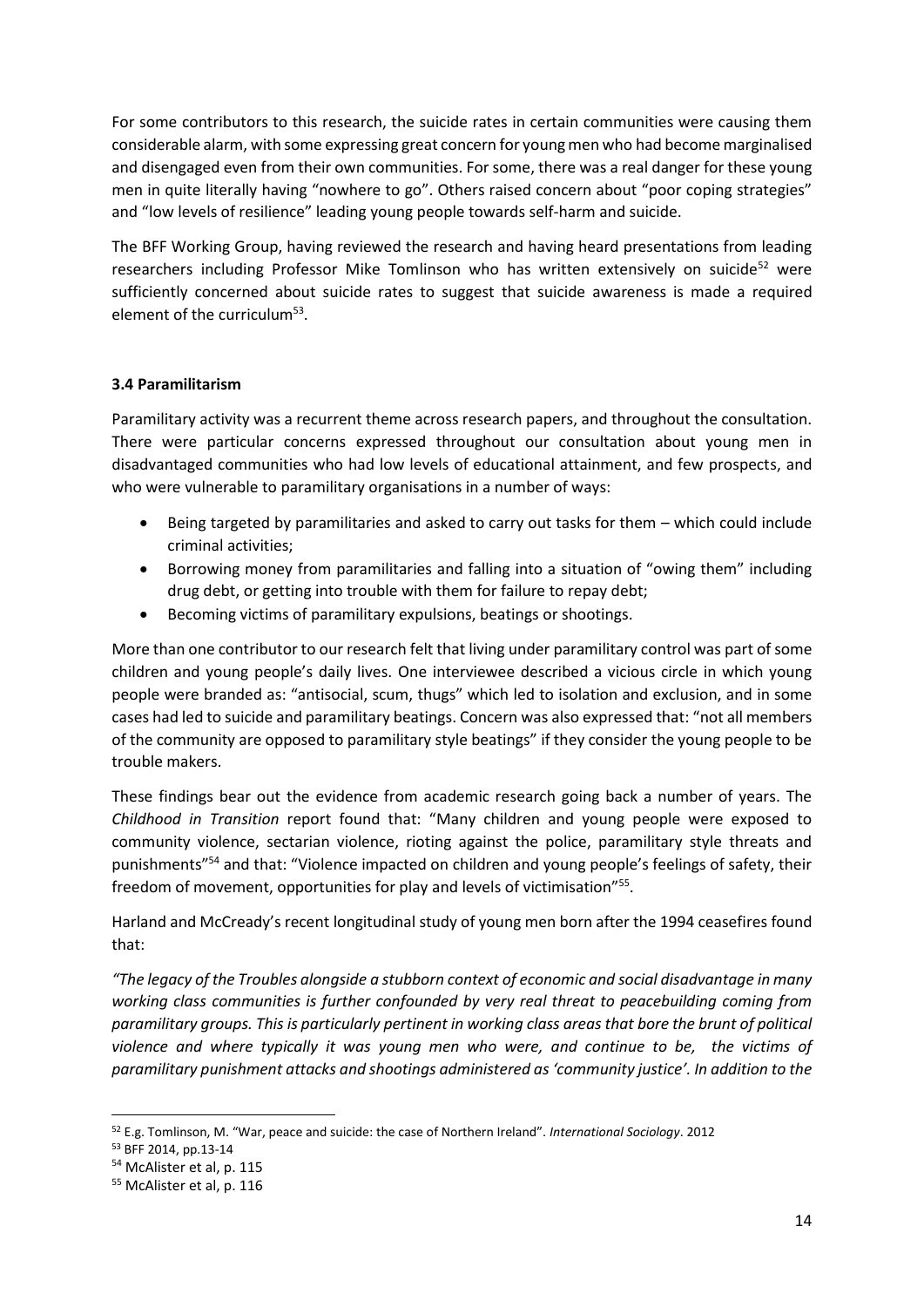*'rough justice' the young men in this longitudinal study, all of whom were born after the ceasefires, felt disconnected from local initiatives and believed they were regularly perceived as 'problems', as opposed to resources, by adults in their communities*" 56 .

It is striking that the engagement undertaken by NICCY uncovered a considerable degree of concern about community safety issues including paramilitarism, and that it was raised repeatedly during conversations for this research, all of which suggests that it continues to be an enduring conflict-legacy issue impacting the lives of children and young people in certain communities, both rural and urban. Whilst young men are at the forefront of much research to date regarding paramilitarism and antisocial behaviour, there is also of course an impact on young women and girls in these communities.

Connected to sectarianism and community safety, there were also suggestions that there was a need for better engagement between the PSNI and children and young people in communities. It was suggested that there were still areas in which the PSNI were largely invisible, and that paramilitary activity was therefore able to flourish.

It is worth noting that in the Building for the Future Action Plan 2015-16, CVS is committed to working on addressing the legacy of paramilitarism by January 2017. This work would include: "Developing a strategy to work with key stakeholders, and work with NICCY and HRC, consider and monitor the new measures around paramilitarism as expressed in the Stormont House Agreement; work to reduce levels of paramilitary activity, and review current support services<sup>57</sup>.

#### **3.5 Segregation**

In Northern Ireland, segregation is part of life. Much of the population lives in communities which are predominantly made up of people perceived to be of one religious or community background.

In education, only 7% of children attend integrated schools (of which there are 63)<sup>58</sup> with most children (approximately 90%) educated in schools which are largely or exclusively segregated by religious tradition<sup>59</sup>. A recent report by the Integrated Education Fund which engaged 2,000 young people aged 16-24 found that: "More than 80% of those questioned agreed that an education system bringing children of all faiths and none together in the same schools would be an important step in combatting sectarianism<sup>"60</sup>. As the *Childhood in Transition* report puts it:

*"Every aspect of the lives of children and young people was defined by division – their identities, communities, schools, social networks, sporting activities and use of free-time. Notions of difference were perpetuated by a lack of inter-community contact and understanding. Segregated education and housing remained a significant barrier to ending sectarianism, often actively ensuring its continuation"<sup>61</sup> .* 

For a number of contributors to our research, bringing young people together in school seemed like an obvious first step to breaking down barriers. While some expressed hope that Shared Education

 $\overline{a}$ 

<sup>56</sup> Harland, Ken, and McCready, Sam. *Rough Justice: Considerations on the role of violence, masculinity, and the alienation of young men in communities and peacebuilding processes in Northern Ireland*. UU, 2015, p. 13

<sup>57</sup> Commission for Victims and Survivors. *Building for the Future Action Plan 2015-2016 (and beyond)*

<sup>58</sup> See www.nicie.org

<sup>59</sup> IEF. *Young People's Voices*. September 2015, p. 7

<sup>60</sup> IEF, pp. 4 & 11

<sup>61</sup> McAlister et al, p. 151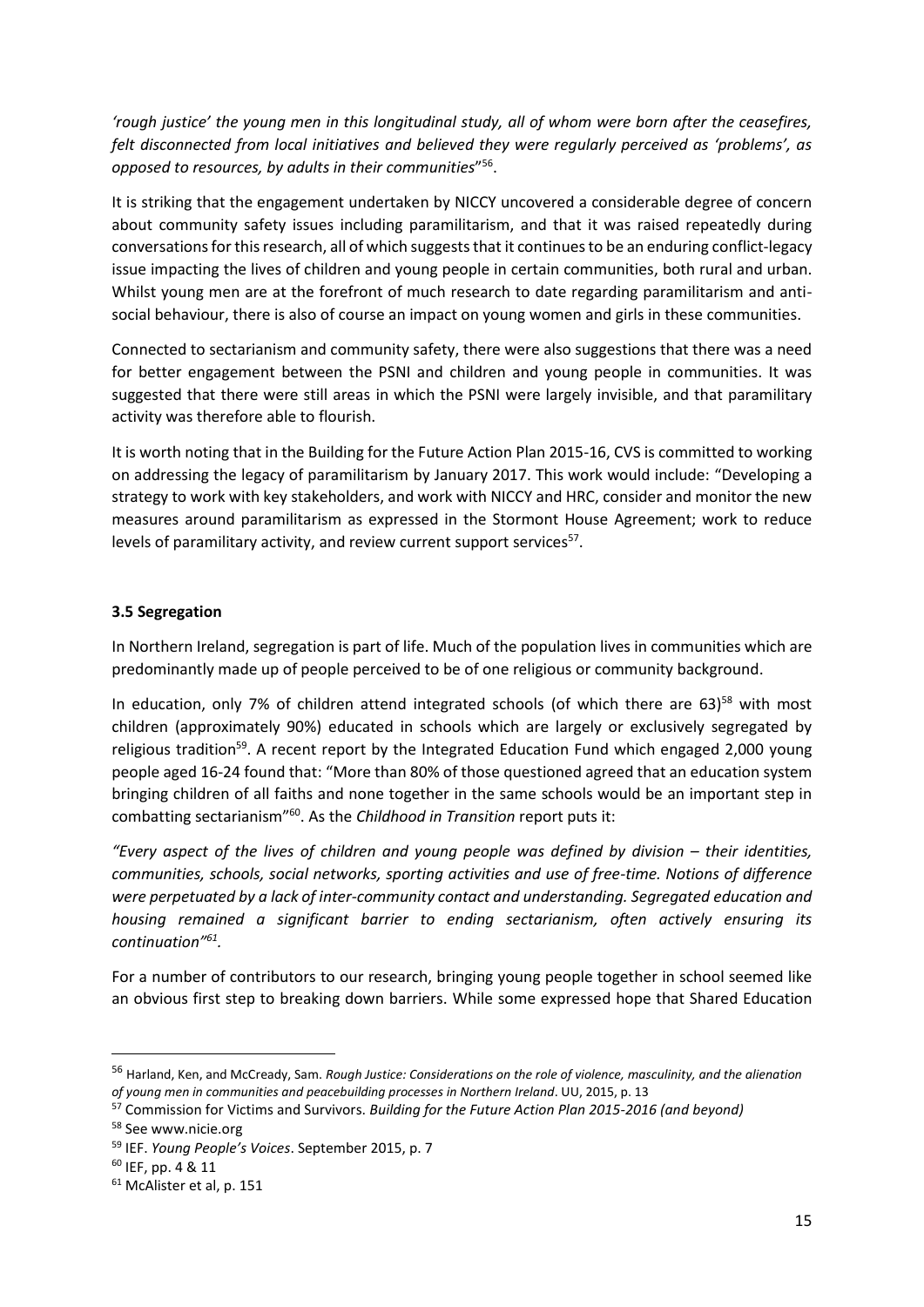might lead to improved relations, others expressed the view that ultimately, there was a need to educate young people on a more integrated basis.

In 2014, the BFF Working Group produced an Advice Paper to the CVS on education, and made a number of recommendations including that legislation, policies and practices which maintain separate educational provision are kept under review; that arrangements for teacher education should be kept under review, with increased contact; and they propose that ultimately Northern Ireland should: "Move away from the current model of schooling based on religious denomination to a position where denominational schools are more of an exception rather than, as at present, the rule" and to develop resources to deal with these issues $62$ .

Research too has pointed to the need to review the segregated education system: "Research has highlighted that parents have a major influence in relation to the transmission of prejudice within families…There is a need to examine further the role that attachment to community and sectarian identities play in the transmission of trans-generational trauma. It is therefore important to study the effects of political and policy decisions on dealing with the past and how this impacts on families across the generations. The role of segregated education in the transmission of prejudice should be examined and the effects of alternative education systems on the transmission of trans-generational trauma should be the subject of investigation"<sup>63</sup>.

There was also a view that integrated education needs to be addressed. As one contributor said: "Shared education is a social experiment that hasn't worked in other places. While you are educating kids separately, you can't have a common curriculum – if there was one thing, integrated education would be it: you wouldn't have to work quite so hard on the rest. This should be part of the curriculum in all schools".

#### **3.6 Sectarianism**

Many contributors to our consultations also highlighted the ongoing issue of sectarianism. This was seen as particularly prevalent in areas which continue to experience conflict-legacy issues for example, interface areas, and areas experiencing culturally contested issues such as flags and parades. One young interviewee commented: "Sectarianism is every day, comments being made, we're excluded from some areas, and stay out of others to stay safe". There was also a view that sectarianism has evolved as the context has changed and might be more opportunistic that it had been in the past. One contributor cited examples of young people engaging harmoniously on a cross-community basis, but who, when the opportunity to riot or protest arose, would join simply because it was happening, rather than because of any sectarian affiliations or support for a particular cause.

The *Childhood in Transition* report found that sectarianism impacted considerably on children's lives, finding that: "Children and young people from all the communities considered sectarianism to be an issue that affected their lives. Where they lived, their school, their uniform and sporting activities defined them within their cultural tradition"<sup>64</sup>.

The report describes how children felt "badged", exhibited a fear of being "identified as 'the other'" and therefore limited in where they could go to for social and leisure activities. The research also

<sup>62</sup> BFF 2014, pp. 13-14

<sup>63</sup> O'Neill et al, p. 21

<sup>64</sup> McAlister et al, p. 92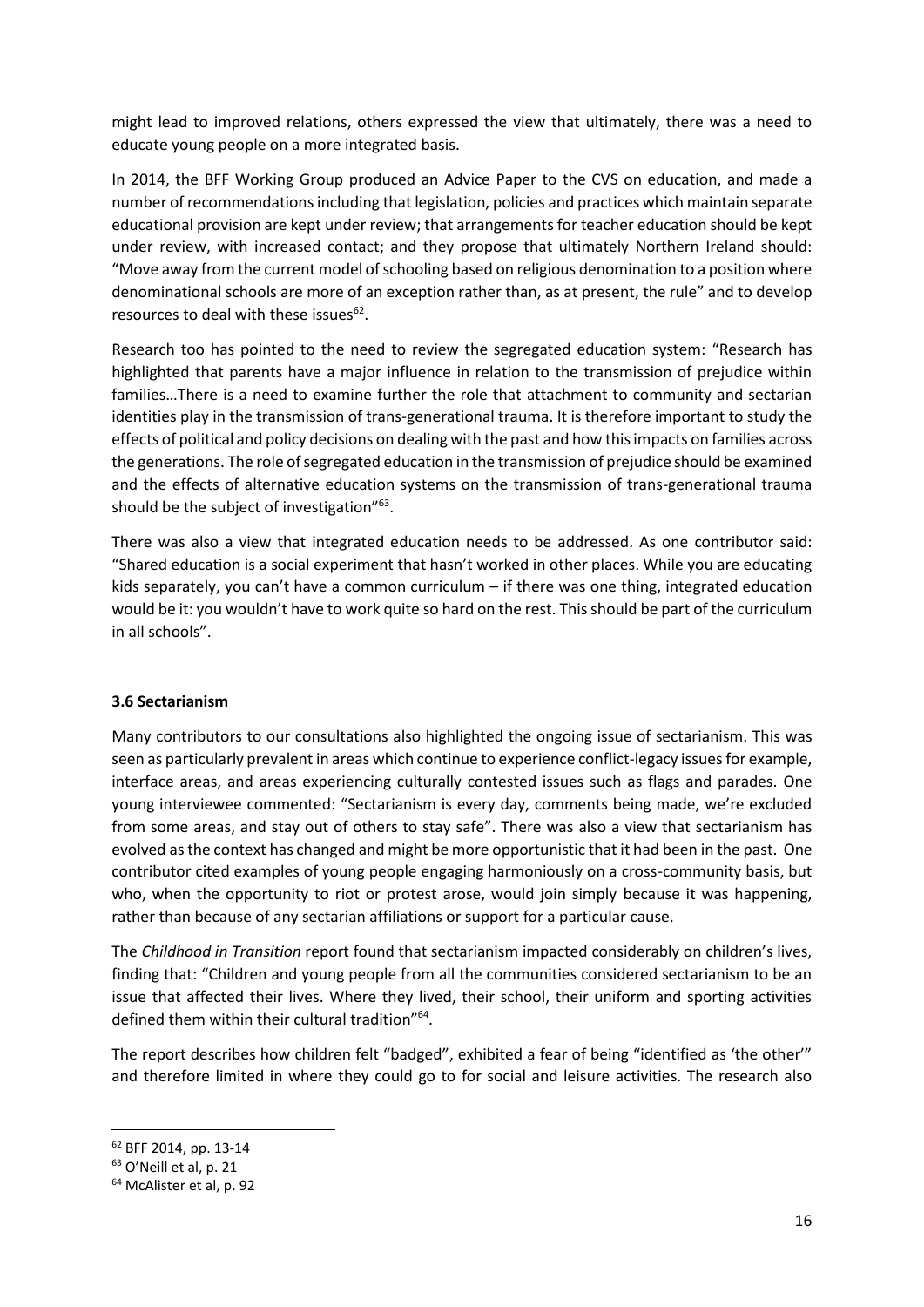found that children from both communities: "shared negative views about foreign nationals"<sup>65</sup>. O'Neill et al echo this finding, stating that: "The political and social divisions in Northern Ireland impact upon social integration and are associated with sectarianism and increasingly racism, homophobia and 'hate crime'"<sup>66</sup> .

There was a view expressed in consultations with stakeholders that the flags dispute had consolidated sectarian attitudes to "the other side" and heightened sectarian tensions between communities. In their report on the flag protests, Nolan et al recognise that: "Many children and teenagers in Northern Ireland have inherited a legacy of conflict that has negative influences upon their personal experiences and their socio-political views. Large scale studies of the attitudes of children and teenagers in Northern Ireland continue to show an awareness and wariness of community divisions, and evidence from other types of research with young people shows that this 'inheritance' has highly negative consequences for their personal experience and for their socio-political views"<sup>67</sup>.

There was concern that some programmes to address sectarianism were too piecemeal and thin, when long-term engagement was in fact required. One contributor pointed to the need for long term engagement in order to address these issues, commenting: "If a child has had 14 years of sectarianism, taking them away for a weekend is not going to change it. And the one-off schools sessions are a nonsense".

The BFF Working Group recognises the role of the TBUC Strategy in this regard, stating: "It will be important for the Commission and the Forum to keep under review the implementation of the key programmes and initiatives contained within the TBUC strategy and monitor how effectively it acknowledges and addresses the structural barriers perpetuating sectarianism and segregation in a society"<sup>68</sup>.

# **3.7 Poverty and disadvantage**

Many of those contributing to this research saw poverty and economic deprivation as deeply connected to conflict-legacy issues. More than one contributor noted that: "it's no accident that the areas experiencing these problems are also the poorest". The *Childhood in Transition* report describes this as the: "dual impact of poverty and the legacy of the conflict", with poverty contributing to physical and mental ill-health, unemployment, poor educational attainment etc.<sup>69</sup>. "Given that poverty remains pervasive in areas most affected by the conflict, children and young people living in these areas experience multiple deprivation. This affects their childhood opportunities, self-esteem and relationships"<sup>70</sup>. As O'Neill et al put it: "Economic deprivation constitutes an additional stressor which in turn impacts negatively on mental and general health"71.

Contributors to our consultation from organisations working with marginalised young people pointed out that for many young people, unemployment was endemic in their families, with job opportunities "non-existent", and with some living in homes where no family member had ever worked. This often led to debt and many commented on the lack of aspiration, leading to young people becoming "depressed and disheartened", leading ultimately to "despair". Domestic abuse and teenage

1

<sup>65</sup> McAlister et al, p. 105

<sup>&</sup>lt;sup>66</sup> O'Neill et al, p. 11

<sup>67</sup> Nolan, P. et al. *The Flag Dispute: Anatomy of a Protest*. Queen's University Belfast, December 2014, p. 89

<sup>68</sup> BFF 2014, p. 20

<sup>69</sup> McAlister et al, pp. 27-28

<sup>70</sup> McAlister et al, p. 28

<sup>71</sup> O'Neill et al, p. 11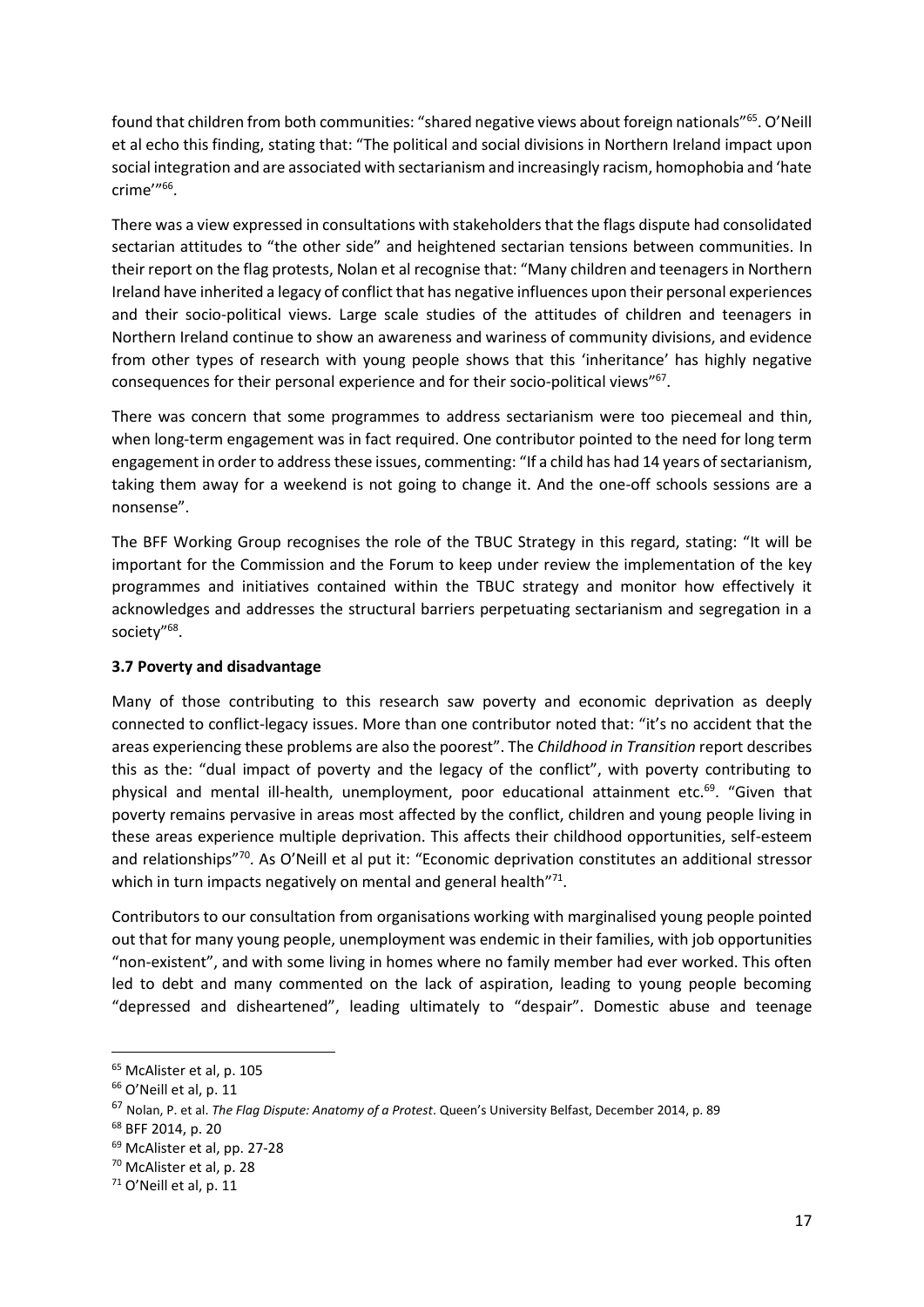pregnancy were also raised as issues being faced by many young people. The connection between these problems, and a tendency towards drug and alcohol dependency (and associated issues with paramilitary groups) was drawn by a number of contributors.

Some contributors were keen to point out that these concerns applied as much to young people living in rural areas as to those in urban communities in Belfast and Derry/Londonderry. There were references to young people living in isolated rural areas, who nonetheless still had issues with drugs and alcohol, as well as mental health issues such as anxiety and depression, due to lack of opportunities for social engagement.

#### **3.8 Disengagement from the political process**

Linked to the presence of paramilitaries, community unrest and sectarian tensions, it was suggested by a number of contributors that there was a pervasive sense of disengagement from the political process, indeed from the Peace Process, in some communities, again particularly evident among young men.

As one roundtable contributor noted: "Young people see politicians arguing about the past", so that there was little example for them to follow in terms of how they deal with each other. There were a number of comments about the behaviour of politicians towards those from the "other side" and some dismay that this provided a poor model for young people to follow. There was concern that a focus on sectarian politics continued to hold back progress on social and economic issues. This is a point highlighted by the *Childhood in Transition* report, by the WAVE report and the Nolan report on the flags dispute. McAlister et al found that:

"*Many community representatives and young people expressed frustration that the Peace Agreements had not brought significant change. They believed that the impact and legacy of the Conflict had been ignored, and that communities have been left without necessary economic and social support"; and "For working class young men with an unambiguous, strong cultural and community identity, there was a collective sense of loss – formal education was not valued, local work opportunities were*  declining with few alternatives, and their cultural identities were felt to be under-valued"<sup>72</sup>.

The Integrated Education Fund report found that "fewer than half of 16-24 year olds feel that politicians are moving Northern Ireland towards peace"73

This disengagement, it was suggested, could lead some young men to find their identity and purpose through other channels, including rioting. One contributor spoke of: "misdirection and a lack of leadership" which for example had caused young men during the flag protests to have criminal records which, it was suggested: "should now be expunged, as young men are being led to jail by men who are not part of the future". The report by Nolan et al on the flag protests points to the fact that active engagement in the protests provided young men with something that was otherwise difficult for them to find, given low qualifications and poor job prospects: a sense of identity and a role in society<sup>74</sup>.

Masculinity and the conflict still remains an underemphasised issue in the Northern Ireland context. Hamber and Gallagher have outlined a number of its hidden impacts. To summarise this work, Hamber and Gallagher firstly have found that masculinity can be deeply entangled with violent conflict, creating an enduring legacy of violence not only in the political realm but also socially and at a

<sup>72</sup> McAlister et al, p. 81

<sup>73</sup> IEF, p. 4

<sup>74</sup> Nolan et al, p. 89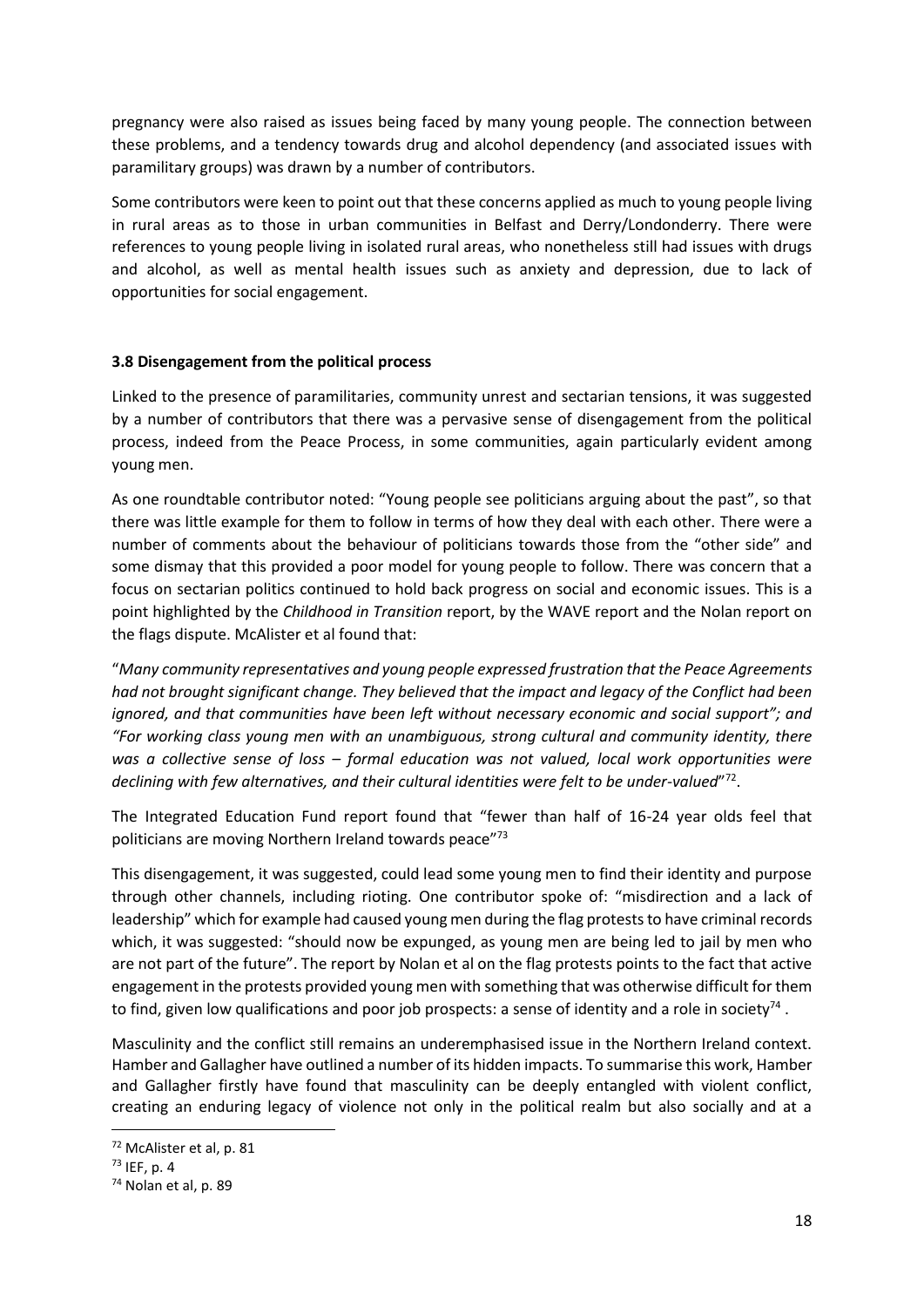community level, especially in contexts where ongoing socio-economic hardships persist. This can result in risk-taking behaviour and dissident paramilitary activity, as well as violence at a community or social level. Secondly, although paramilitaries can provide a hyper-masculine environment for asserting dominance and social control, young men participating in such activities and other anti-social activities might inwardly feel the opposite. This can result in violence being turned inward as evidenced by the growing rates of self-harm and suicide. Thirdly, masculinity can also be a factor in inhibiting help-seeking behaviour. Male gender roles can have a profound impact on how and whether young men access services, this in turn exacerbating cycles of violence, low self-esteem and selfharm<sup>75</sup>.

In Hamber's paper to the CVS Conference in 2016, he comments:

"*Until 'Big Man' politics at the wider level and even within communities, enacted with or without guns, is a thing of the past, how can we expect young people to behave differently? There is a disproportionate focus on young people's attitudes in many policy documents in Northern Ireland, when it is the attitudes of adults, and politicians (not all of course), that should be scrutinized and modelled differently. That said, I am not sure if issues from the past move from one generation to the next in a predictable, inevitable, or generalizable way. What happens inter-generationally is dependent on what has gone before and the nature of the present. The memories and associated traumas of the past are not carbon-copied from one generation to the next, but rather take on a life of their own, manifesting in a myriad of ways. A transparent, public process of discussing the past will have a different outcome than social silence about human rights violations or where identity politics go unchallenged across the years*" 76 .

For McNally, the extent of young people's engagement or disengagement is bound up with: "whether the wider social context is one in which there is a political framework operating which gives voice or not to the disempowered"77.

# **3.9 Access to Services**

Previous research has considered the extent of service provision, particularly in the area of transgenerational trauma. Both the Queen's report and the Ulster University report found that only a small proportion of trauma services specifically recognised and named trans-generational trauma and provided services geared towards it, although some did provide programmes aimed at younger people<sup>78</sup>.

NICCY notes the disproportionately low spend on children and young people's mental health services  $(8%)$  and indicates additional concerns about the most vulnerable children and young people<sup>79</sup>.

The Queen's report concludes that despite a clearly evidenced need: "young people are not accessing the services which could aid them<sup>80</sup>. The Ulster University report found that a small number of service providers funded by the Victims and Survivors Service provide youth based services "explicitly focussed on trans-generational needs" but that services were not evenly distributed across Northern Ireland<sup>81</sup>. For this reason, the report recommends: "a strategic two-generation approach", identifying

 $\overline{a}$ 

<sup>&</sup>lt;sup>75</sup> See Hamber and Gallagher, 2014; Gallagher and Hamber, 2015; Gallagher, Hamber & Joy, 2012

<sup>76</sup> Hamber 2016, p. 5

<sup>77</sup> McNally, p. 67

<sup>78</sup> Hanna et al, p. 38, and O'Neill et al, p. 15

<sup>79</sup> see http://www.niccy.org/about-us/our-current-work/

<sup>80</sup> Hanna et al, p. 77

<sup>81</sup> O'Neill et al, p. 15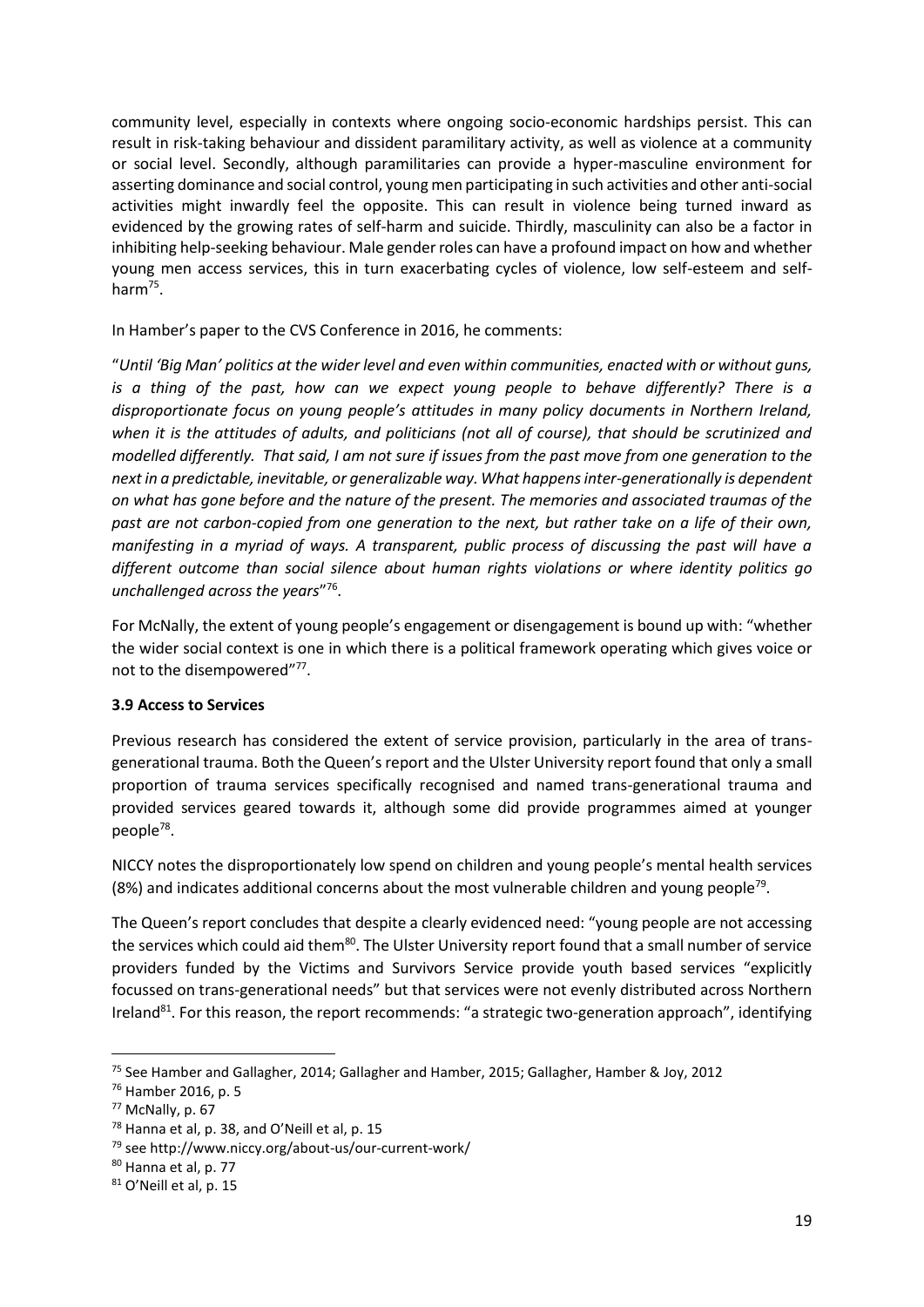the families who are most at risk<sup>82</sup>. As well as services aimed at individuals and families, the report proposes that: "Wider actions are needed to address the social, economic and environmental determinants of mental disorders"<sup>83</sup>.

Emphasising the importance of these and other contextual factors including the political context and justice, the WAVE report urges against a purely medicalised definition of trans-generational trauma, suggesting that it should rather be seen as a phenomenon deeply connected to its social and political environment<sup>84</sup>. This could have implications for service delivery and how it sits within and relates to community and societal contexts.

Some of those consulted expressed concern that there were simply not enough services to address the needs of the vulnerable young people with whom they were working. Others recognised the cultural barriers, particularly for young men in need of help. This was borne out by the findings of Harland and McCready's longitudinal study of marginalised young men, which found that: "Despite the complexity of their lives, these young men did not seek or expect support from others. By not seeking support they believed they were demonstrating an important aspect of their masculinity  $$ namely, that men do not need the support of others"<sup>85</sup>.

A recurring theme in many contributions was the issue of funding. There was concern that because of the nature of trans-generational trauma, the short-term funding model within which many nonstatutory services have to operate was inappropriate to the needs of those affected. There was concern that short term interventions, and discontinuance of service could in fact be damaging to vulnerable people.

#### **3.10 Conference Survey findings**

At the CVS Conference held in March 2016, participants at the Building a Better Future workshop were asked to indicate what they felt were the top three most pressing conflict legacy issues impacting on children and young people. Whilst the researchers recognised that many of the issues were deeply interrelated and that all were important, it was considered useful to get a sense of where people's key concerns lay. From 26 forms completed at the Conference, parental mental ill health was felt to be the highest priority, with cross-community relations considered second highest priority. The third highest priority was paramilitarism. Access to services was considered fourth highest, along with sectarianism, with segregated education and parental physical ill health joint fifth. Segregated housing scored lowest in this exercise.

<sup>82</sup> O'Neill et al, p. 16

<sup>83</sup> O'Neill et al, p. 19

<sup>84</sup> McNally, p. 76

<sup>85</sup> Harland and McCready, p. 14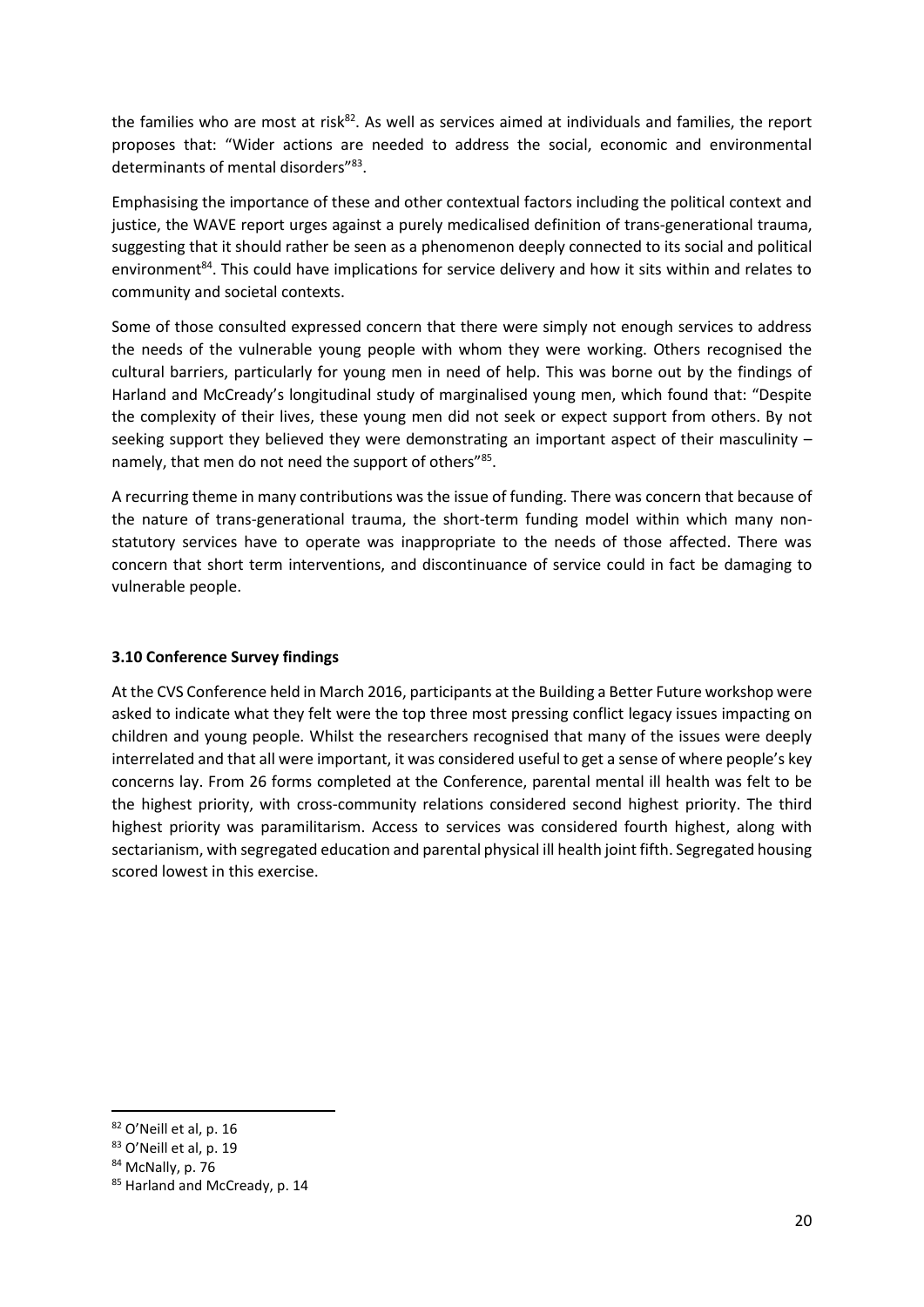

*Figure 1: Issues impacting on young people*

#### **3.11 Conflict-legacy issues – or not?**

There was discussion throughout many aspects of this research about the extent to which the various issues raised were in fact conflict-legacy issues or not. As one roundtable participant put it: "How do we differentiate between conflict-related issues and other children's issues? Is there a danger of trying to make all young people into victims of the troubles?" Another suggested that the issues being experienced, for example in disadvantaged areas of Belfast, were comparable to the issues manifesting in other parts, particularly urban parts, of the UK and Ireland, and could not be attributed to the Conflict / Troubles. Some contributors felt that it was important not to attribute all social problems associated with young people to the legacy of the past. As one put it: "Kids on the same street don't all behave the same way, so a child's home environment and personality are also factors contributing to behaviour".

One contributor pointed out that, regardless of how anyone else frames their problems: "Many young people may not see their current difficulties, whether within families or communities, as in any way connected with the Troubles". As another put it: "It's no longer in their language but they are still struggling with it, they are in families who experience symptoms of the conflict. We're all victims but some of the young people are the most affected and the least understood and forgotten".

This is an issue which Hanna et al picked up on in 2012, noting that: "Young people who are experiencing issues due to their family and community experiences of the troubles are often totally unaware that the problems they are experiencing are in any way related to 'The Troubles', their community, or their family experiences"86.

While the problems pertain and need to be dealt with, whatever their cause, there was a strongly held view by some contributors that it was essential to: "name both the issues and the probable causes before sustainable solutions can be found. This naming has to be to the wider community and no

<sup>86</sup> Hanna et al, p. 51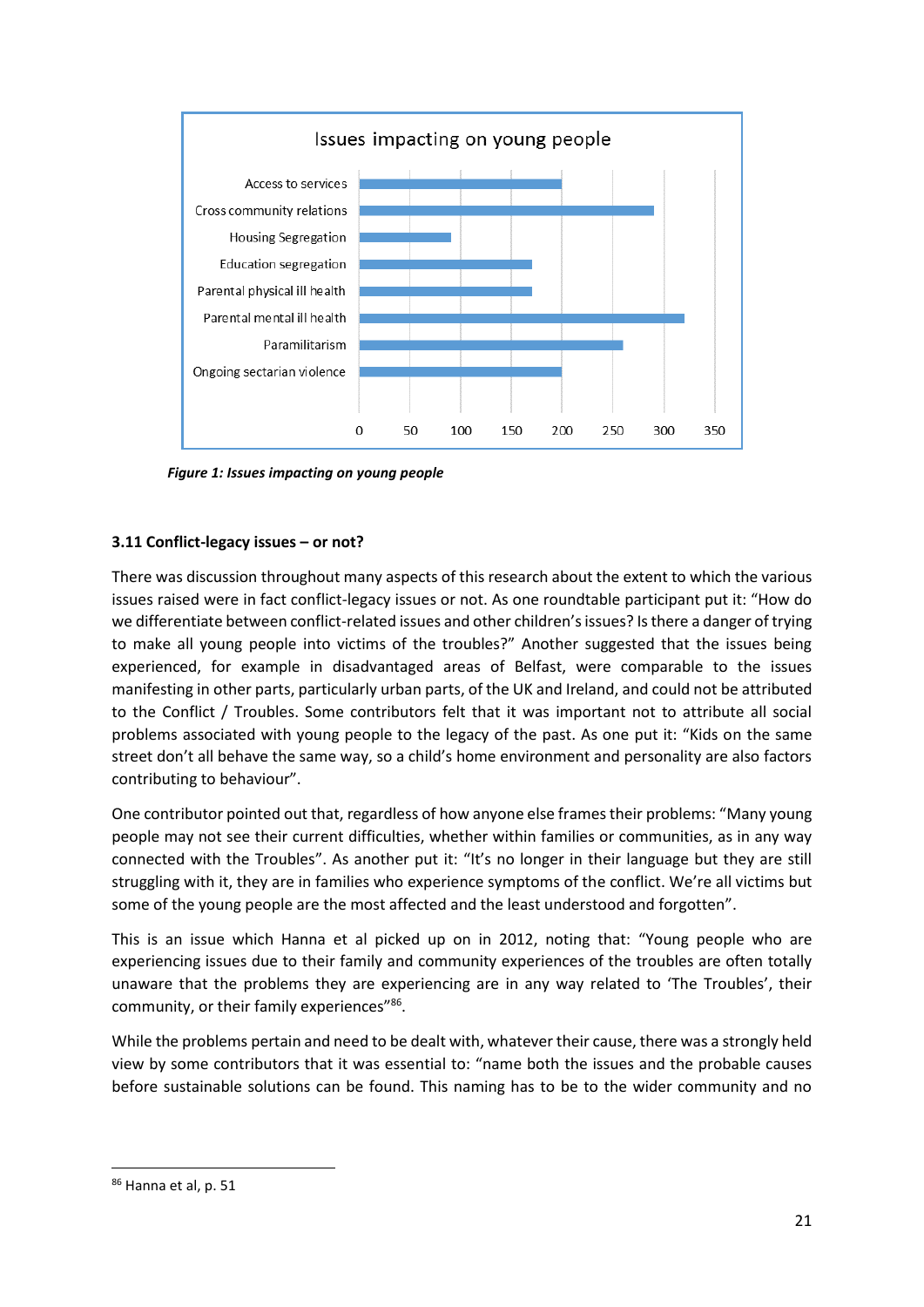longer either hidden or ignored". Another concurred, suggesting that what was needed was: "a language for conflict-legacy issues – as what gets named gets addressed".

It was considered important, however, to understand that: "some young people do not see why we are still talking about this".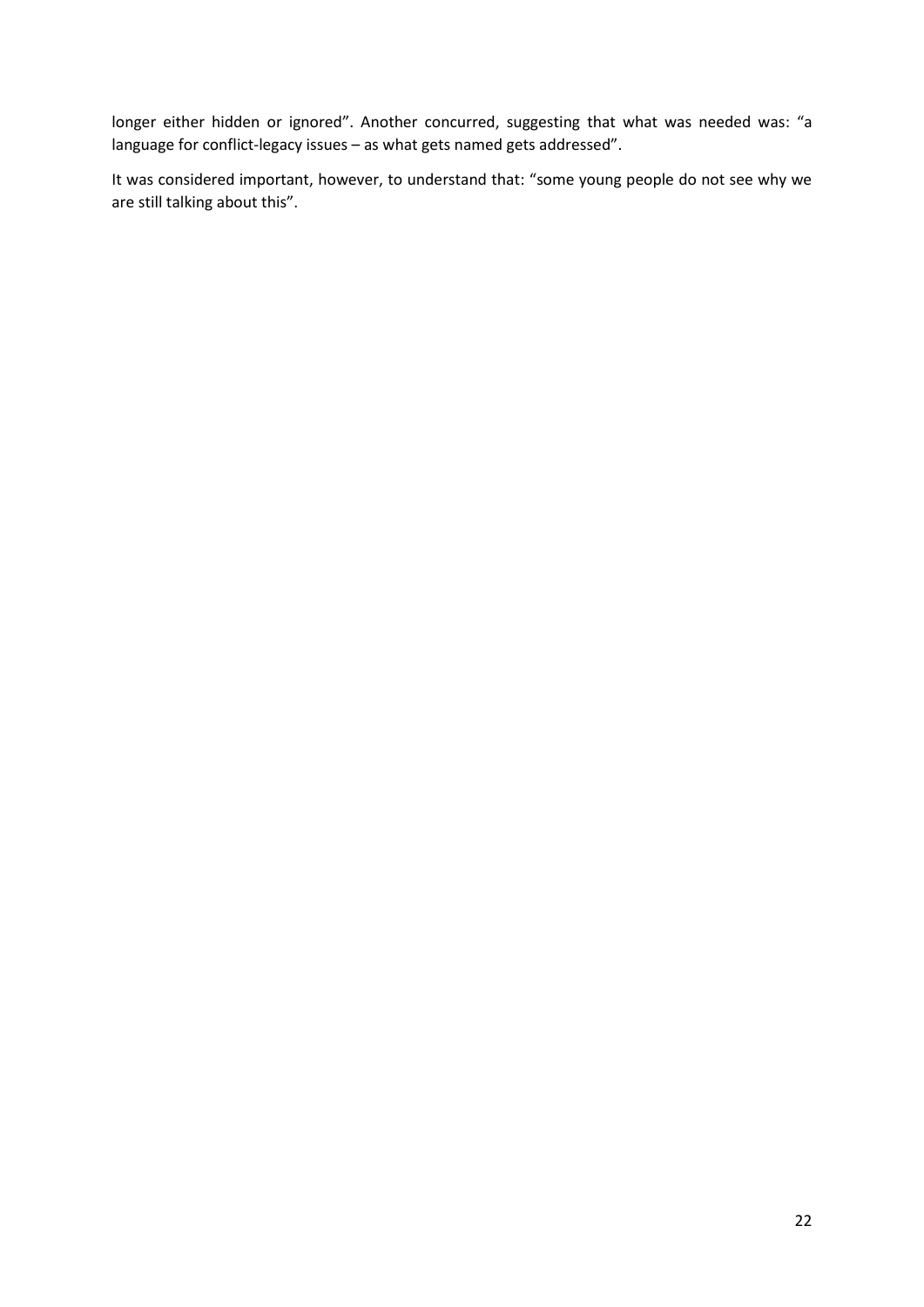# **Section 4: Issues to consider in planning engagement with children and young people**

#### **4.1 Which children and young people?**

While there was considerable alignment between contributors that children and young people across Northern Ireland were all impacted to some degree by the Conflict / Troubles, there was also broad agreement that there were differing degrees of impact. It was recognised that some young people were having a lived experience of conflict-legacy issues every day within their own families, streets and communities, while others were experiencing issues such as segregated education and housing, which, while impacting on them in terms of estrangement from other communities, did not exert the immediate damage and trauma that those experiencing trans-generational trauma, paramilitarism etc. were confronted with.

It was suggested during the consultations that given the likely constraints on CVS in terms of time and budget, it would be helpful for them to distinguish between different (broad) groupings of young people and to ask the question: "Which children and young people do we need to engage with most urgently"?

#### **4.1.1 Degrees of impact**

It is important to note that although there was agreement that those children and young people impacted most should be the top priority for CVS and the Forum, and while broad categories were suggested by some contributors, there was of course acknowledgement that the categories were deeply connected and that there would no doubt be overlap. Four broad categories of children and young people were suggested as follows:

1. Those impacted by trans-generational trauma or suffering trans-generational impact of some kind within families. These might be:

- children of victims and survivors;
- children of families directly or indirectly traumatised by the Conflict / Troubles;
- children of former prisoners;
- children of serving police officers and security personnel who, it was suggested: "are living with fear and the threat of violence and the need to be silent about parents' professions here and now".

When asked which communities CVS and the Forum should focus on, one contributor suggested: "One way to start would be to look at the suicide map of Northern Ireland – it would show you where the focus needs to be".

2. Those experiencing conflict-legacy issues in their communities for example through paramilitary violence and intimidation – although other community issues were raised such as poverty, addiction, educational under-attainment etc. and were seen as closely interlinked with more direct conflictlegacy issues.

3. Children and young people in wider society, beyond the most directly affected communities, but who still experience the legacy of the Conflict / Troubles in housing and educational segregation, dysfunctional political discourse, conflicted identity politics around cultural events and symbols etc.

4. Children and young people with additional needs such as those from different ethnic groups, LGBT children and young people, those who are within the criminal justice system, those who are in care, and those with disabilities. Green emphasises the importance of remembering diversity in children and not seeing young people as one indistinguishable group: "True participation must also take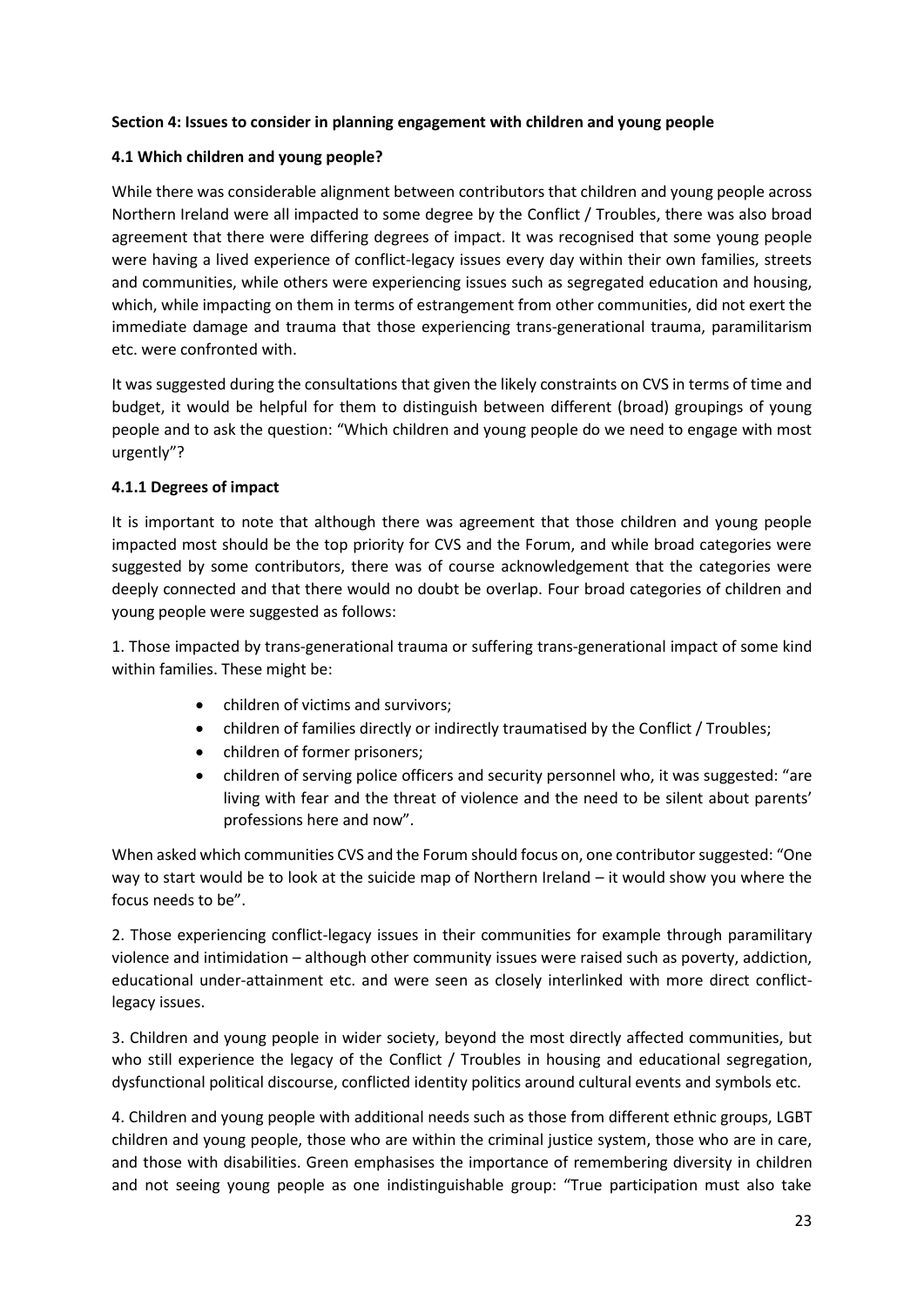account of the diverse needs, circumstances and aspirations of the children and young people involved. This means that children and young people cannot be viewed as one homogenous group. Differences will arise as a result of personal experience, ethnicity, sexuality, gender and disability" (Green 2000).

# **4.1.2 Age**

Children are legally defined as any person up to the age of 18. Organisations working with young people tend to have different definitions of what constitutes a young person depending on the programmes they run. NICCY works with anyone up to the age of 18, or 21, for young people who have a disability or have been or are in care. The Northern Ireland Youth Forum<sup>87</sup> engages with young people up to the age of 11-25 years, and the NEET Youth Forum<sup>88</sup> (for young people not in education, employment or training) engages with young people aged 16 to 25 years.

However, contributors to this consultation were less concerned with the upper age limit with whom CVS and the Forum should engage than they were with the distinction between children and young people and what this meant in terms of how CVS and the Forum should engage with them. Many felt that there was an age, around mid-teens, when young people were more able to engage in difficult issues. As one contributor put it: "Less than 14 years old, this work would be hard".

# **i) Early Years**

When contributors talked about engagement with children in their early years, they tended to focus on the importance of family interactions and the need for support to be provided to families and within communities to engage in a healthy and appropriate way with young children about conflictrelated issues. As one contributor put it: "The way you talk to little ones is different – the stuff they give is priceless and the insight is great".

There was considerable discussion about the need for support for families to work on communicating with children, even at a very young age. Some contributors spoke of the need for guidance on communicating difficult issues to young children. One researcher felt that any kind of centralised guide would be very difficult to produce in the current circumstances, but could envisage communities being supported to put together their local storybooks guided by experts in developmental psychology so that materials are age appropriate. Working Group members also highlighted the need for advice on communicating within families about trauma and loss<sup>89</sup>. They recommend: "the development of practical guidance for victims and survivors to assist them in managing their conversation about the traumatic impact of the conflict with young members of their immediate family"<sup>90</sup>.

O'Neill et al concur, concluding that: "Research into ways of supporting families in communicating about the Troubles to future generations is required. In particular, we need to examine ways of communicating about conflict-related bereavement, mental illness and physical injury"<sup>91</sup> (O'Neill et al, p. 21).

 $\overline{a}$ 

<sup>87</sup> www.niyf.org

<sup>88</sup> www.neetforumni.org

<sup>89</sup> BFF 2013, p. 7

<sup>90</sup> BFF 2013, p. 11

<sup>&</sup>lt;sup>91</sup> O'Neill et al, p. 21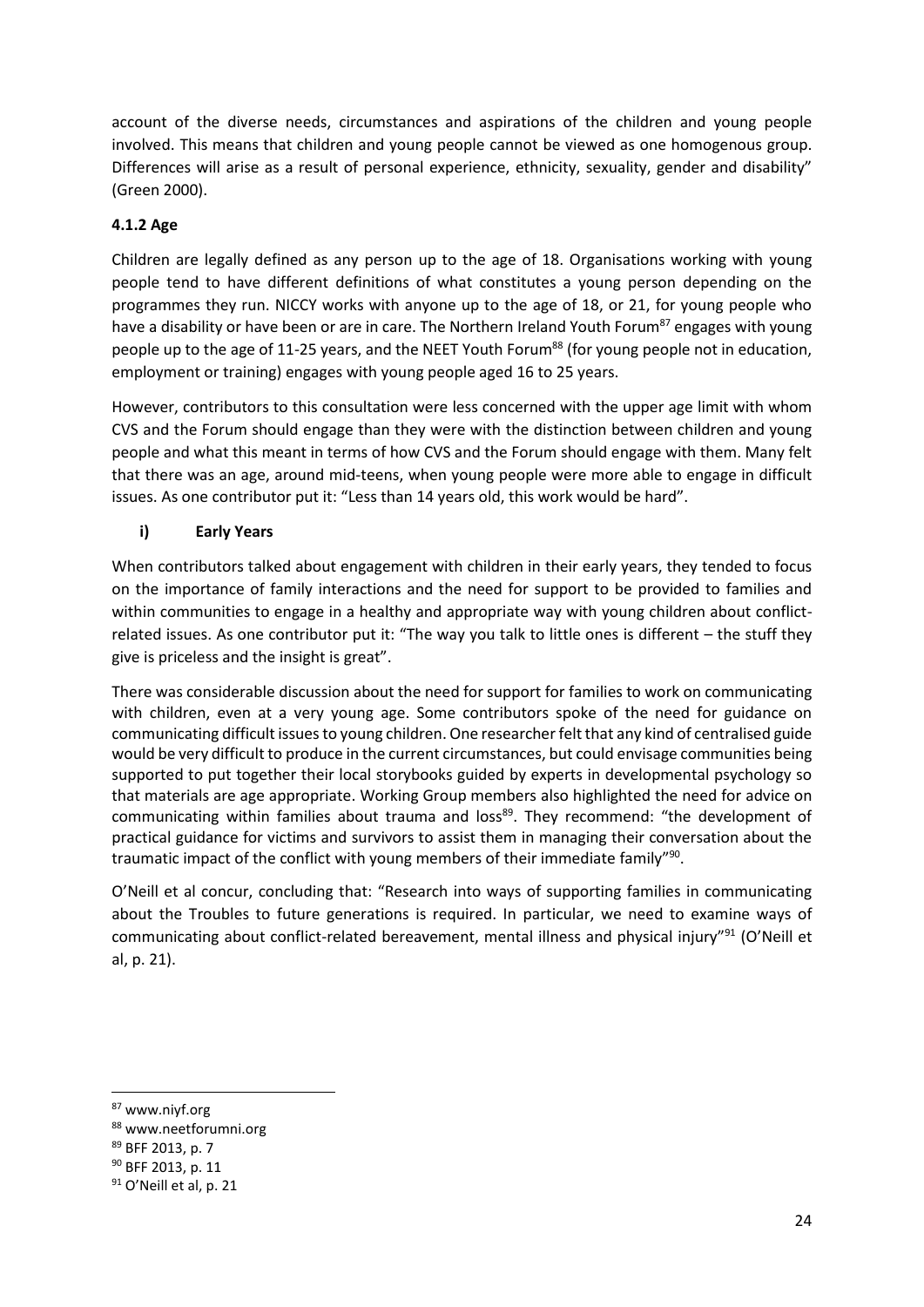# **ii) School age children**

In terms of engaging school age children, there were different views on whether or not CVS and the Forum should seek to engage the voices of children and young people through school. This is dealt with in Section 5.

# **4.2 Willingness of children and young people to engage – and barriers**

A number of contributors who regularly work with young people in particular suggested that the young people they work with were "ready and willing" to engage around these issues. NICCY's engagement with children and young people found that young people wanted to have a voice and a say in matters relating to the legacy of the Conflict / Troubles and to peace**.** This is despite the fact that much of the research identifies a "culture of silence" as a key barrier to dealing with transgenerational issues<sup>92</sup>. It may be that this kind of silence is particularly pertinent to dealing with issues within families, and has a more specific relationship to trans-generational trauma as opposed to wider social and community issues, or it may be that communication is easier when amongst peers or when facilitated by a trusted youth worker.

That said, a number of contributors spoke of the potential barriers and challenges which they felt that CVS and the Forum should be aware of when engaging with children and young people, however ready they may appear to be. These included:

- Reluctance on the part of adults to share information about the past with children and young people, either because they do not know how to do this in a healthy way, or because they do not wish to place "our baggage" on the next generation. As one contributor put it: "There is among adults a fear of opening old wounds, of dragging our young people backwards". One respondent felt that it was: "because of adults' reticence that children and young people are not already much more engaged, despite being ready and willing to engage already".
- Lack of certainty over where to deal with issues in the family, in school? One contributor asked: "whose role is it?"
- Lack of information given to young people in any co-ordinated way about the Conflict / Troubles.
- Lack of certainty over the distinction between children and young people, and how to engage in an age appropriate manner.
- Another suggested that there was: "insufficient joined up thinking between government departments which means that there is no clear strategy for engaging with children and young people on these issues".
- Lack of trust and relationship with those consulting / engaging with young people.
- Consultation fatigue: One contributor raised a concern which was voiced by others, and considered to present a real potential blockage to certain groups of young people getting involved: "Many consultations have taken place and many groups and organisations have taken part in consultations previously and have never seen any work being done as a consequence or a result of the consultation. There is a resignation that the political will has not been there to get things done". The Eames Bradley report was cited as an example. Linked to this was a lack of clarity about what engagement was actually hoping to achieve.

<sup>92</sup> e.g. Hanna et al, p. 10, BFF 2013, pp.5-6, McNally, pp. 22 & 25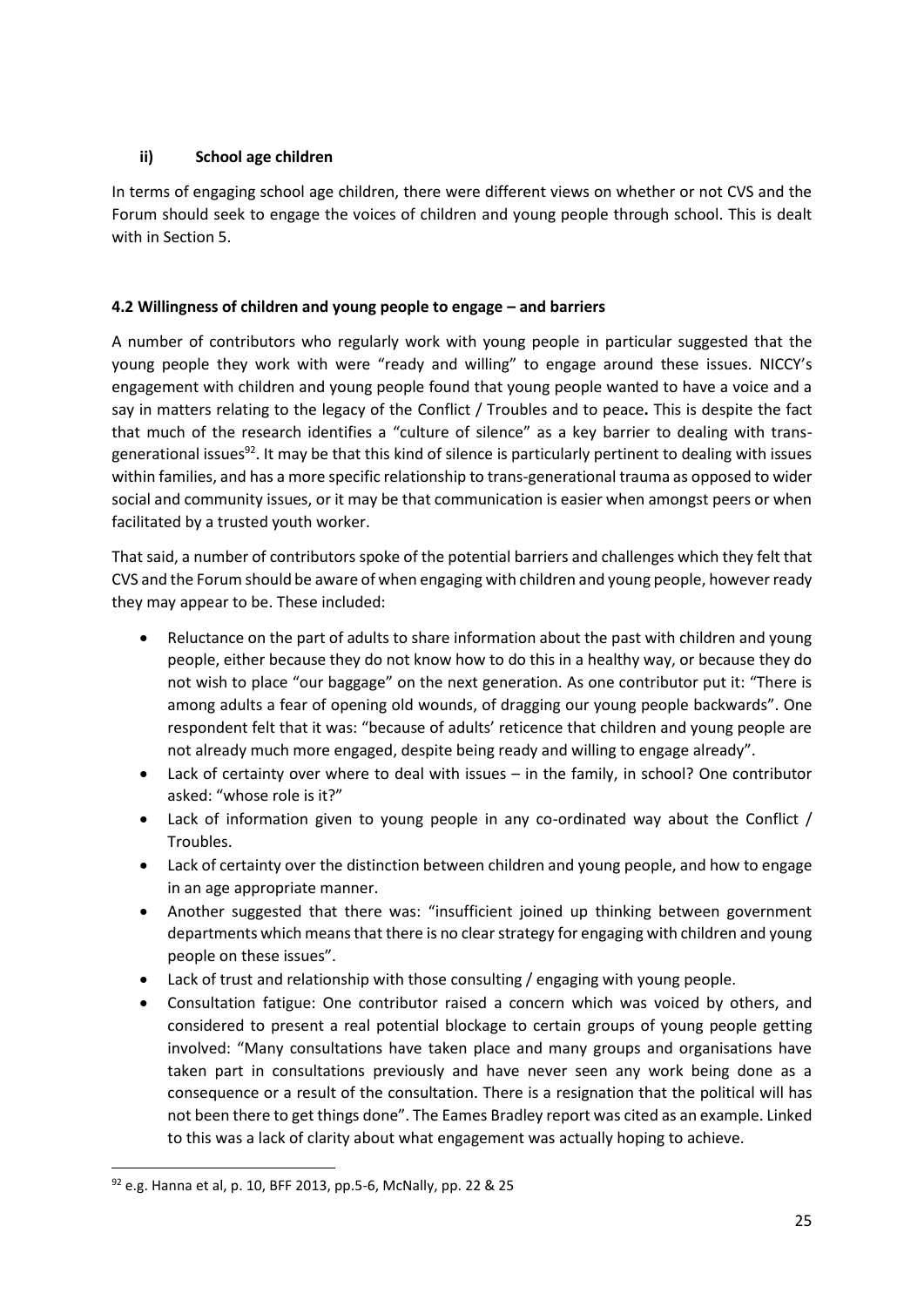A further possible barrier is the way that engagement is framed: as a positive contribution to the future, or as a necessary task, because young people are associated with problems. It was notable that one conference participant described a workshop question focusing on "the unique contribution of victims and survivors" as: "brilliant – this question changes the dynamic". It may be that a discourse of trauma, problems and intractable social issues could drain the energy from participation, and that a different dynamic is needed.

However, despite the barriers and challenges, only a very small minority of contributors felt that children and young people should not be engaged around conflict-legacy issues. As one put it: "We have to deal with this as children will pick it up anyway. You create anxiety by not talking about it, they feel not included, that it's their fault. Not talking about it just isn't an option. It's about working out appropriate ways of communicating about it". Another said: "We've never found that talking is bad – it's always good to talk", and suggested that talking was strongly connected to resilience.

In the Ulster University research, the literature review of resilience concluded that "building and maintaining resilience at individual and community level is an important but complex area of work and needs much more attention in the context of post-conflict Northern Ireland". As an example, the review noted the recently published Belfast Strategic Partnership Emotional Resilience Strategy, which recognises the psychological and wider trans-generational impact of the Troubles on the city<sup>93</sup>.

# **4.3 What are the outcomes?**

A question that was raised by a number of contributors to this research was: "What is the purpose of engagement?" In many good practice guides to working with children and young people, a theme that is repeated is the importance of being clear with them about what the purpose of the engagement is, and what outcomes it is aimed at achieving (good practice guidelines will be considered later in this report). One contributor remarked: "It is very important for the Commission to be clear what the desired outcome of engagement is and how they will measure it. If you can't leave the young people in a better position, don't go in. This exercise should only be embarked on if it is adequately resourced for long term development. If it's a six-month exercise, or an academic exercise, I'd be concerned".

One interviewee asked whether the purpose of CVS and the Forum's engagement was to raise awareness of victims' issues to children and young people, or to support and help children and young people to deal with legacies of the past. These are quite different outcomes to aim for, with different implications for what is offered to young people.

The tender specification for this research envisages the desired outcomes of engagement work as follows:

"*Engaging the views and learning from the experiences of young people exposed to conflict-legacy issues will encourage participation among young people from different social, political and religious backgrounds, enhance awareness among Forum members and collectively address current limitations within existing service provision. Effectively capturing the lived experiences of young people and their families affected by the trans-generational impact of the Troubles can through the work of the Commission and the Forum strengthen calls for effective cross-departmental co-operation and political*  leadership in addressing enduring legacy issues"<sup>94</sup>.

<sup>93</sup> O'Neill et al, p. 15

<sup>94</sup> Tender Specification, p. 2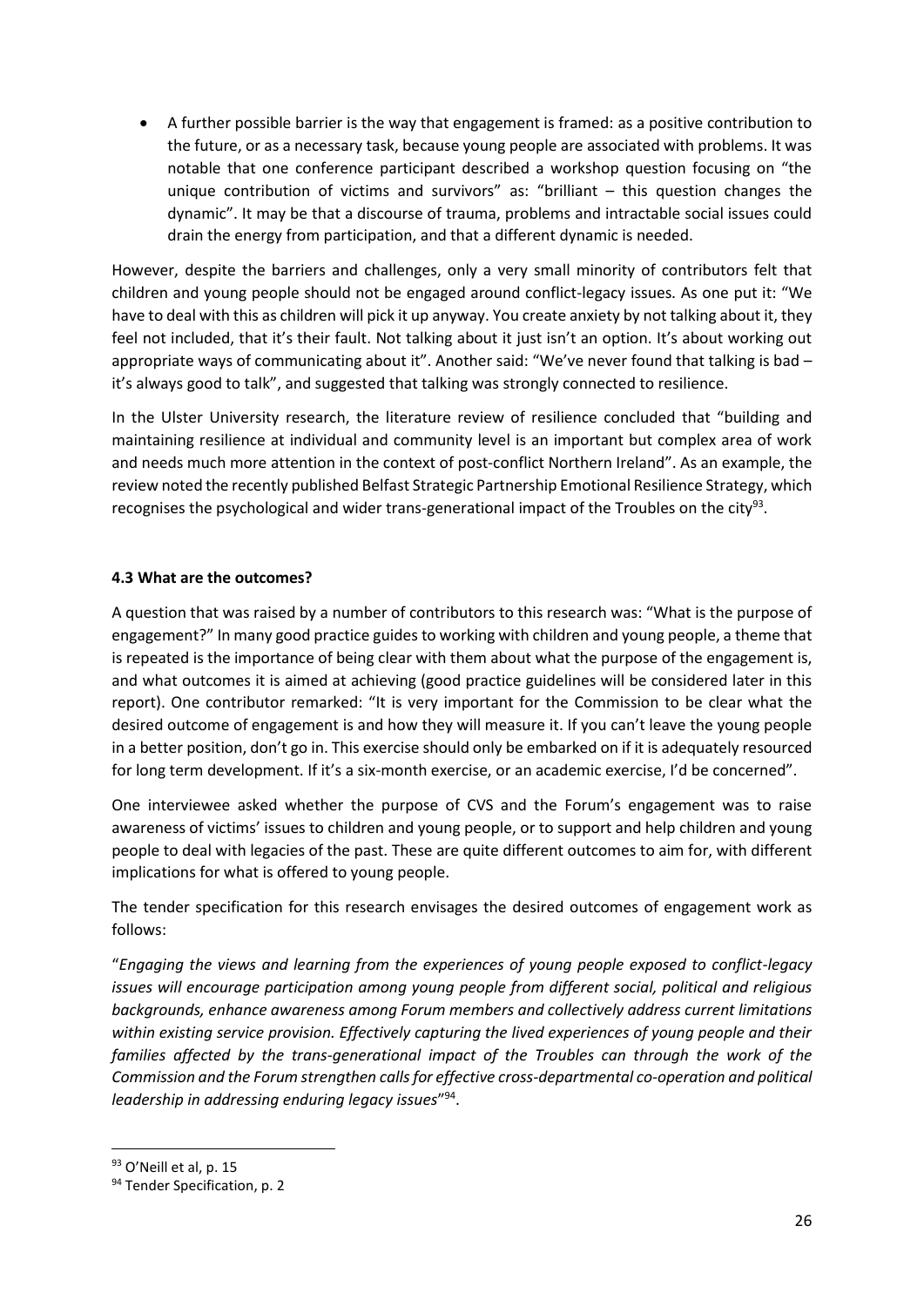The BFF Work Plan for 2015-16 states the possible benefits, some of which might also be construed as outcomes:

- "Facilitate meaningful engagement with young people relating to the trans-generational impact of the Troubles – where previous engagement has been relatively limited
- Deepen understanding of need for 'two-generation' approach in addressing transgenerational impact on parents, young people and the communities they live
- Understanding both needs of specific generations and how relationship between generations are negatively affected by conflict-related experience
- Develop better informed advice that can collectively address current limitations within existing service provision and the strategic approach to building a better future"<sup>95</sup>.

However, some conversations held during this consultation suggested that there are two issues in this regard for CVS and the Forum to bear in mind:

- i) There is a lack of clarity as to the precise outcomes of CVS and the Forum's engagement with children and young people. Some see it as a way to gather the views and lived experiences of children and young people in order to inform the Forum and CVS so that its advice to government is attuned to the needs of children and young people particularly with regard to service provision. Others see it as a way to find out what young people need to happen to improve their situations, and to then intervene in certain issues in order to improve the lives of children and young people – in other words that there would be a follow-up "offer" to children and young people or their communities to address the issues they have raised.
- ii) There is a concern for some contributors, particularly those who work directly with children and young people in disadvantaged communities, that if the purpose is only to gather views and experiences, that it may raise expectations among those young people that they will see some direct action or intervention as a consequence, when in fact this may not be the case.

# **4.4 Levels of Participation**

Contributors to this research, particularly the young people who contributed and those who work with young people, felt that it was of critical importance, particularly if engagement was to be "routine" as CVS states, that young people have a clear sense at the outset of which level of participation is being asked for or offered. The issue was bound up for some with the question of "power": what power the input of children and young people would have to change anything – and the extent to which they might or might not discern that change in their own lives. As with the question of outcomes, the key factor here was felt to be clarity.

The *Re:Action Consultation Toolkit* describes degrees of participation from manipulation and tokenism through to full engagement in initiation of shared decisions<sup>96</sup>.

The Interaction Institute for Social Change proposes a model for levels of participation which it suggests is an important consideration before engagement with any group takes place. They suggest

<sup>95</sup> BFF Action Plan 2015-16

<sup>&</sup>lt;sup>96</sup> Re:Action, p. 13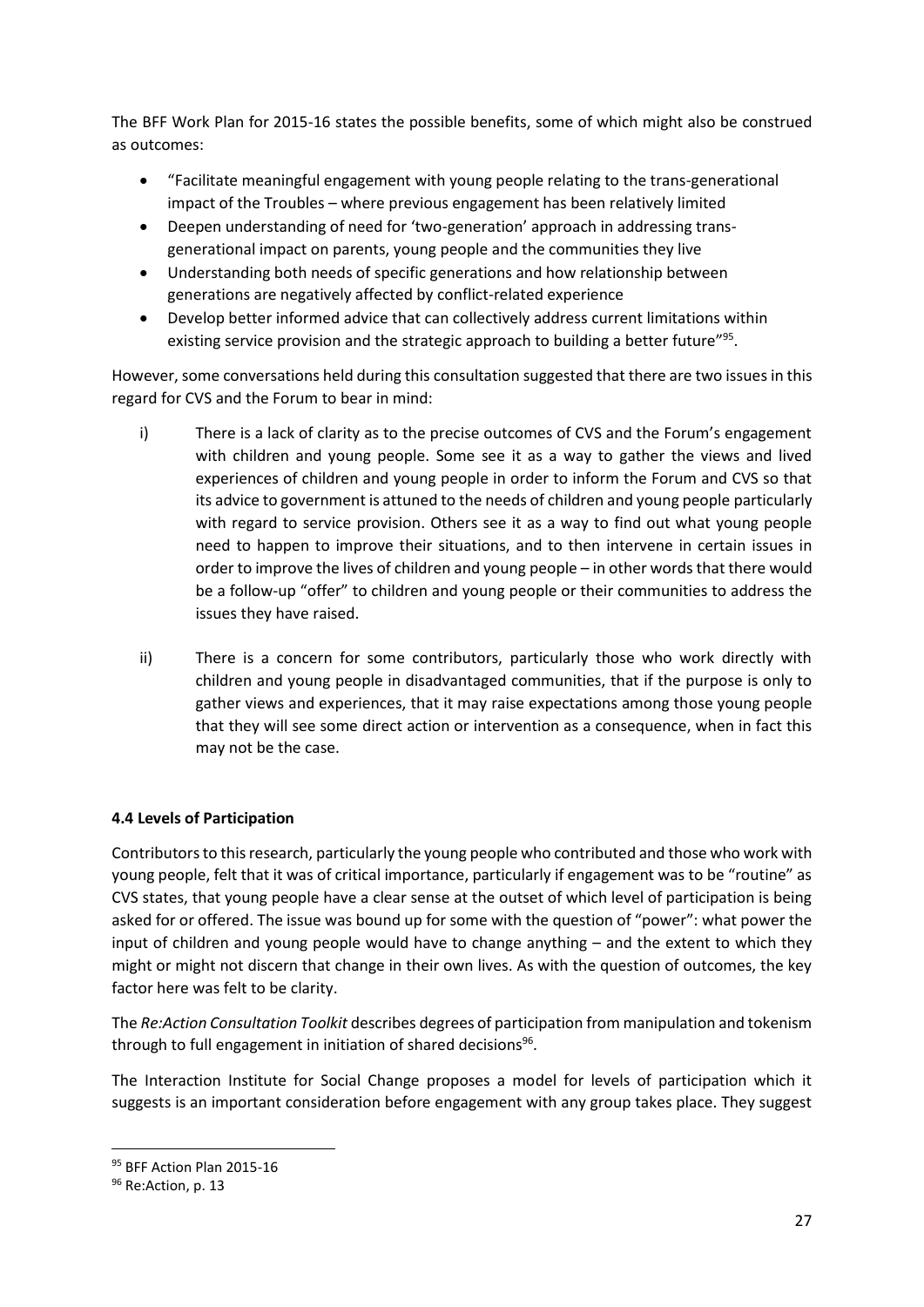that it is important for groups to be clear about the extent to which they are being consulted, and the extent to which their input will inform decisions. Their model is entitled "Maximum Appropriate Involvement", with an emphasis on the word "appropriate". The levels of involvement they describe range from, at the bottom end: "decide and announce", whereby leaders simply use engagement as a means of relaying information about decisions already made, through to "consensus" whereby decisions are made with leaders and stakeholders taking decisions on the basis of agreement (codesign could fit here) and through to delegation with constraints, whereby stakeholders make decisions taking into account factors and limitations such as budget etc.<sup>97</sup>

Rodney's Green's report points to various possible levels of participation of young people as follows:

- Consulted and informed (project designed and run by adults, but children and young people are consulted, have a full understanding of the process and their opinions are taken seriously).
- Assigned and informed (adults decide on the project and children volunteer for it. The children understand the project, they know who decided to involved them, and why. Adults respect young people's views).
- Adult initiated, shared decisions with children and young people (adults have the initial idea, but young people are involved in every step of the planning and implementation. Not only are their views considered, but children are also involved in taking the decisions).
- Child initiated and directed (young people have the initial idea and decide how the project is to be carried out. Adults are available but do not take charge).
- Child initiated, shared decisions with adults (children have the ideas, set up projects and come to adults for advice, discussion and support. The adults do not direct, but offer their expertise for young people to consider)<sup>98</sup>.

Green's report contains many examples of good practice in Northern Ireland across these levels of participation. In particular, Green states that: "Evidence presented within this report indicated that the community, voluntary and youth sectors have generally been the most innovative and consistent in their attempts to include children and young people in decision making"<sup>99</sup>.

Current examples include the development of the NEET Youth Forum, which is run by and for young people not in education, employment or training, with the support of adult workers<sup>100</sup>. As regards codesign, the Department for Employment and Learning's United Youth Programme embarked on a substantial co-design process engaging young people across Northern Ireland $^{101}$ .

# **4.5 Principles for participation**

The young people who contributed to the consultation and the organisations who support them had a lot to say about the basic principles of engagement with young people. These included:

**Co-design**: this is the idea of agencies and service providers working together with children and young people to build programmes together, as indicated above. Young people interviewed as well as personnel from organisations with a track record of working with children and young people suggested: "Get young people involved at the creation stage of any engagement – co-design". This

 $\overline{a}$ 

 $97$  From the Facilitative Leadership Course, see www.interaction.org

<sup>98</sup> Green 2000, citing Treseder, 1997

<sup>99</sup> Green 2000

<sup>100</sup> www.neetforumni.org

<sup>101</sup> www.delni.gov.uk/articles/united-youth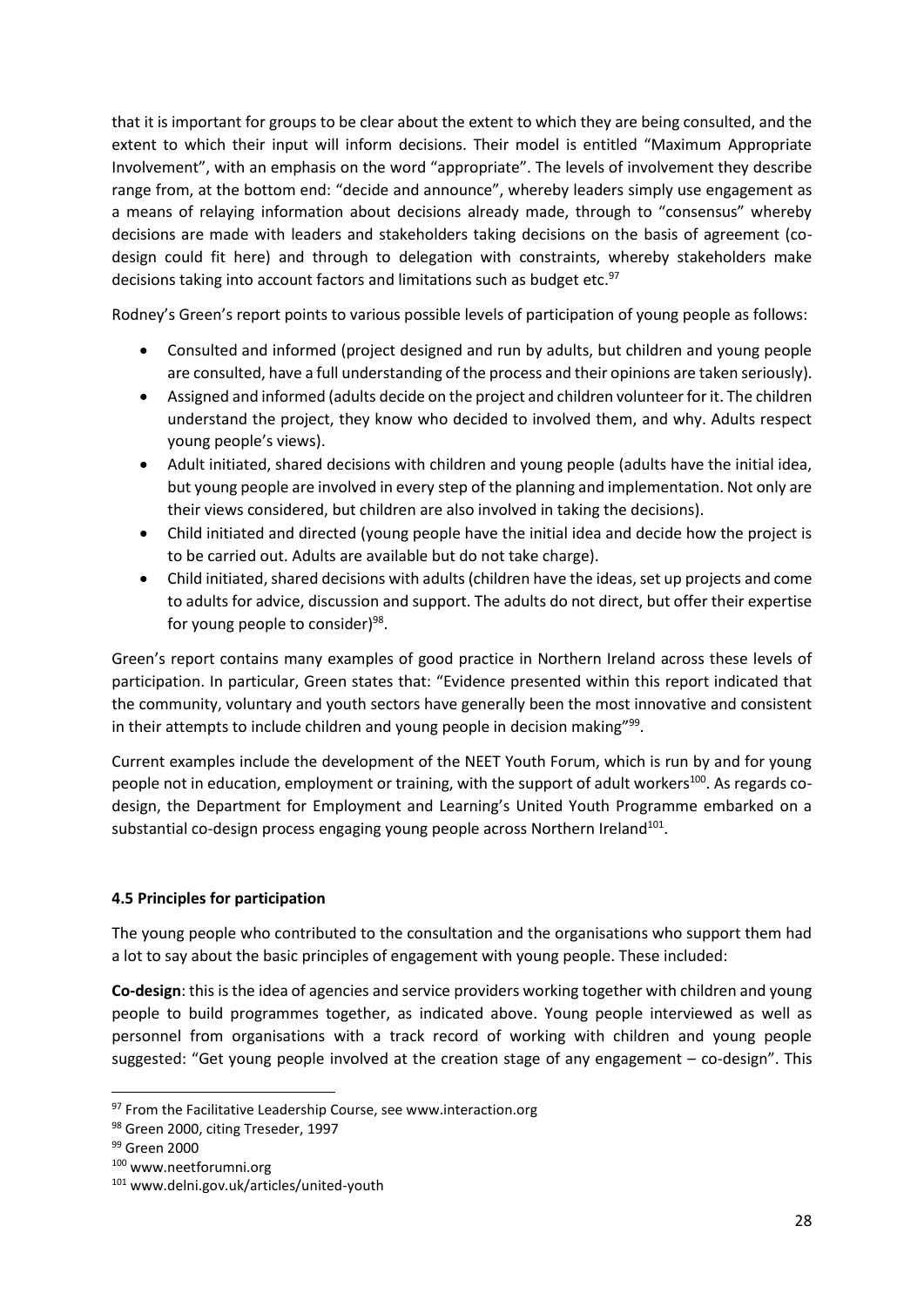was echoed by other contributors particularly by those working with children and young people. CVS has already committed to co-design in aspects of service provision, so this approach blends well with the approach CVS aspires to. Another contributor suggested that young people should be encouraged to act as champions and leaders of engagement, considering that young people would be more likely to engage when encouraged and supported by peers.

**Information and feedback**: Young people interviewed felt that it was essential to let them know: "the value of their opinion and what it can influence" and to communicate to them the outcome of any consultation.

**Relationships and trust:** Many shared the view that: "relationships and safety need to be built in order to engage in some of the topics". Many felt that this could only be achieved through working with and through organisations who are already working with young people on the ground, and who had already built relationships and trust, and safe practices utilised in order to engage on sensitive topics. This would be particularly important if routine engagement is sought. As one contributor put it: "do not make a smash and grab", in other words, do not rush in, plunder young people's input and leave.

**Safe places:** Some contributors emphasised the need for engagement on sensitive issues to take place in a safe place. One contributor felt that for young people in some communities, there were no safe spaces, and that they would be unlikely to engage unless the conversations could take place in an anonymised setting. While this was not a widely held view, for this contributor and the young men supported through their work, this was seen as necessary for engagement with CVS and the Forum, but also for any engagement or support to be provided to the most vulnerable young people. Connected to this was the necessity to attend to any ethical or confidentiality issues, and the need for clear boundaries and groundrules for engagement.

**Support for children and young people:** A number of contributors felt that it was important to support young people and build their capacity to engage. As one interviewee put it: "Remember some young people need support to engage, possibly through youth forums". Another said: "Some young people need assistance to process information. Different learning styles, abilities and difficulties need to be considered". One interviewee suggested: "Young people need someone to help them formalise their views and opinions, and build their knowledge and awareness, sensitivity and ensure their safety and then introduce them to other communities. So much groundwork needs to be done before they engage".

**Support for adults:** A view was also expressed that adults needed as much support to engage as children and young people. As one young person put it: "It's about learning you – learning us – it's not just about young people building capacity – it's also adults building capacity to engage properly with young people".

In addition to these, Green's research led him to identify these further principles and prerequisites including:

Honesty about agendas and limitations;

- Voluntary involvement of young people in the process;
- Challenging of ineffective structures and approaches that block participative methodology and practice $102$ ;
- Organisational change (e.g. consideration of language used, timings of meetings etc.);

<sup>102</sup> Green 2000, citing the Northern Ireland Youth Service *Policy Review Consultation Report*, 1998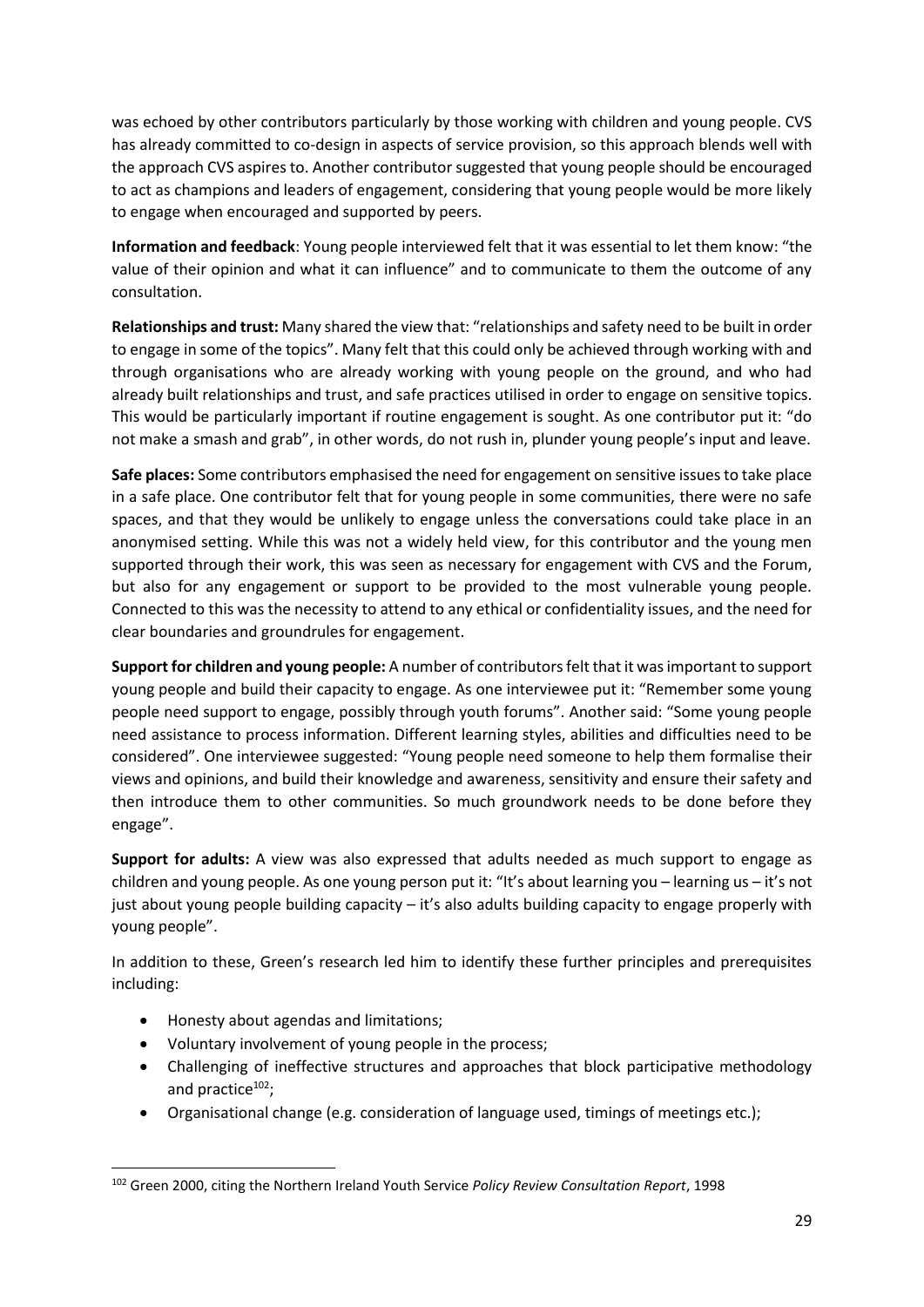- Managing the process well (careful planning and support with clear structures, intentions, information, outcomes, groundrules / boundaries);
- Resources (the recognition that involving children and young people takes time, professional staff support, finance, and good quality training / support to enable the children, young people and adults concerned to engage appropriately and well);
- $\bullet$  Include the excluded<sup>103</sup>.

# **4.6 Approaches and methodologies**

There is a wealth of information available online and from local youth organisations on ways to approach and work with young people, based on years of good practice. Many contributors recommended using tried and tested youth work approaches to engage children and young people, delivered by skilled staff, and harnessing peer support where appropriate. This could include interactive, participative and creative ways to engage.

One contributor recommended using the expertise and knowledge of peers to inform methods of consultation and engagement: for example, CYPAR (Children and Young People as Researchers)<sup>104</sup> was mentioned in this regard as an organisation who could advise on the best ways to gather input from children and young people. The *Prison to Peace* study included a group of young people in a Young People's Advisory Group (YPAG), who "worked as co-researchers with the adult research team throughout the project"<sup>105</sup>.

Some gave examples of methodologies they had used, or seen used. A recurrent theme of these conversations was the importance of genuinely participative and interactive methodologies which allowed young people to have the appropriate level of input. There was support for the use of creative methods to enable young people to give their input in the way most comfortable for them.

The importance of taking a lead from young people, and listening to them, was emphasised. One contributor remarked: "You can't just tell young people things; you have to engage them". She gave an example of a recent interactive theatre piece on suicide which required young people to act out interventions that may have helped the situation. They were then supported afterwards to debrief the piece and counselling was available for those who required it.

Another example was given of an event bringing together young people from different communities and schools with the PSNI and MLAs at the Crumlin Road Gaol, where, through workshops and discussion young people were able to talk about their experiences of the PSNI.

Another contributor found that the young people they worked with became most engaged when they were responsible for planning and organising events and when their input and views were mainstreamed into adult events as opposed to being kept separate.

The Green report sought information from the organisations they consulted on methods of involvement and found that most organisations used direct contact with around half using activity based sessions or discussion groups<sup>106</sup>. This allowed for small group discussion and activity, as well as plenary work in larger groups.

<sup>103</sup> Green 2000

<sup>104</sup> www.ncb.org.uk/who-are-we/northern-ireland/cypar)

<sup>105</sup> Emerson et al, p. 5

<sup>106</sup> Green, 2000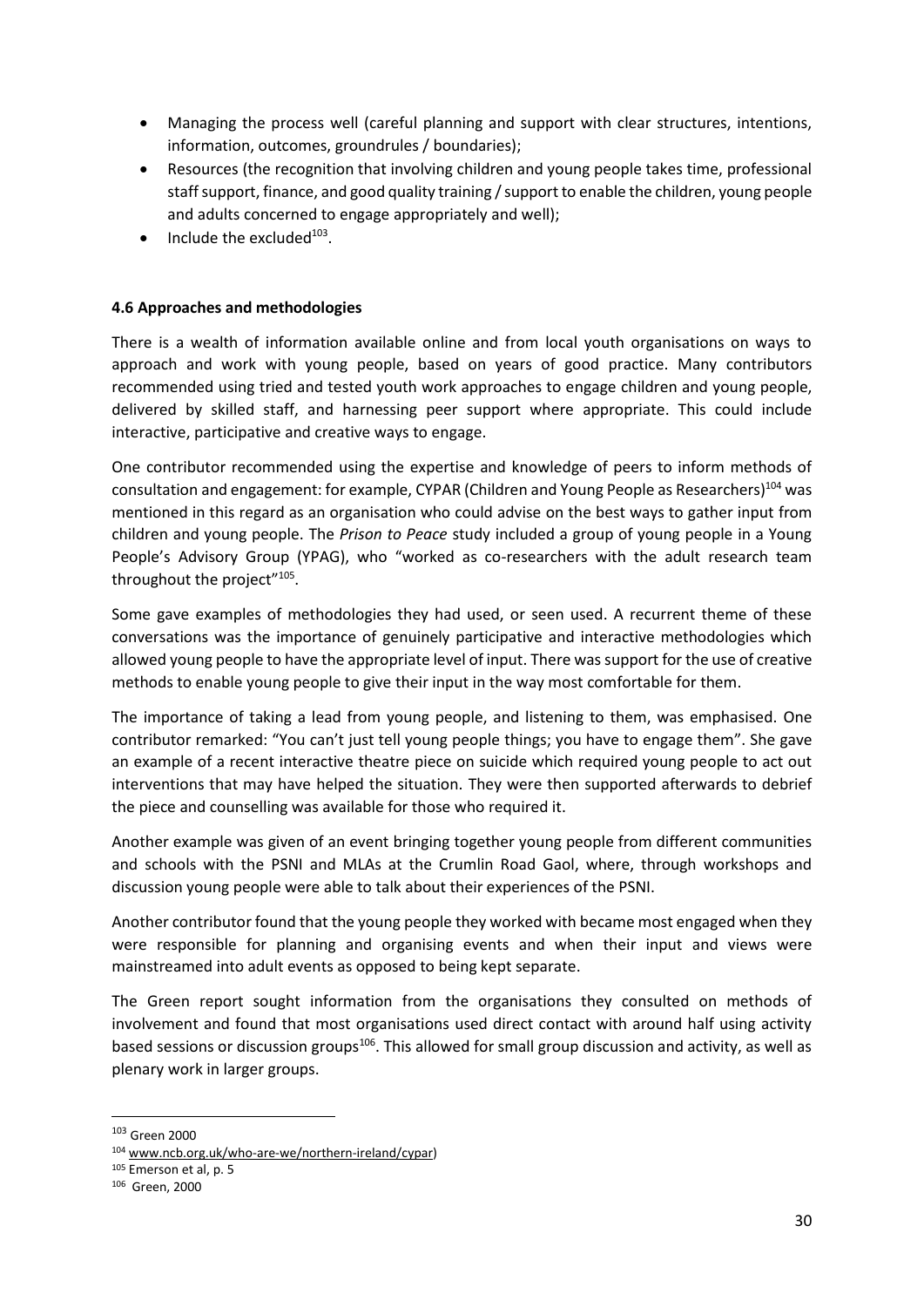While there was general recognition that children and young people carried out a substantial proportion of their interactions online and on social media, there was concern expressed that such forums can too readily be used for negative discourse. If social media was to be used, it was suggested that it would need to be closely managed and only used in relation to clearly defined questions and parameters.

Online resources contain a range of methodologies as well as guidance on how to use them, including for example, picture voting, graffiti walls, *Big Brother* style diary rooms, and online surveys<sup>107</sup>.

<sup>107</sup> See Sheffkids: *Giving Children of Sheffield a Voice* (undated); also *Re:Action Consultation Toolkit*. November 2009. http://www.savethechildren.org.uk/resources/online-library/consultation-toolkit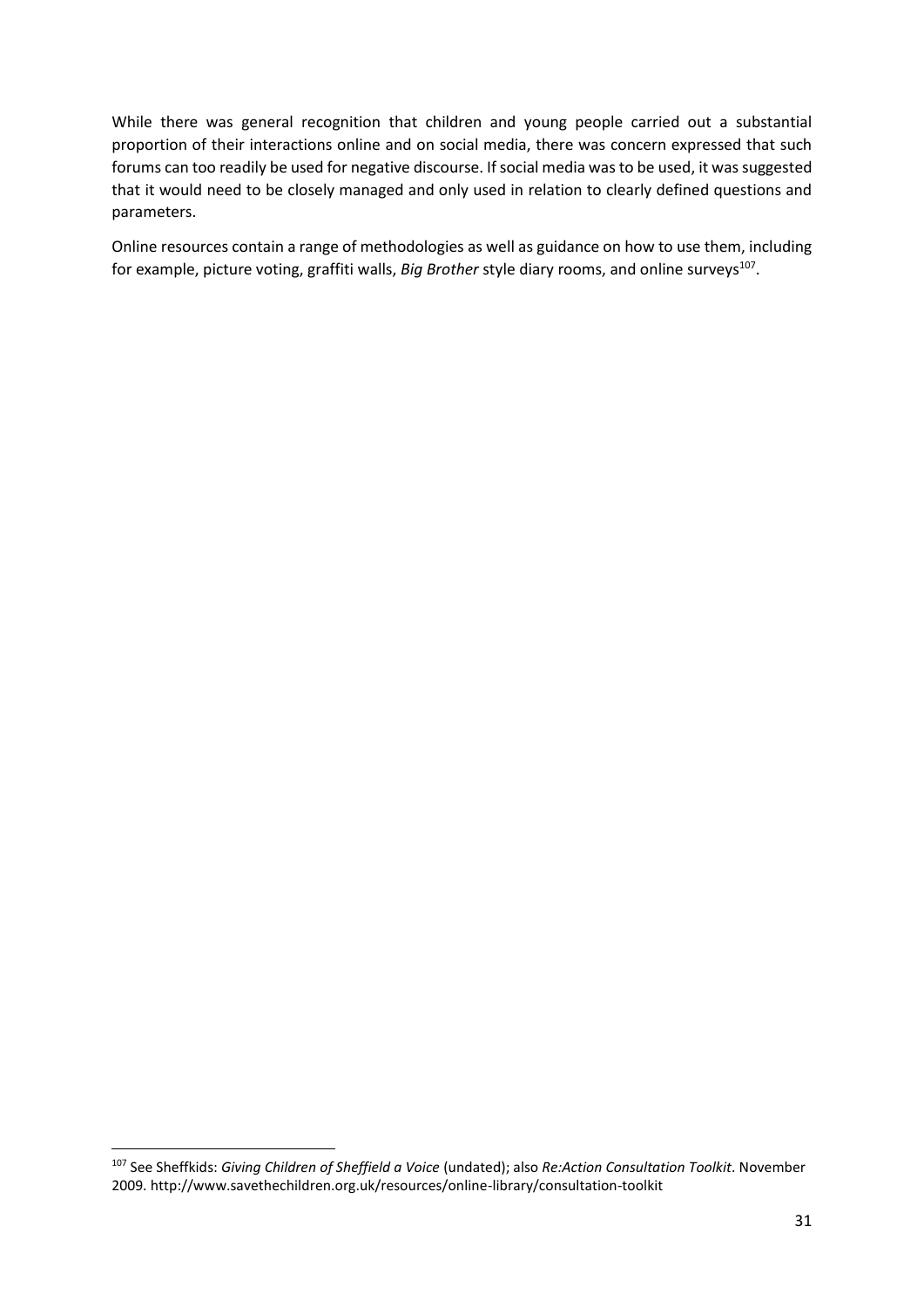#### **Section 5: Ways for CVS and the Forum to routinely engage with children and young people**

Many suggestions were made at the roundtable, in interviews and at the Conference, for ways in which CVS and the Forum should engage with children and young people. Throughout the conversations, contributors also discussed the advantages and disadvantages of different approaches. The key findings are outlined below.

# **5.1 Collaboration with NICCY**

As indicated earlier, the *Strategy for Victims and Survivors* proposes collaboration between the Commission for Victims and Survivors and NICCY in engaging children and young people on conflictlegacy issues. As has been shown, many of the issues which form a central concern for CVS have also emerged in NICCY's consultations with children and young people. NICCY is accustomed to engaging children and young people, including those hardest to reach, and has developed and promotes participation principles and methodologies to ensure "participation screening" of its own work, and promotes these principles across all Government Departments through its "Participation Policy Statement of Intent" (PPSI)<sup>108</sup>. The Children's Commissioner has indicated that NICCY is willing to work with CVS to ensure that engagement is co-ordinated and collaborative, and appropriately targeted, recognising that it was essential to identify and work through organisations and workers on the ground who had built trust and relationships with young people.

Many contributors concurred that it made sense for CVS to collaborate with NICCY on this work, with a small number suggested that all engagement should be done through NICCY stating: "It needs to go through the Children's Commissioner". Another wondered whether the work should in fact be led by NICCY rather than CVS, expressing concern that: "CVS can't be all things to all people and needs to prioritise – while work with children and young people fits with the Building for the Future aspect of CVS's work, there are other agencies better placed – don't take the lead".

# **5.2 Local area-based engagement through existing organisations**

In keeping with the view of the Children's Commissioner, the majority of contributors felt that CVS and the Forum should engage with children and young people by working with and through existing organisations and groups, in local areas and at interfaces. The Conference Survey found support for working with existing children's and young people's organisations: it scored 15 points out of 26**.** Linked to this was a widely shared recognition that professionals who are accustomed to working with children and young people have built up expertise which should be drawn upon.

A number of different pathways for this to happen were suggested, and these pathways link to some degree to the different groupings of younger people outlined in Section 4:

i) Work through existing groups who are providing services funded by VSS. It was suggested that, as some of these groups are already providing services to children and young people, dealing for example with trans-generational trauma, they could provide a route to engage with these young people. That said, it was also noted that many groups were not directly dealing with children and young people, and it could be difficult for them to begin this sort

<sup>108</sup> NICCY Corporate Plan, p. 7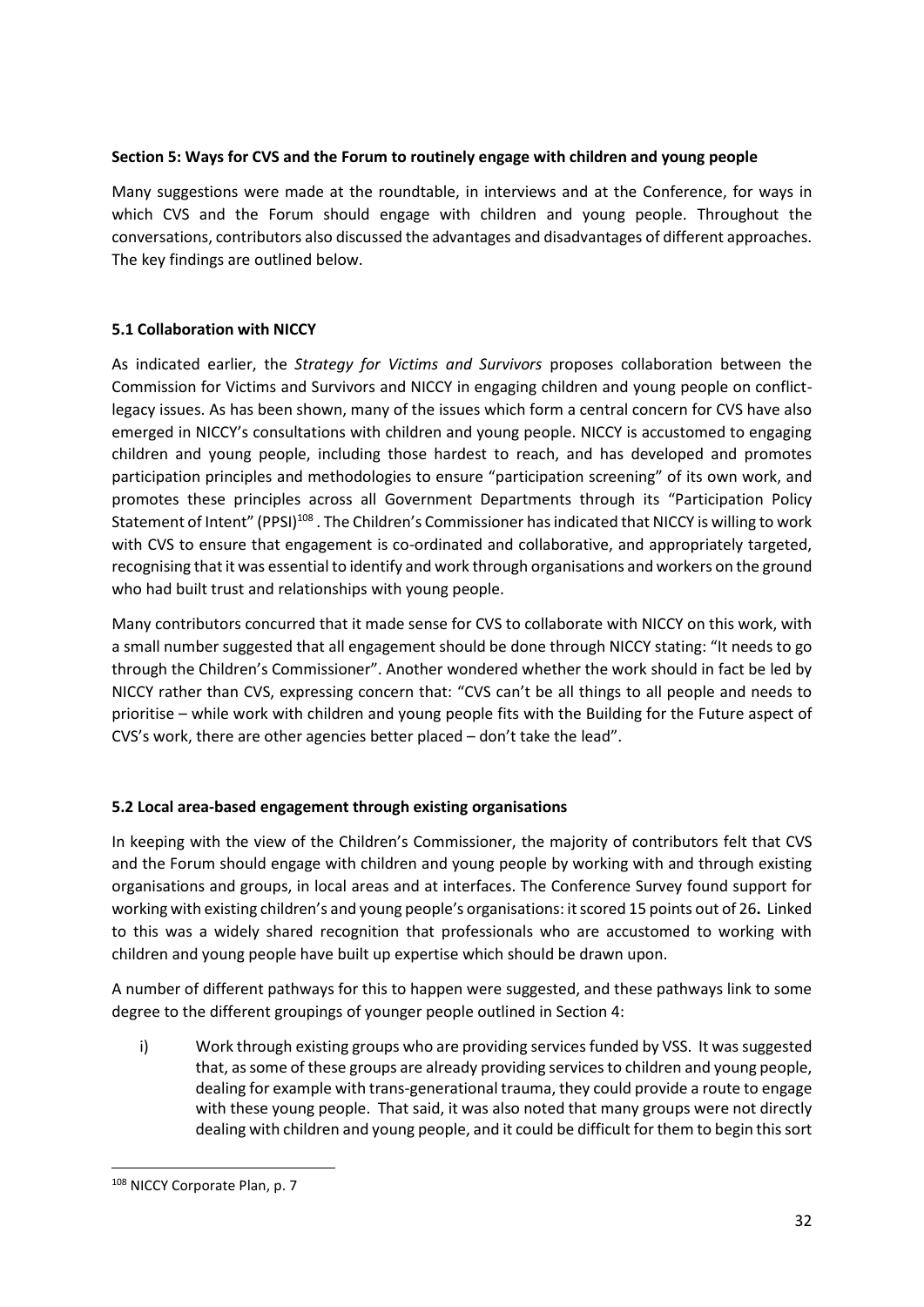of engagement. The view was: "Start with the ones that do work with children and young people already". It was also suggested that engagement could be carried out with the various victims and survivors groups across Northern Ireland, although the same issue was raised as to the extent to which they would be able to begin engagement with children and young people without a change of focus, expanding their work, and therefore requiring further resources.

- ii) Work with established youth organisations who have a track record of engaging marginalised young people in local communities. The idea was that this would be very much about meeting young people where they are at, in their local area, and enabling them to set the agenda about what to discuss and how to go about it, based on their particular issues, hopes and needs, and that this was likely to centre on community issues such as paramilitarism, drugs and alcohol, teenage pregnancy and suicide.
- iii) Aligned to this suggestion was the idea that CVS and the Forum should engage children and young people through locally based community groups and organisations. It was suggested that some of these groups may be directly connected with youth organisations active in the area, and some may not, and that some may be actively and positively engaging with children and young people, and others may not. It was suggested that it would be important to establish which groups to work with and through.

While there was considerable support for this approach, a number of contributors also pointed out that routine, meaningful engagement had resource implications, and there were concerns that many of the organisations with whom CVS and the Forum might wish to collaborate with in order to plan and facilitate engagement with young people, were often at the mercy of short term funding and highly restricted budgets. As McAlister et al put it: "Short-term, insecure funding had many negative implications for organisations aiming to develop services in communities"<sup>109</sup>.

One contributor wondered if CVS could first run a pilot programme with some VSS funded groups and some other youth groups, noting that: "There could be excellent opportunities to develop something through Peace IV". Others suggested the idea of trying out approaches and evaluating them: "to see what works and what doesn't" rather than embarking on costly large scale programmes at the outset.

This approach of working with already established organisations fits with the BFF Working Group's advice that: "Further work could be conducted with individuals and agencies working within the nonformal education sector e.g. youth-based organisations working with children and young people. This would improve awareness of the types of initiatives currently employed by this sector in addressing how legacy issues are still affecting the lives of young people today"<sup>110</sup>.

Throughout the consultation, a number of possible organisations which CVS and the Forum could connect with were suggested. These included:

- Youth Action
- Start360
- Youth Net
- Northern Ireland Alternatives
- Community Restorative Justice Initiative
- VOYPIC
- Falls Community Council

**<sup>.</sup>** <sup>109</sup> McAlister et al, p. 135

<sup>110</sup> BFF 2014, p. 21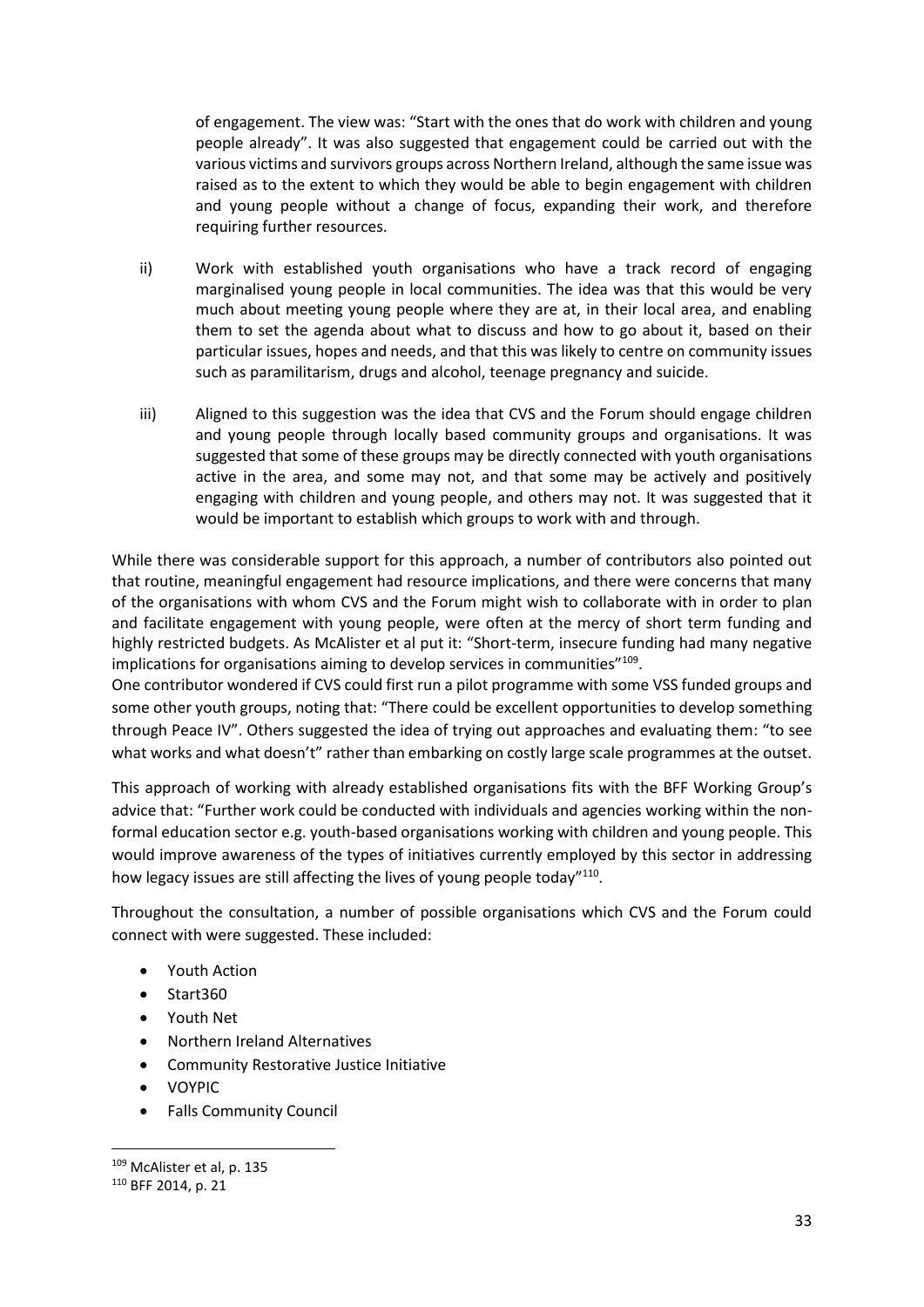- Coiste
- Children's Law Centre
- The Probation Board for Northern Ireland
- Young people's services based in Hydebank and Beechcroft.

Whilst there was considerable support for engaging at a local community level, in Hamber's paper to the CVS Conference he observed: "It is very important to look at how this work fits with the Implementation and Reconciliation Group envisaged in the Stormont House Agreement, and with the Oral History Archive etc. Will people in certain communities be constantly revisited for their stories, opinions, aspirations etc.?"<sup>111</sup>

# **5.3 Network of existing Forums**

It was recognised by many contributors that there were a number of youth forums and panels across Northern Ireland, including the NICCY Youth Panel<sup>112</sup>, the Northern Ireland Youth Forum, the NEET Strategy Forum and others.

When contributors were asked whether CVS and the Forum should form a network of existing panels and forums, there was limited support for this approach, with many suggesting that in general, Northern Ireland wide panels tended to attract young people who were not from disadvantaged areas, and who tended to have high achievement levels, high confidence levels, and were less likely to be those affected by conflict-legacy issues. As one contributor put it: "Youth Panels can be very professionalised and not necessarily the voices you want to get". Another commented: "To get the voices you want, you won't get them flocking to a Forum, although there is a possibility that families of victims and survivors might engage". There was therefore limited support for CVS and the Forum to develop any kind of formal network of existing young people's forums and panels across Northern Ireland and to engage with them on a regular basis. This option received least support in the Conference Survey.

#### **5.4 Engagement on the basis of themes**

However, some contributors saw a role for CVS and the Forum to at times run events or conferences which could bring together young people across Northern Ireland, and that this could include young people from other forums and panels. It was suggested that these events might focus on a specific theme. The example was given of the recent annual youth congress held by Cycle against Suicide who held an event in Dublin. Another suggestion was that CVS and the Forum could host an event with a view to for example bringing young people together to produce their manifesto for the future.

Linked to the idea of events, there was some support for the idea of a smaller scale themed approach to engagement, whereby young people from different areas could be brought together by CVS and the Forum to discuss specific themes or issues such as paramilitarism, sectarianism, etc. One contributor suggested that the entire process of engagement needed to be "themed, facilitated and purposeful". The Conference Survey also identified support for this option: it scored 15 points out of

<sup>111</sup> Hamber 2016, p. 4

<sup>&</sup>lt;sup>112</sup> The NICCY Youth Panel is made up of children and young people who share their experiences and thoughts with the Commissioner and her staff and help NICCY make decisions about issues that affect children and young people" (http://www.niccy.org/about-us/youth-panel/)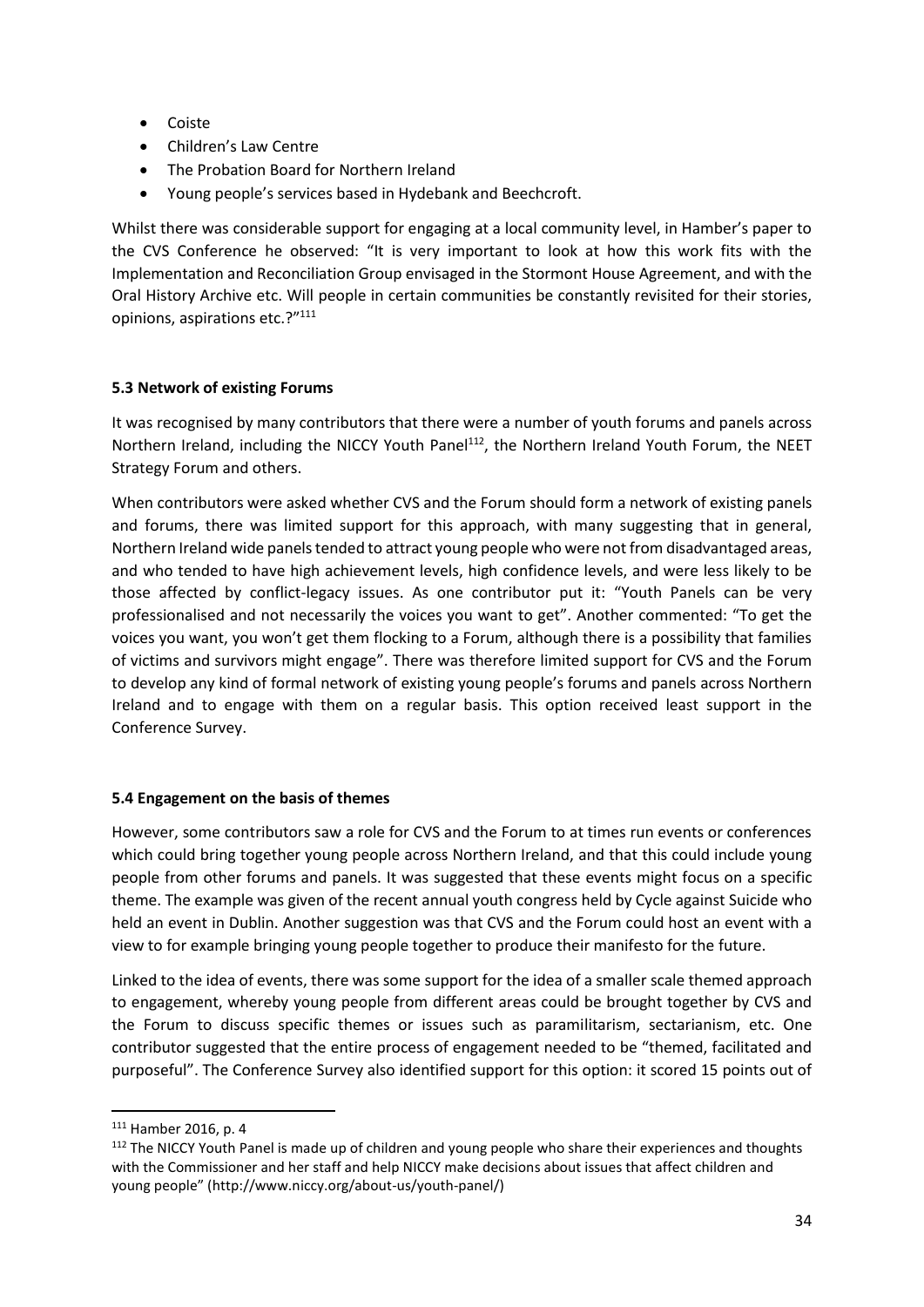a possible 26. One contributor felt that a thematic approach was the only way to engage as otherwise the work would be too unfocused, commenting**: "**Keep it thematic, don't go in on everything, go in on specific themes".

Some contributors were opposed to a thematic approach, with one contributor saying: "No, when dealing with children and young people, you need to deal with them in their own communities. They will not travel – listen to them, what are their needs and meet their needs. Get the funding issue out of the way, there are great projects in communities already – there's no need to set up new stuff".

# **5.5 Review of Forum membership**

There were mixed views, and considerable uncertainty and concern about reviewing the existing Forum's membership to include a proportion of young people. There was concern that it would be difficult for: "a small number of young people to be 'dropped in' to the Forum as it currently stands", yet, as one contributor put it, it would not be possible to have young people there in substantial numbers as the Forum needed to be representative across a wide range of groups and identities.

There was concern about how young people would cope with joining the Forum, with one contributor commenting: "The Forum is a stressful place - if young people are there, it needs to be supported". One interviewee expressed the view that it was important to have life experience when sitting on the Forum, commenting: "There is room for everyone at the table but I'd be hesitant to replicate the Forum for young people". Another suggested: "It would not be appropriate to bring young people into the Forum - rather have consultation tendrils out through existing services". However, it was also acknowledged that some young people were only too aware of the issues, as they were dealing with them in their families every day for example through caring for a parent suffering from mental or physical disability or ill-health.

That said, engaging young people in the Forum's work in some way was seen as a positive. There was a sense that this could really add value to the Forum's advice and to the Commissioner's advice in turn. For example, it was pointed out that the BFF Working Group had produced an Advice Paper on education but had not had young people's input into it, and that involvement of young people would have enhanced that piece of work. The possibility of consulting young people about specific themed pieces for time-limited periods was suggested.

#### **5.6 A CVS Youth Forum**

There was very little support for the idea of creating any new single structure (for example a CVS Youth Forum) in order to engage children and young people. Contributors were more inclined to suggest "pathways" and "channels" for young people to engage with CVS and the Forum, rather than "structures".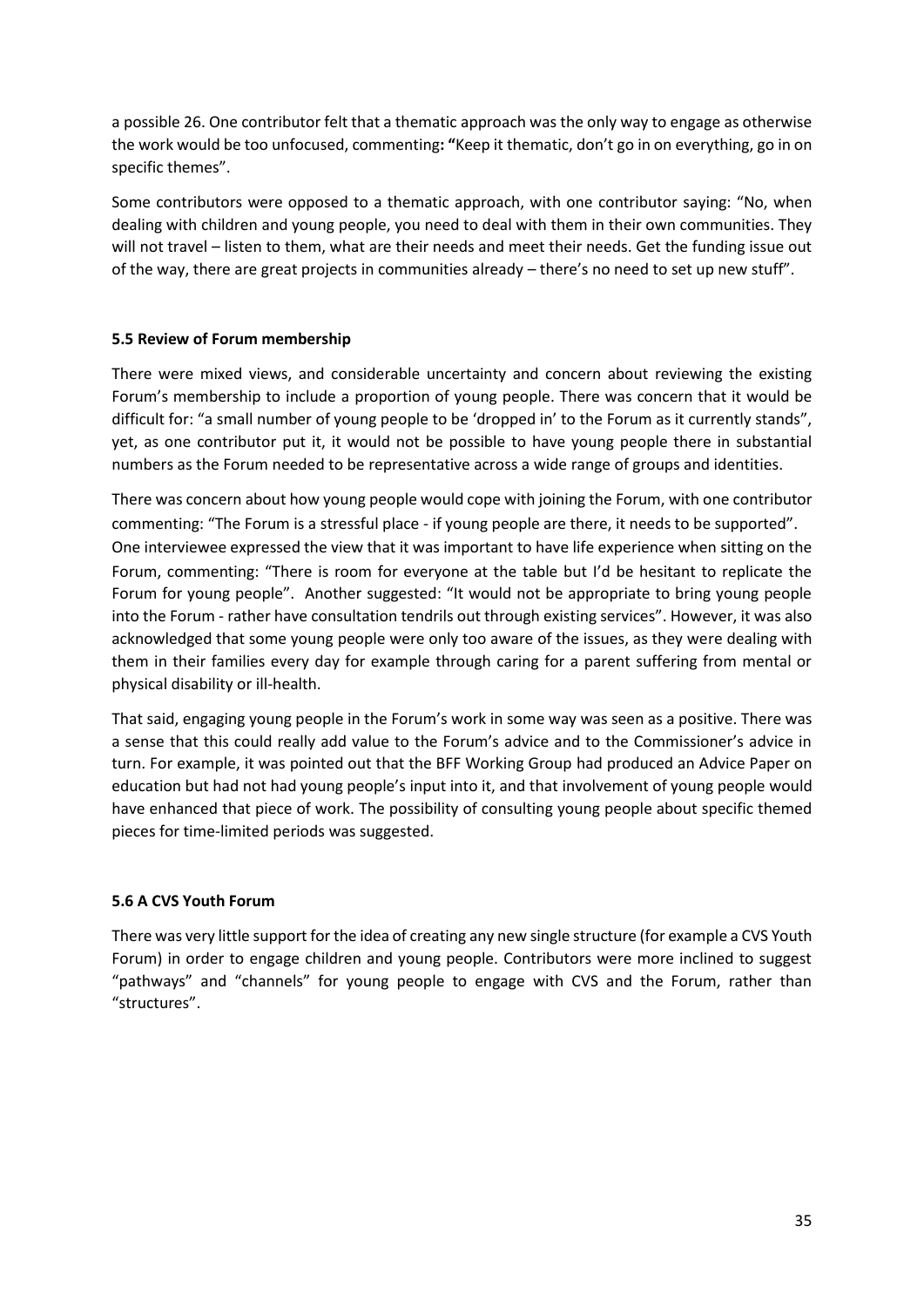# **5.7 A Virtual Forum**

There were some suggestions for a Virtual Forum for engagement, using a moderated social media platform, but there were many voices expressing concern about such an approach, considering that the pitfalls may outweigh the benefits when dealing with sensitive issues.

# **5.8 Engagement through schools**

There was support for CVS and the Forum to work through schools in order to engage the views of children and young people – but there were many caveats and conditions attached to this suggestion, and some contributors were robustly opposed to such engagement. Twenty-six forms were completed at the conference, and in this group, engagement through schools came at the top of the list, scoring 18.

In terms of engaging school age children, there were different views on whether or not CVS and the Forum should seek to engage the voices of children and young people through school.

# **5.8.1 Opposition to engagement through schools**

For those who were opposed to engaging with children through schools, there were three main reasons:

- Concern that teachers and staff have not had training in facilitating sensitive conversations, and therefore lack the skills. As one opponent put it: "I wouldn't recommend working through schools now. There's a teaching and staff development issue – it needs to be part of continuous professional development and to be prepared". This interviewee felt that even short courses aimed at supporting teachers to do this work were insufficient.
- Concern that the system itself, being segregated, worked against this kind of engagement. As one interviewee said: "I wouldn't go near schools for this engagement – they haven't undergone radical change themselves", and another: "I'm not confident that schools in a segregated school system can deal with this".
- Possible lack of willingness on the part of schools. It is notable that out of 67 schools contacted to participate in the Queen's study, only two agreed, both of which were Catholic schools<sup>113</sup>, which does suggest a reticence to engage with sensitive issues.

# **5.8.2 Support for engagement through schools**

The weight of opinion in consultations was firmly on the side of seeing schools as a viable and valuable resource and conduit for this kind of engagement. Schools emerged as the preferred option for those completing the conference survey.

However, it is important to note that when talking about the potential involvement of schools in this area, many immediately began to focus on the need to *teach* children about the Conflict / Troubles in a school context, rather than on the specific question of *engagement* with CVS and the Forum. There was such a considerable focus on teaching throughout the consultation that this may suggest that for many, some degree of teaching and awareness raising about the Conflict / Troubles is seen as a prerequisite and inherent part of the kind of engagement CVS and the Forum are seeking. This reflects the recommendation of the BFF Working Group that:

<sup>113</sup> Hanna et al, p. 60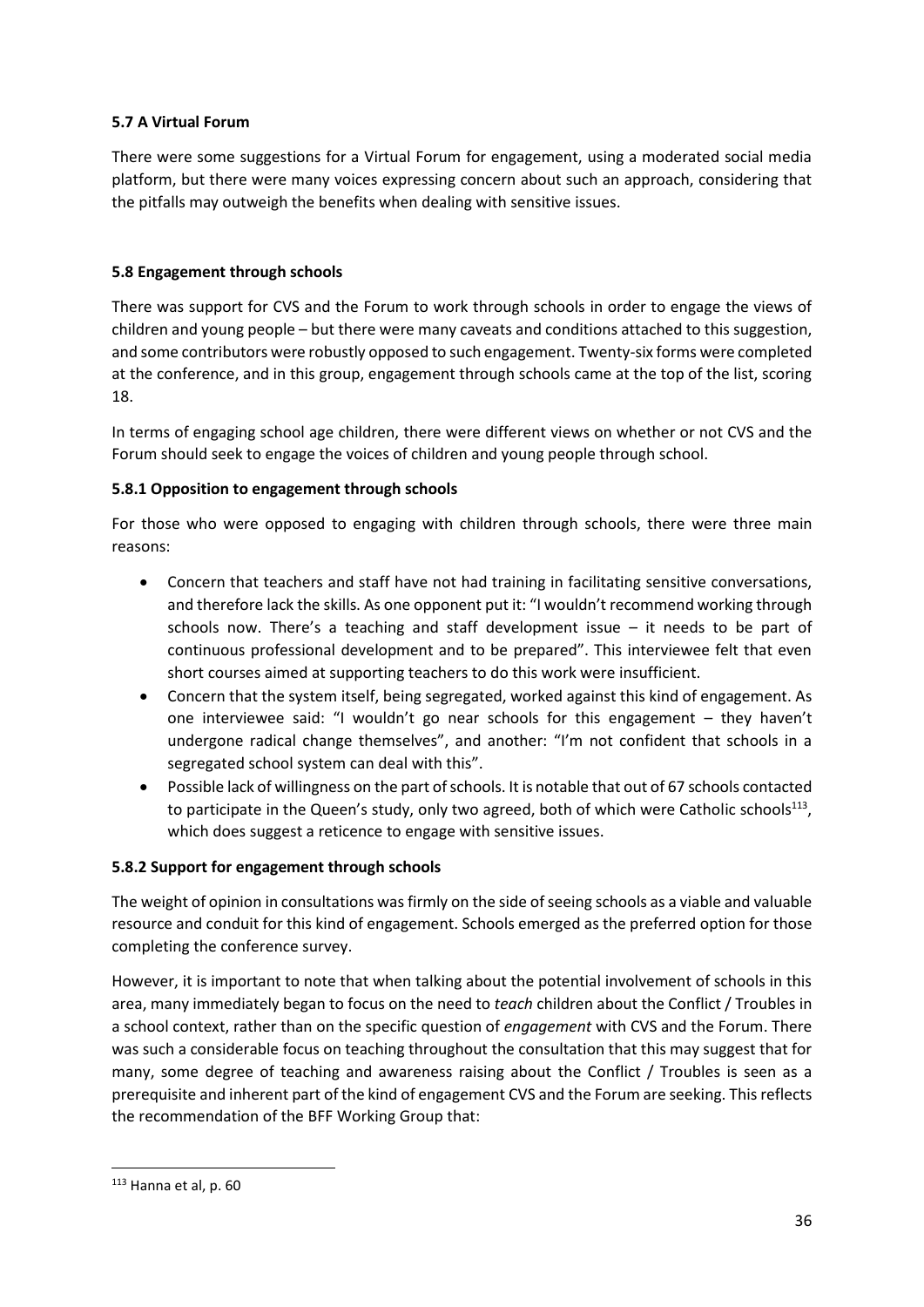"*Schools and the wider education system should move towards a context where there are regular, widespread and appropriately facilitated opportunities for young people to discuss issues related to the legacy of the past, and building for a better future. Priority ought to be given by the Department of Education, schools, initial teacher education institutions and in-service training providers to ensuring*  that teachers are trained and equipped to make best use of existing curricular opportunities"<sup>114</sup>.

They saw Shared Education, PDMU and Local and Global Citizenship as possible routes for this work. The Working Group recommends the development of: "High quality teaching and learning resources to:

- Raise awareness of the transgenerational transmission of trauma and practical approaches that address the culture of silence;
- Help young people develop greater emotional resilience and offer a stronger focus on issues related to mental health and suicide in schools"<sup>115</sup>.

Some considered that specific work could be done to support schools to contribute to the proposed Oral History Archive.

# **5.8.3 Lessons from existing and previous work with schools**

The *Prison to Peace* project aimed to prevent young people from becoming involved in and / or returning to violence. It did this by bringing former prisoners into schools to engage with students about experiences of the past<sup>116</sup>. The 2014 evaluation of this project could have important lessons for any future engagement between CVS, the Forum and schools.

The evaluation recommends that engagement on issues to do with the Conflict / Troubles and its legacy should form part of the curriculum, finding that:

"*Educational stakeholders agree that there is a need for a coordinated approach to addressing the past in the curriculum, to ensure that the range of educational initiatives dealing with related issues can work together to maximise impact. Some favoured a centralised co-ordination; others suggested that co-ordination was primarily an issue for the principal of a school to consider in relation to engagement with external programmes. All interviewees agree however that the Department of Education's 'Community Relations Equality and Diversity' (CRED) policy provided the most appropriate*  framework in which to locate this type of curriculum initiative<sup>"117</sup>.

Harland and McCready, who studied young men in particular, argue for: "the need for a more relevant school curriculum informed by, and aimed specifically at, engaging young men through a youth work methodology addressing the themes of youth justice, violence and masculinity". The authors suggest a: "'Balanced Approach' of collaborative working between formal, informal and non-formal education"<sup>118</sup>.

The *Prison to Peace* report suggests the depth and range of systemic support that would need to be in place for this work to take place on a structural level throughout the education system:

 $\overline{a}$ 

<sup>114</sup> BFF 2014, p. 14

<sup>115</sup> BFF 2014, p. 23

<sup>116</sup> Emerson et al, p. 4

<sup>117</sup> Emerson et al, p. 8

<sup>118</sup> Harland and McCready, p. 1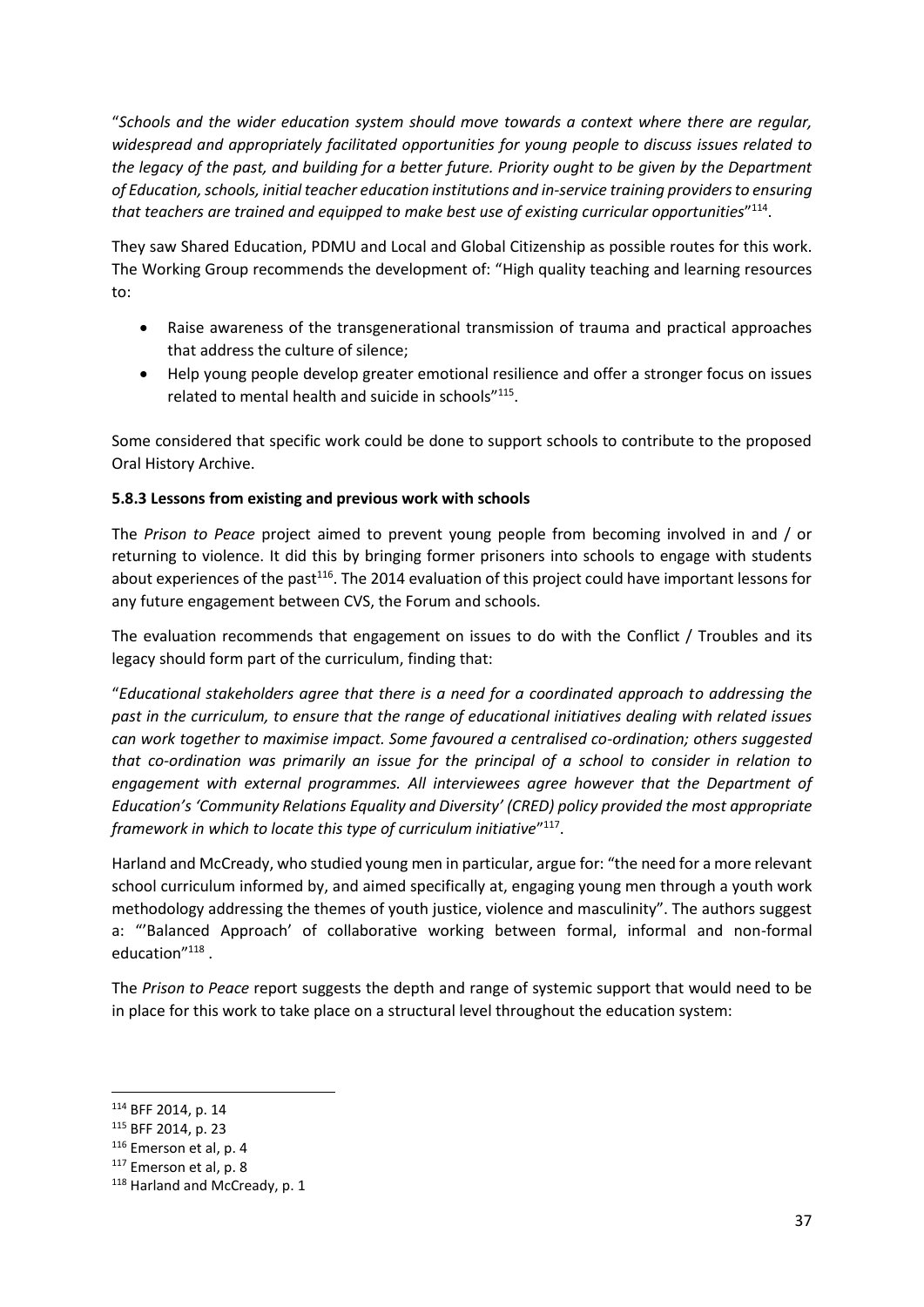"*existing training for teachers (in pre-service and in continual professional development) addresses not only the teaching of controversial issues in general, but also provides teachers with specific practical support in addressing the controversies associated with the conflict and processes of transition;" and that "programmes are developed to encourage inter-generational understanding of the conflict and its legacy; structured support mechanisms, such as a dedicated educational support officer and resource 'hub', are provided to assist schools in selecting from and coordinating the range of available initiatives which seek to address the conflict and its legacy; such coordination needs to ensure joint up approaches within and between schools and between the formal education and youth sector*" 119 .

The report also suggests that the approached used in the project could be adapted to non-formal settings, outside of schools<sup>120</sup>. Harland and McCready suggest a balanced approach between formal education, informal education and non-formal education including youth workers, youth justice workers<sup>121</sup>.

Finally, the *Prison to Peace* report points to factors which impacted on the successful implementation of this project. The key issue for the authors was the extent to which the schools were "ready" or not to engage. They considered that this readiness was evident in:

- "a school ethos focused (both in policy and practice) on the holistic development of the child and on the preparation of young people to live and work in a diverse society;
- knowledge of and sensitivity to the perspectives of parents and of the community schools serve;
- leadership trust in the teachers delivering the programme;
- teacher confidence to deliver the programme in the knowledge that they were supported by the school; awareness of the sensitivities surrounding this type of programme, in particular in relation to parental responses and the readiness of pupils to deal with issues raised;
- commitment to a whole school approach which ensures that all staff are aware of the programme's aims and objectives"<sup>122</sup>.

<sup>119</sup> Emerson et al, p. 9

<sup>120</sup> Emerson et al, p. 7

<sup>121</sup> Harland and McCready, p. 10

<sup>122</sup> Emerson et al, p. 7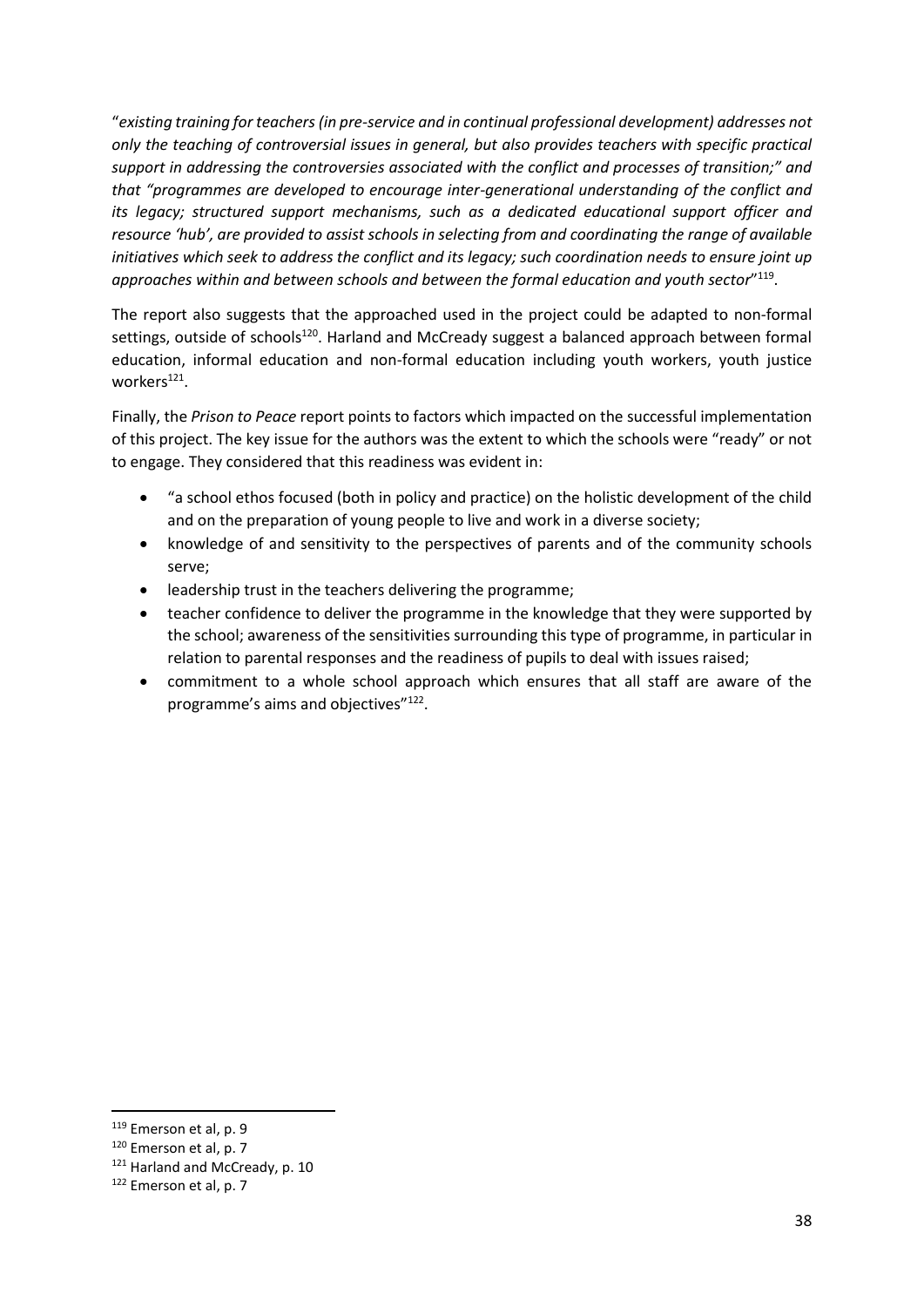#### **Section 6: Conclusions and Recommendations.**

The Green report, which surveyed over 100 statutory and non-statutory service providers, concluded in 2000 that:

"…*opportunities for children's and young people's involvement remain sporadic and initiatives tend to be short term and 'project' based. There is still a long way to go before their views are taken on board as a matter of course and are seen as being at the heart of future policy making, rather than an add on or afterthought. If children's and young people's voices are to be heard and more importantly, acted upon, a concerted and proactive approach must be taken across all government departments and agencies as well as at the general community level…The long term success of building a stable and*  inclusive society in Northern Ireland depends upon it<sup>"123</sup>.

It is not clear from this research that there has been substantial improvement in this regard. However, CVS and the Forum's commitment to engage with children and young people must form an important plank of the work of building the stable and inclusive society to which Green refers. This report therefore draws the following conclusions, and makes recommendations aimed at supporting CVS and the Forum to develop a work plan for sustained engagement with children and young people.

# **6.1 Conclusions**

- i) There is a body of evidence demonstrating a range of ongoing conflict-legacy issues impacting on children and young people, including trans-generational trauma, suicide, segregation, sectarianism, paramilitarism, poverty and disadvantage, and disengagement from the political process. At the same time, findings suggest that the services and interventions needed to address these issues are not widely or evenly available, and that those which do exist are often operating within short term, fragmented and unpredictable funding arrangements.
- ii) There is also a high level of agreement across the literature reviewed and throughout the consultations undertaken for this research that children and young people should be engaged by CVS and the Forum in relation to conflict-legacy issues, because of the evidence of ongoing conflict-legacy issues, but also because they have a right to be engaged, because of policy commitments, and because engaging with children and young people – when done well - has a number of potential benefits for them, for their communities and for society.
- iii) There is a clear view that children and young people would be willing to engage, with some suggesting that the main barriers came from adults not wanting to face issues with children and young people, or because of disaffection from the process of consultation, based on prior experience of engaging and seeing nothing change.
- iv) There is a widely held view that different children and young people have been and continue to be impacted by conflict-legacy issues to different degrees, with some facing transgenerational trauma within a family setting, others exposed to issues relating to community safety, health and wellbeing, and others living daily with segregated education and housing, and exposed to dysfunctional political discourse on a regular basis. While it is recognised that all of these issues are deeply connected, and may overlap for some young people, there was broad agreement that CVS needs to prioritise its engagement work, focusing on those children and young people who are most directly affected by conflict-legacy issues.

<sup>123</sup> Green 2000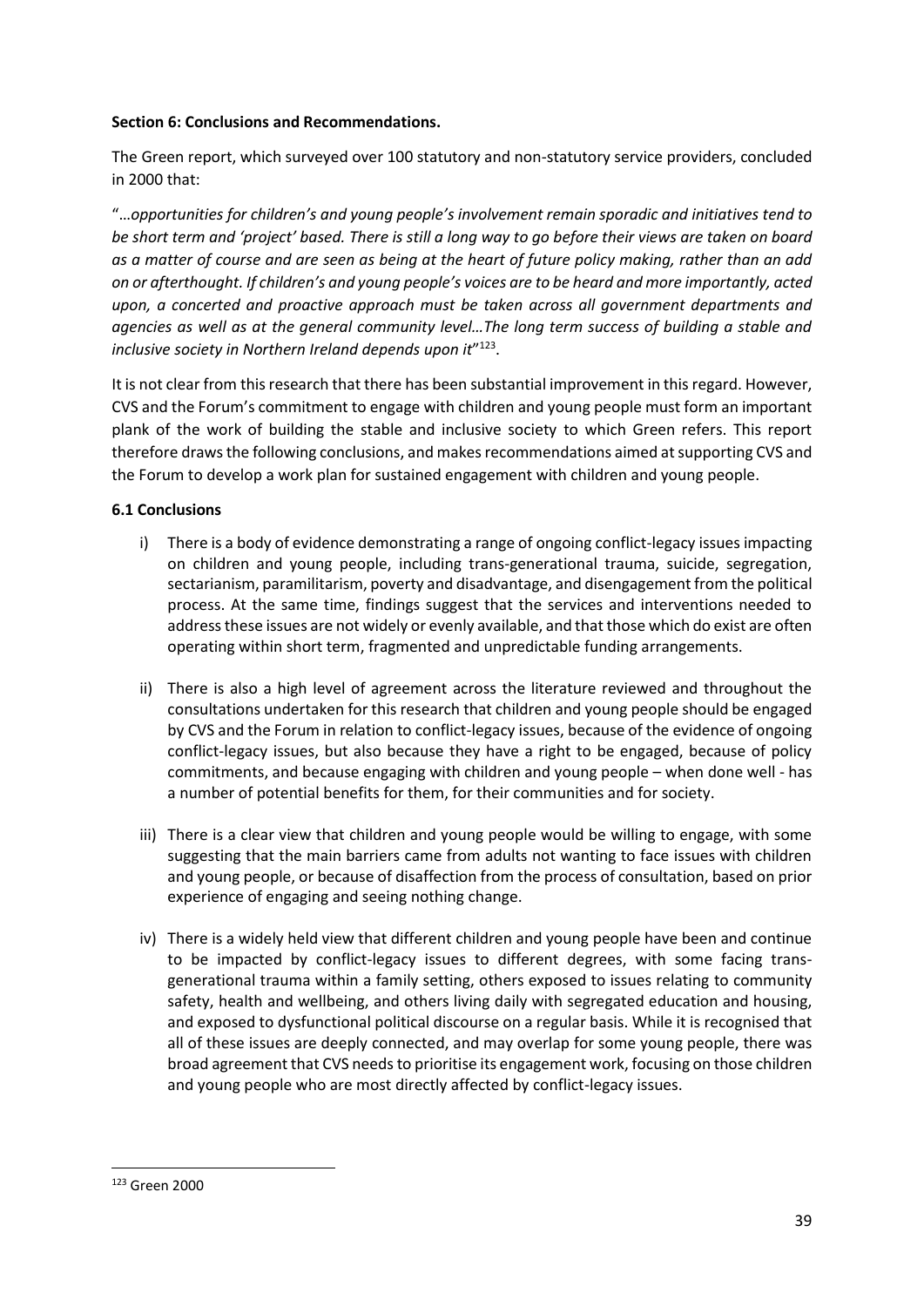- v) This research confirms what has been evident from other research in the field, namely that intervention and support is needed across the stages of childhood and youth, with intervention at each stage taking different forms and potentially being carried out in different environments.
- vi) It is clear that engagement can only work well when it is done well. There is strong support for working through existing organisations who have been delivering programmes to young people on the ground, and the use of tried and tested youth work approaches, using experienced practitioners and participative and creative approaches, including a strong emphasis on co-design.
- vii) Co-operation and collaboration with NICCY is seen as a natural progression for the work of both organisations.
- viii) Successful engagement requires careful thought and planning: an important starting point is to identify and communicate clearly what the desired outcomes of engagement are: for the children and young people engaging, for CVS and the Forum, and for society as a whole. Equally important is clarity about what the impact of children and young people's engagement might be and to what extent their views are going to be taken into account.
- ix) A number of options for routine engagement were explored. The most popular option is for CVS and the Forum to work through existing organisations on a local area basis, although there is also support for themed work on a small scale across different areas, and for occasional larger scale themed events bringing together young people from across different networks and forums across Northern Ireland.
- x) There is caution about the idea of bringing young people into the existing Forum as regular members, although their input on key themes at different times may be useful.
- xi) There is little support for CVS to establish a young people's Forum along the lines of the existing Forum, and some wariness about the idea of a Virtual Forum hosted through social media.
- xii) There is support for CVS and the Forum to engage the voices of children and young people through school, although there are also some strong voices in opposition. For those who support such engagement, there are, however, conditions and caveats about how this should be done, not least being the need for such work to be embedded in the curriculum, and the need for teachers to be trained to carry out sensitive engagement through initial teacher training and continual professional development.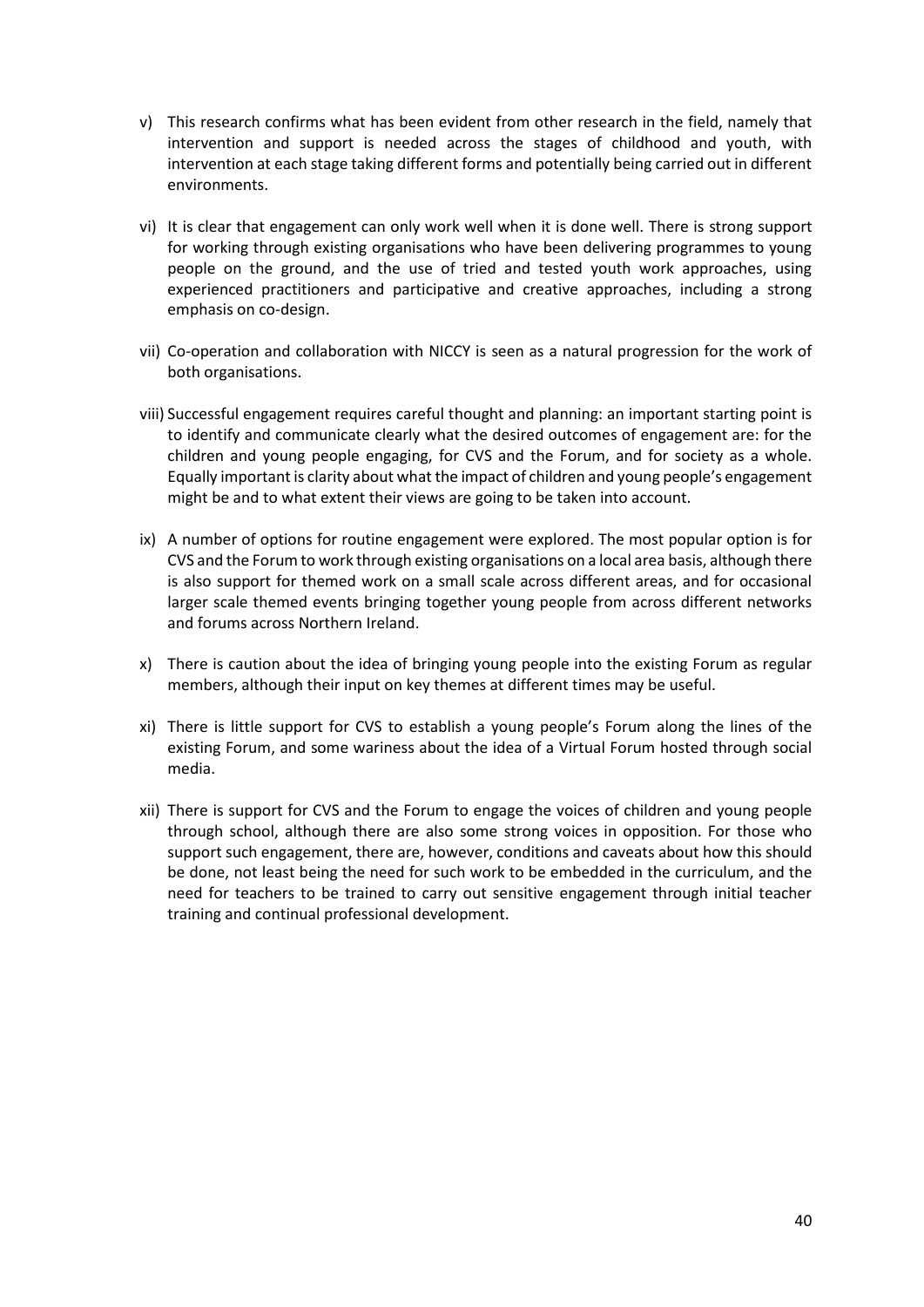#### **6.2 Recommendations**

In making recommendations to CVS and the Forum, we are conscious that wide-ranging, routine engagement with children and young people is something that will need time to develop and build, and which could also require substantial resources. That said, many of the recommendations below are closely aligned to commitments contained with the BFF Working Group's current action plan<sup>124</sup>. We are also conscious that many of the issues impacting on children and young people elaborated in this report are not the sole responsibility or territory of CVS and the Forum and will in fact require collaboration between a number of agencies depending on the issue being addressed: this kind of inter-agency and indeed inter-departmental co-operation is called for across a number of recent policy documents, including those mentioned at the start of this report.

For this reason, some of our recommendations are short-term steps which CVS and the Forum could initiate, and others are longer term recommendations which may require work on a more strategic level. All recommendations require CVS and the Forum to take into account where their engagement with children and young people sits in relation to other initiatives and proposed initiatives, so that they can avoid duplication and achieve synergy where possible. For example, in some cases work may align with initiatives under the TBUC Strategy, in others it may align with some of the proposed initiatives under the Stormont House Agreement such as the proposed new Trauma Service and the Oral History Archive.

# **Recommendation 1: Clarify outcomes**

CVS and the Forum should clarify what outcomes they want to achieve through engagement for children and young people, for the Forum and CVS and for wider society, so that they can communicate this clearly to the children and young people with whom they intend to engage. To aid this, it will be useful to agree which specific aspects of its work require the engagement of children and young people most, for example, trans-generational trauma, paramilitarism, etc. It may be helpful to focus engagement on specific areas or issues where the process is most likely to lead to some visible outcomes or change.

# **Recommendation 2: Engage with NICCY**

CVS and the Forum should actively consult NICCY as they plan their engagement strategy for children and young people so that NICCY's expertise in reaching children and young people, and its networks and connections, and CVS's expertise in victims' and survivors' issues and its networks and connections, are able to complement each other, in order to ensure that engagement is well targeted, well planned and appropriate.

# **Recommendation 3: Adopt a flexible approach to routine engagement**

CVS and the Forum should arrive at an understanding of what they mean by "routine engagement", as it could be interpreted in different ways, which, we suggest, could be complementary:

- Regular engagement with the same groups of children and young people on an ongoing basis over a period of years;
- Engagement of selected groups of young people to advise CVS and the Forum on particular themes on a short-term basis (a period of months);

**<sup>.</sup>** <sup>124</sup> BFF Action Plan 2015-16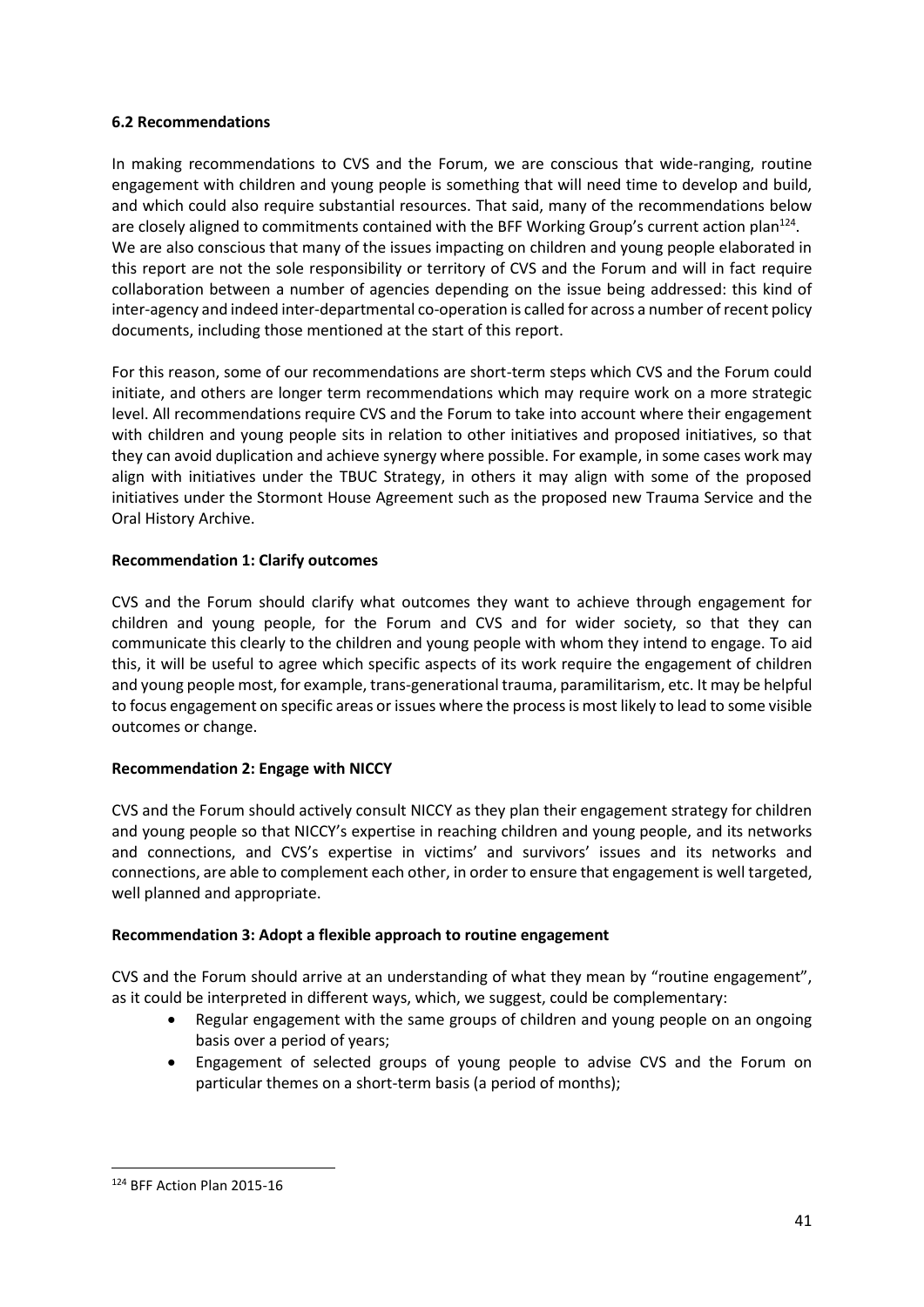A series of one-off engagements with a range of young people in different areas and regarding different themes across a number of years, or occasional NI-wide events focused on specific themes.

This report recommends that a combination of all three approaches offers the best chance for young people to engage flexibly with CVS and the Forum, see below.

#### **Recommendation 4: Prioritise those most impacted by conflict-legacy issues**

Connected with this, it is recommended that CVS and the Forum should prioritise which groups of children and young people it intends to engage with. CVS and the Forum should prioritise engagement with the children and young people most directly impacted by conflict-legacy issues. This will mean working closely with organisations and agencies who already work with these children and young people in order to identify what has been done already, and what has worked or is working in terms of engagement, and how this can be built upon.

#### **Recommendation 5: Use a co-design approach**

It is recommended that CVS and the Forum use a co-design approach with children and young people, asking them how they would like to be engaged, and receiving guidance from the organisations and groups that they trust. CVS and the Forum should aim towards identifying young people in the various groups it will engage with who could have the potential to act as champions or animators, to encourage other young people to get involved.

#### **Recommendation 6: Pilot achievable first steps**

In making its work plan for engaging children and young people, CVS and the Forum will need to consider available resources and plan proportionally. This report recommends that the Forum identifies manageable, achievable and measurable first steps as pilot engagements. In this regard, CVS and the Forum should consider the viability of undertaking the following steps, as a way to embark on this work:

- Identify 1-2 VSS funded groups who already engage with children and young people, and consult with them on the best way to get the input of those children and young people. This should include conversations about what kind of preparation or support – or indeed aftercare – might children and young people need in order to engage, where engagement should take place, what methods should be use, how input will be recorded and used, how will feedback be given, and how regular will engagement will be.
- Identify 1-2 areas / communities considered to be most significantly impacted by conflictlegacy issues  $-$  e.g. one urban and one rural. Identify active youth and community organisations in those areas and consult with them on the best way to get the sustained input of the children and young people they work with, including the questions outlined above.
- Identify 1-2 groups of young people identified as "hard to reach" such as those in prison, or those in care. Consult with their support organisations on the best way to get the sustained input of the children and young people they work with, including the questions outlined above.

CVS and the Forum should be flexible in its approach to this work. While support for a thematic approach was mixed, it will be important to respond to opportunities that may emerge to bring some young people from different communities together to work on key issues, such as sectarianism, segregated housing and education, educational underachievement, disengagement with political leadership etc.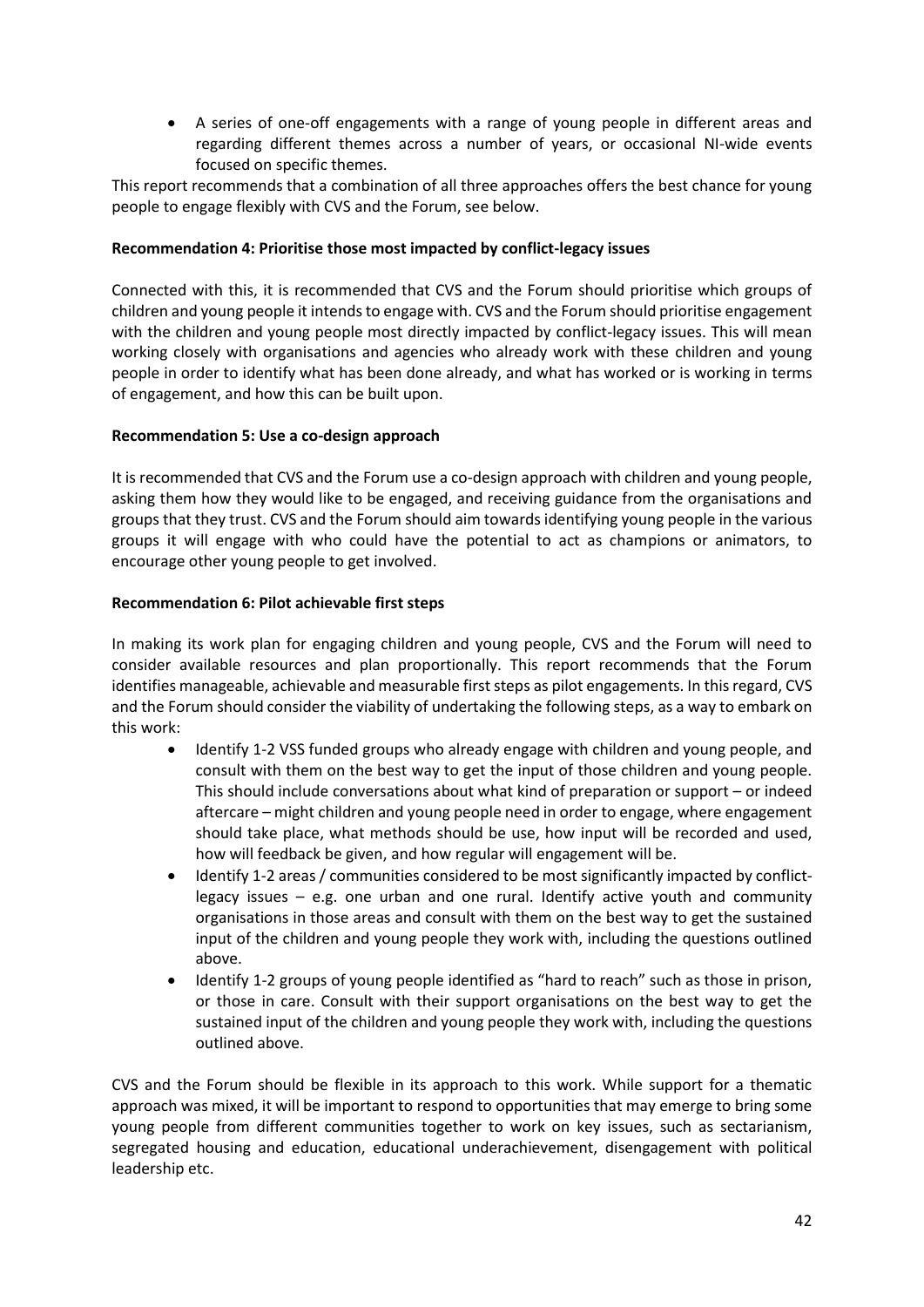#### **Recommendation 7: Direct engagement with the Forum**

The Forum should review its work plan, and identify subject areas which would particularly benefit from the inclusion of the voices of children and young people. It should then agree the best ways to get children and young people's engagement on those specific issues. In some cases, this may mean going out to communities, in other cases it may mean inviting young people to speak to the Forum or Working Groups of the Forum, and in other cases it may be possible to establish small working groups of children and young people to focus over a period of months on one issue and then produce their own report, for example using creative methods, posters, video diaries etc. This will strengthen the advice papers which the Forum provides to the Commissioner on issues impacting on children and young people. The work for example on education could now be supplemented by engaging with young people across schools sectors including Integrated and Irish Language schools to draw out the concerns highlighted in the original report about the systemic barriers to building for the future.

# **Recommendation 8: A joint regional event**

CVS and the Forum should explore the possibility of hosting a regional event in concert with NICCY with the aim of focusing on a specific theme, or producing a manifesto on a key issue. Such an event would be held with a view to increasing the visibility of conflict-legacy issues impacting on children and young people on a Northern Ireland wide basis, and should have leading politicians and policy makers in attendance.

#### **Recommendation 9: Work with and through schools**

CVS and the Forum should aim for routine engagement with and through schools in the longer term. In the short term it should:

- Pilot a time-limited engagement initiative with a small number of schools, ideally from different sectors including the Integrated and Irish Language sectors. In so doing, it should take account of the learning from the *Prison to Peace initiative* which in effect offers criteria for gauging school readiness to engage. This engagement could take a variety of forms, including offering young people the opportunity to come into contact with those most affected by the Conflict / Troubles.
- Ask CCEA<sup>125</sup> to consider introducing an assessment question on Dealing with the Past / Building for the Future as part of Learning for Life and Work (LLW). LLW questions usually require students to focus on "live issues" and debate and discuss different viewpoints. While this is possibly a relatively "quick fix" to introduce these issues into the curriculum, the question of teachers' readiness to engage students in these issues remains.
- For this reason, it is recommended that CVS and the Forum work with government to achieve clear commitment to formally embedding these issues in the curriculum and to therefore introduce an appropriate preparatory module into the teacher training curriculum so that in the longer term, increasing numbers of teachers will have the skills to engage on these issues.
- In taking this work forward, CVS and the Forum should build on work that has already been done in schools based projects, including teaching resources and support developed for example by the Northern Ireland Council for Integrated Education<sup>126</sup>.

<sup>125</sup> Council for the Curriculum, Examinations and Assessment

<sup>126</sup> See www.nicie.org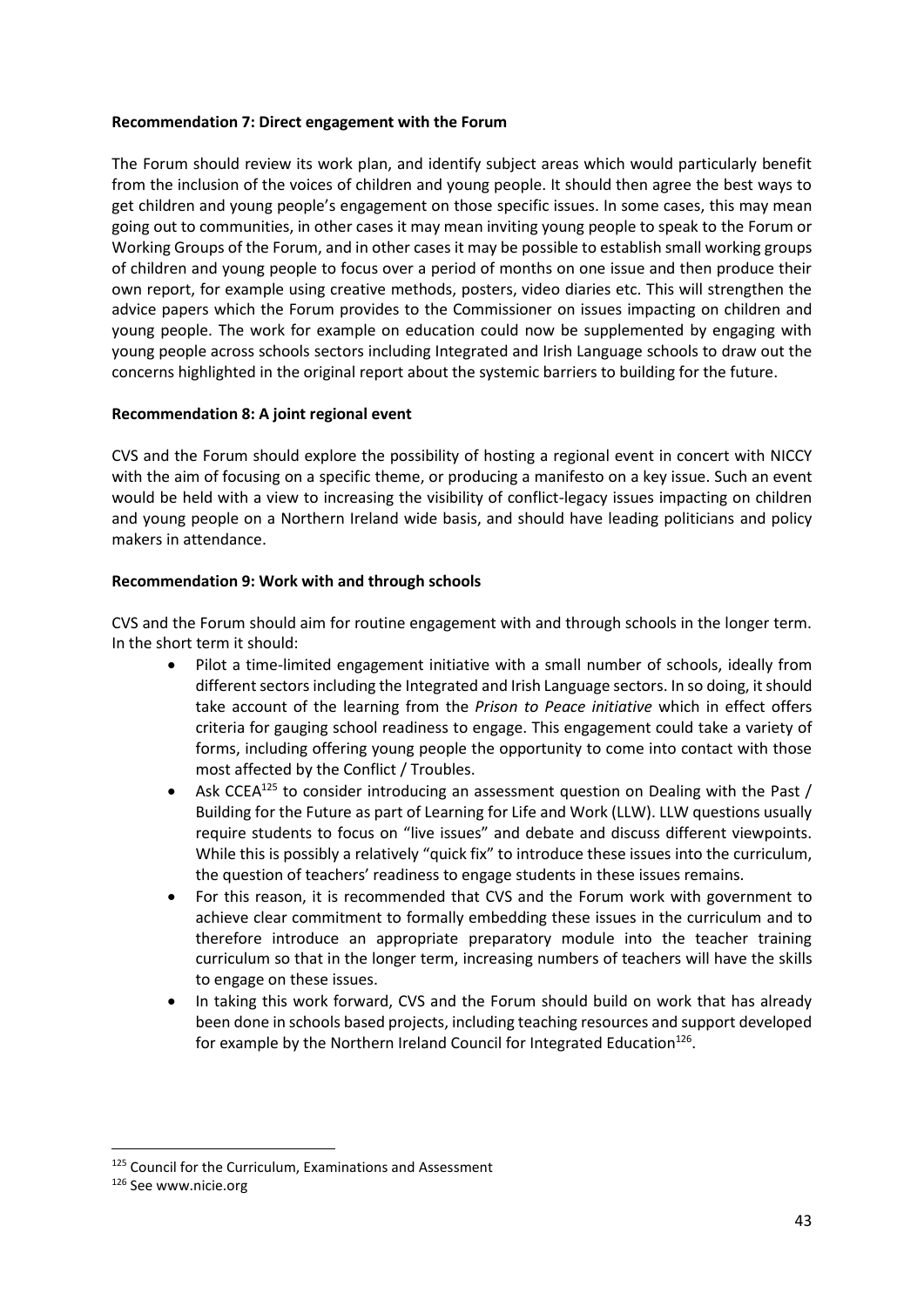#### **Recommendation 10: Review, evaluate and build**

CVS and the Forum should agree a timescale within which it will review and evaluate the progress of all of this work – central to this will be capturing the views and experiences of children and young people about the extent to which engagement has worked for them, what has worked well, what has not, and providing space for them to say more about how they would prefer to be engaged. This is with a view to using the learning from initial engagement to inform fuller and more sustained engagement work.

#### **Recommendation 11: Guidance for parents**

Given the extent to which the need for support and guidance for parents to have difficult and sensitive conversations with their children, CVS and the Forum should explore the possibility of producing a process guide for parents on how to have sensitive conversations with children about difficult issues.

#### **Recommendation 12: Identify resources**

Because routine engagement requires resources, CVS and the Forum should seek appropriate routes to resource the work. Peace IV devotes €17.6m to the victims and survivors sector, and children and young people are also a key objective<sup>127</sup>.

**.** <sup>127</sup> See

http://www.seupb.eu/Libraries/PEACE\_IV\_Programme\_Guidance/PIV\_CitizensSummary\_English\_Version10.sfl b.ashx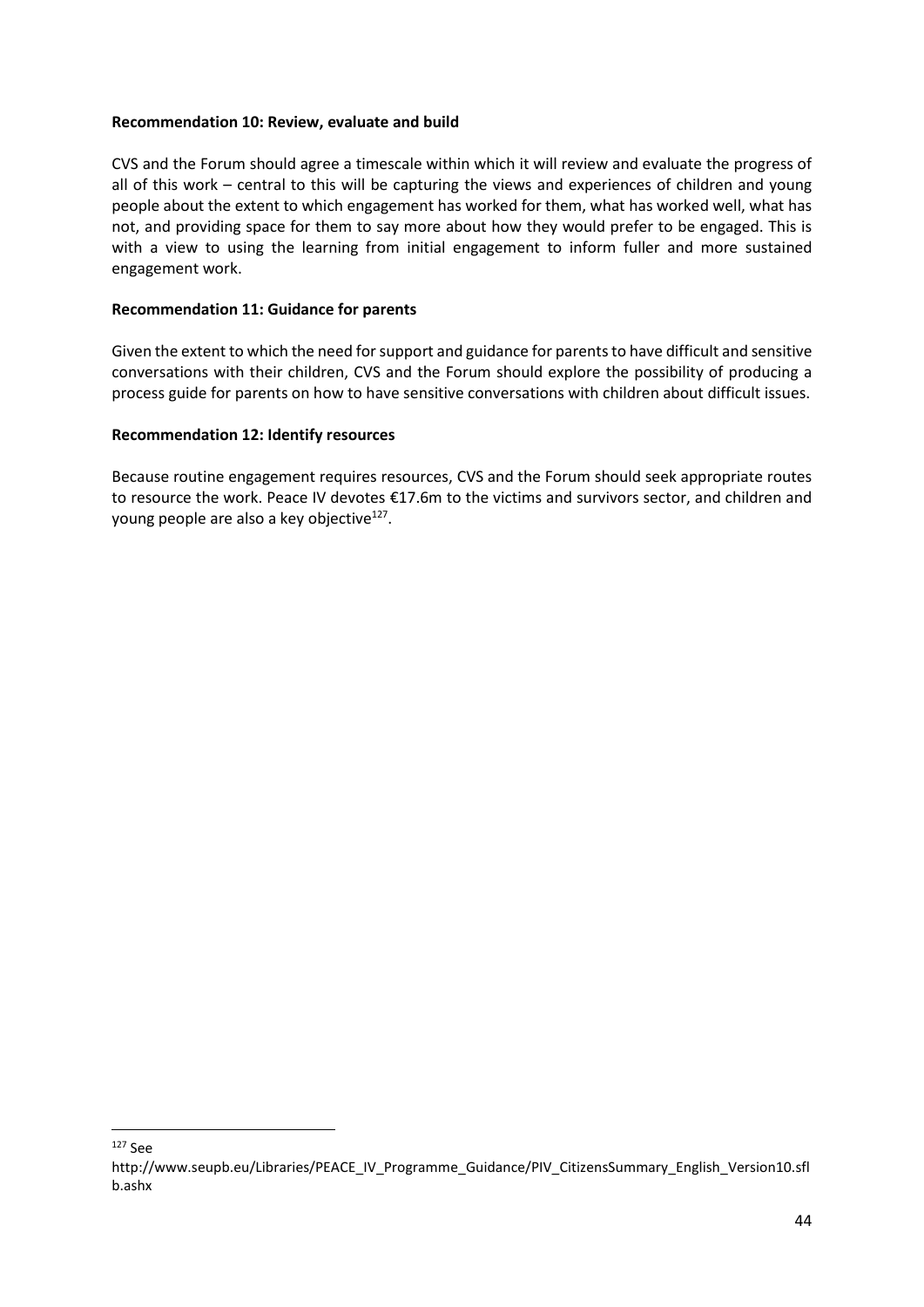#### **References**

Commission for Victims and Survivors. *Building for the Future Action Plan 2015-16 (and beyond).* 2015.

Commission for Victims and Survivors. *Comprehensive Needs Assessment*. February 2012.

DEL. *A Scoping Study of those Young People who are not in Education, Employment or Training in Northern Ireland (NEET).* 2010.

Emerson, L., Orr, K. and Connolly, P. *Evaluation of the Effectiveness of the 'Prison to Peace: learning from the experience of political ex-prisoners' educational programme*. Belfast: Centre for Effective Education, Queen's University Belfast. 2014.

Equality Commission for Northern Ireland. *Draft Statement on Key Inequalities in Education*. October 2015.

Gallagher, E., & Hamber, B. "Addressing the psychosocial needs of young men: The case of Northern Ireland". In B. Hamber & E. Gallagher (Eds.), *Psychosocial Perspectives on Peacebuilding*. Springer, 2015, pp. 71-116.

Gallagher, E., Hamber, B., & Joy, E. "Perspectives and Possibilities: Mental Health in post-Agreement Northern Ireland". *Shared Space: A research journal on peace, conflict and community relations in Northern Ireland*. 13 March 2012, pp. 63-78.

Green, Rodney. *Taking the Initiative: Promoting Young People's Involvement in Public Decision Making Northern Ireland Report*. Carnegie Young People Initiative. 2000.

Hamber, B., & Gallagher, E. "Ships passing in the night: psychosocial programming and macro peacebuilding strategies with young men in Northern Ireland". *Intervention: Journal of Mental Health and Psychosocial Support in Conflict Affected Area*s. 12(1). 2014, pp. 43-60.

Hanna, Donncha, Dempster, Martin, Kevin Dyer, Evanthia Lyons and Lee Devaney. Young People's Transgenerational Issues in Northern Ireland. Queen's University Belfast for the Commission for Victims and Survivors. April 2012.

Harland, Ken, and McCready, Sam. *Rough Justice: Considerations on the role of violence, masculinity, and the alienation of young men in communities and peacebuilding processes in Northern Ireland*. UU, 2015.

Integrated Education Fund. *Young People's Voices*. September 2015.

McAlister, S., Scraton, P. and Deena Haydon. *Childhood in Transition: Experiencing Marginalisation and Conflict in Northern Ireland*. Queen's University Belfast. November 2009.

McNally, Damien. *Transgenerational Trauma and Dealing with the Past in Northern Ireland*. WAVE Trauma Centre. March 2014.

Nolan, P. et al. *The Flag Dispute: Anatomy of a Protest*. Queen's University Belfast. December 2014.

Nolan, Paul. *Peace Monitoring Report Number One.* Community Relations Council. February 2012.

Northern Ireland Commissioner for Children and Young People. *Creating a Place for Children and Young People in Building a Peaceful Future: Feedback Report.* January 2015.

Northern Ireland Commissioner for Children and Young People. *Your Voice Matters…Because You Matter*. DRAFT. 2015.